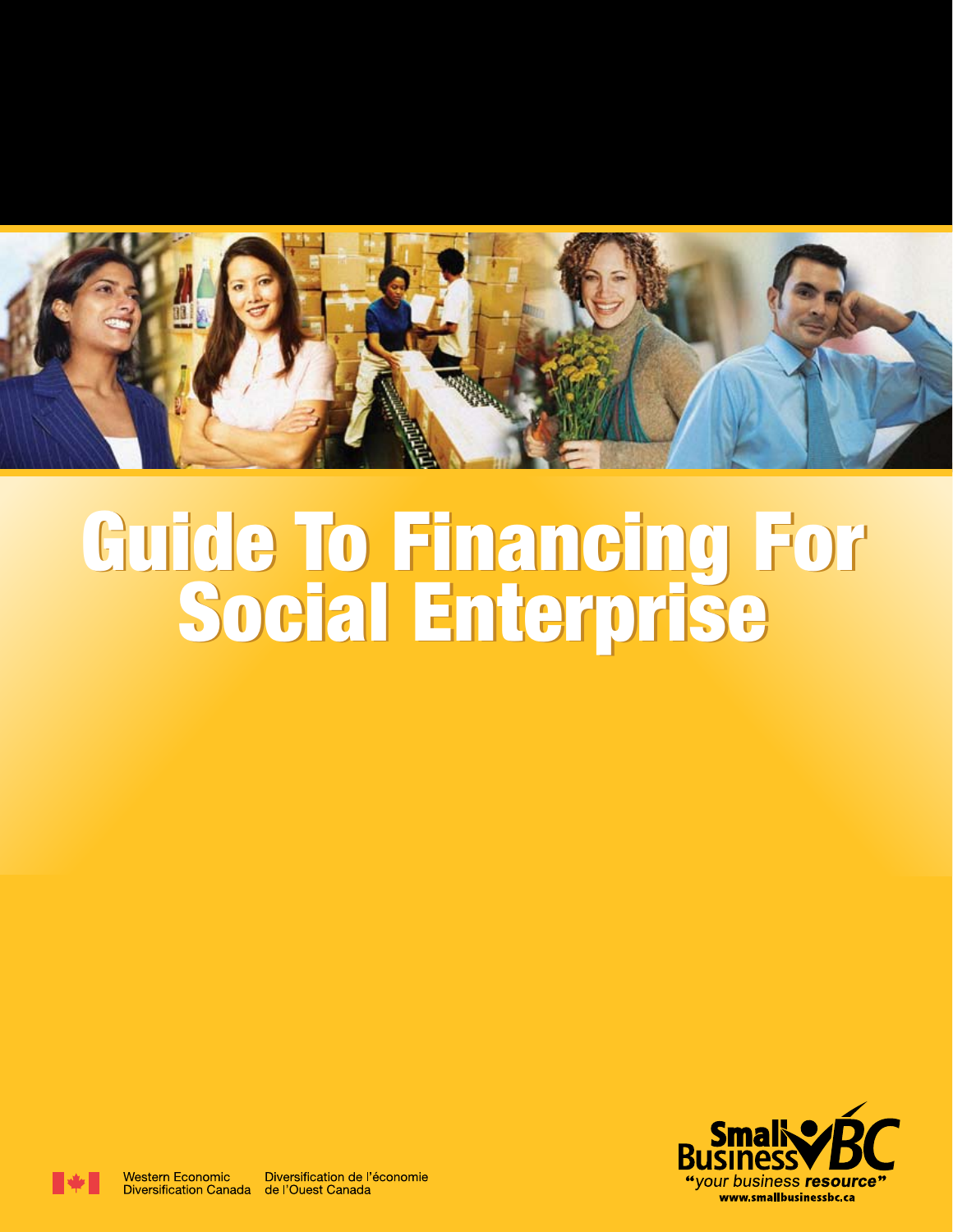# **Acknowledgements**

# Advisory Group

| <b>Amanda Dowling</b>     | Manager, Corporate Social Responsibility, Citizens Bank of Canada       |
|---------------------------|-------------------------------------------------------------------------|
| <b>Daisy Quon</b>         | Assistant Manager, Community Economic Development Coast Capital Savings |
| <b>Derek Gent</b>         | Investment Manager, Non-profits and Co-operatives,                      |
|                           | <b>Vancity Capital Corporation</b>                                      |
| <b>Kyle Pearce</b>        | Program Manager, Enterprising Non-profits Program,                      |
|                           | <b>Vancity Community Foundation</b>                                     |
| <b>Liz Lougheed Green</b> | Executive Director, Potluck Café and Catering                           |
| Pieter van Gils           | Director, Economic Development, Ecotrust Canada                         |
|                           |                                                                         |

# Interviewees

| <b>Tracey Axelsson</b>   | Executive Director, Co-operative Auto Network                 |
|--------------------------|---------------------------------------------------------------|
| <b>Cam Brewer</b>        | Executive Director, Eco-Lumber Co-operative                   |
| David Le Page            | CEO, Fast Track to Employment                                 |
| <b>Janice Abbott</b>     | Executive Director, Atira Women's Resource Society            |
| <b>Jeff Calbick</b>      | Planning Consultant, United Way of the Lower Mainland         |
| <b>Ken Lyotier</b>       | Executive Director and Manager, United We Can                 |
| <b>Kevin Ronaghan</b>    | Executive Director, Centre for Sustainability                 |
| <b>Kyle Pearce</b>       | Founding Member and Chair, Strathcona Community Dental Clinic |
| <b>Mauro Vescera</b>     | Program Director, Vancouver Foundation                        |
| <b>Murray Libergantz</b> | Business Loans Officer, CCEC Credit Union                     |
| <b>Petar Jelinic</b>     | Community Lending Manager, Coast Capital Savings              |
| Greig de Bloeme          | Senior Business Officer, Western Economic Diversification     |

# Writer

**Penny Handford** ChangeWorks Consulting

# Contributors

| <b>Rich Goulet</b> | Sunrich Management Loan Decision Model |
|--------------------|----------------------------------------|
| Pieter van Gils    | Tips for Raising Capital               |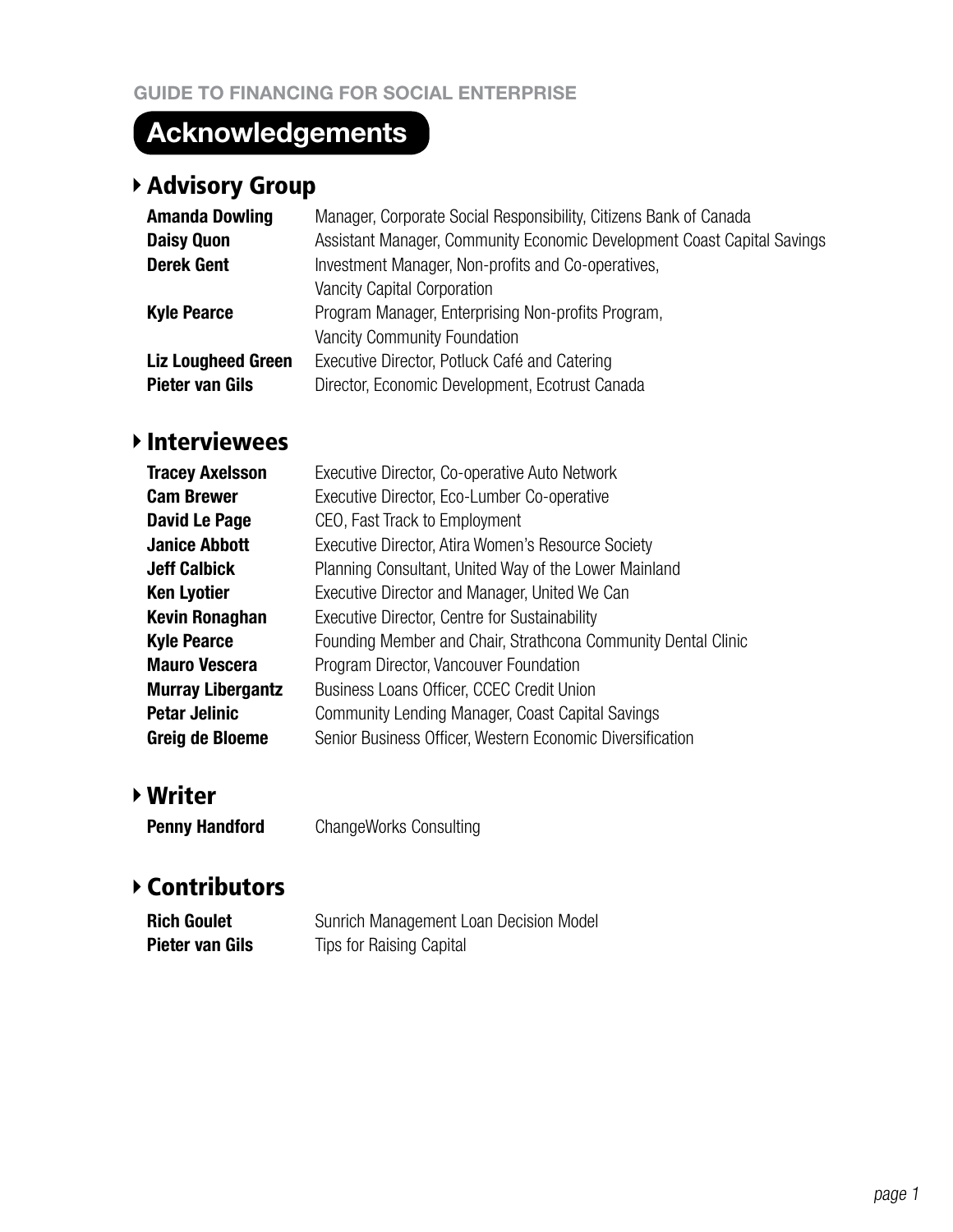# **Guide to Financing for Social Enterprise**

# **Table Of Contents**

| Case Studies                    |                                                                                 |         |
|---------------------------------|---------------------------------------------------------------------------------|---------|
| #1                              |                                                                                 |         |
| #2                              |                                                                                 |         |
| #3                              |                                                                                 |         |
| #4                              |                                                                                 |         |
| #5                              | Eco-Lumber Co-operative $- - - - - - - - - - - - - - - - - - - - - - -$ page 42 |         |
| #6                              | Social Purchasing Portal - Fast Track to Employment $-$ - - - - - - - - - - - - | page 45 |
| #7                              |                                                                                 |         |
|                                 |                                                                                 |         |
| $\blacktriangleright$ Resources |                                                                                 |         |
| #1                              |                                                                                 |         |
| #2                              |                                                                                 |         |
| #3                              |                                                                                 |         |
| #4                              |                                                                                 |         |
| #5                              |                                                                                 |         |
| #6                              |                                                                                 |         |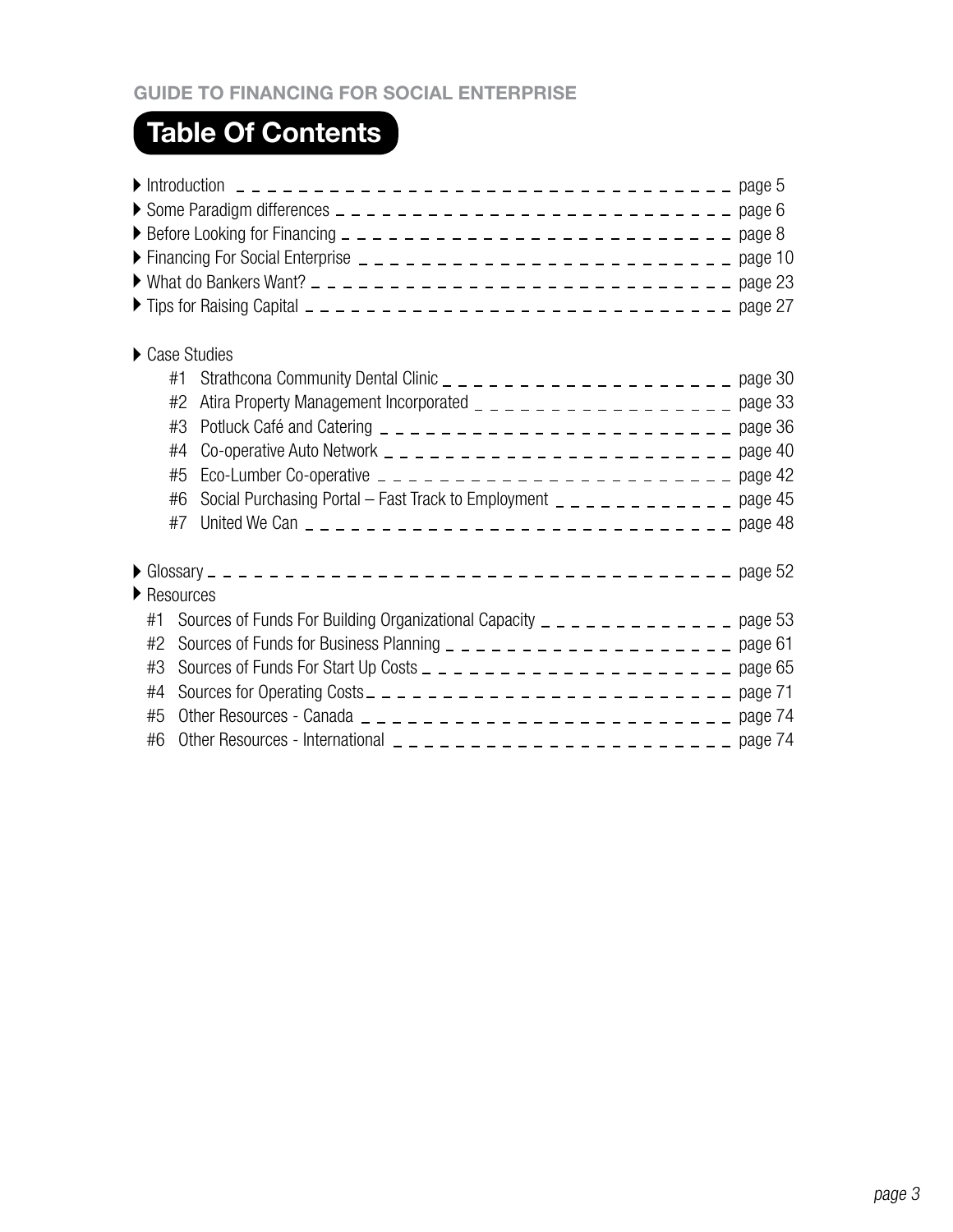# **Introduction**

# The idea of social enterprise is not new, some thrift shops, and Vancouver YWCA's hotel, have existed for a long time. However, it is only in recent years that the term "social enterprise" has been applied to such ventures.

As the concept has developed and interest has grown, social enterprise initiatives have increased both in number and in sophistication. Entities have been created with funding and financing needs that are not met either by traditional grant programs or by traditional debt/equity instruments.

At the same time, and in response to the complex and interrelated goals of both increasing social value and profitability, new areas of social philanthropy and social venture capital have emerged. As well, financial institutions, community foundations, governments, and a new breed of social capitalists have been developing innovative financing options. Exciting, creative and flexible social enterprise financing arrangements are now being put together.

The field will become even more interesting in the near future with the new focus of the Canadian government on the "social economy." The federal government has defined the social economy as:

"……… 'economic' in that it involves the production of goods or services and their sale in the market economy. ... ... ... 'social' in that its main objective is to meet the needs of the community, including disadvantaged or vulnerable members, and because of the values (democratic process, collective empowerment, etc.) on which its governance and operation are based ."

In 2004, the federal budget placed a special emphasis on social enterprise as a specific component of the social economy that it wishes to encourage. The budget of that year assigned funds to the area and it is expected that, by the fall of 2005, there will be entities in place to distribute and administer these funds.

Locating and obtaining funds for social enterprise can be complicated. This guide is an attempt to demystify the financing options open to both new, and practicing, social entrepreneurs. It may also point these entrepreneurs in the direction of financial strategies that might not otherwise have occurred to them.

Social Economy Backgrounder. Industry Canada. http://fednor.ic.gc.ca/epic/internet/infednor-fednor.nsf/en/h\_fn02091e.html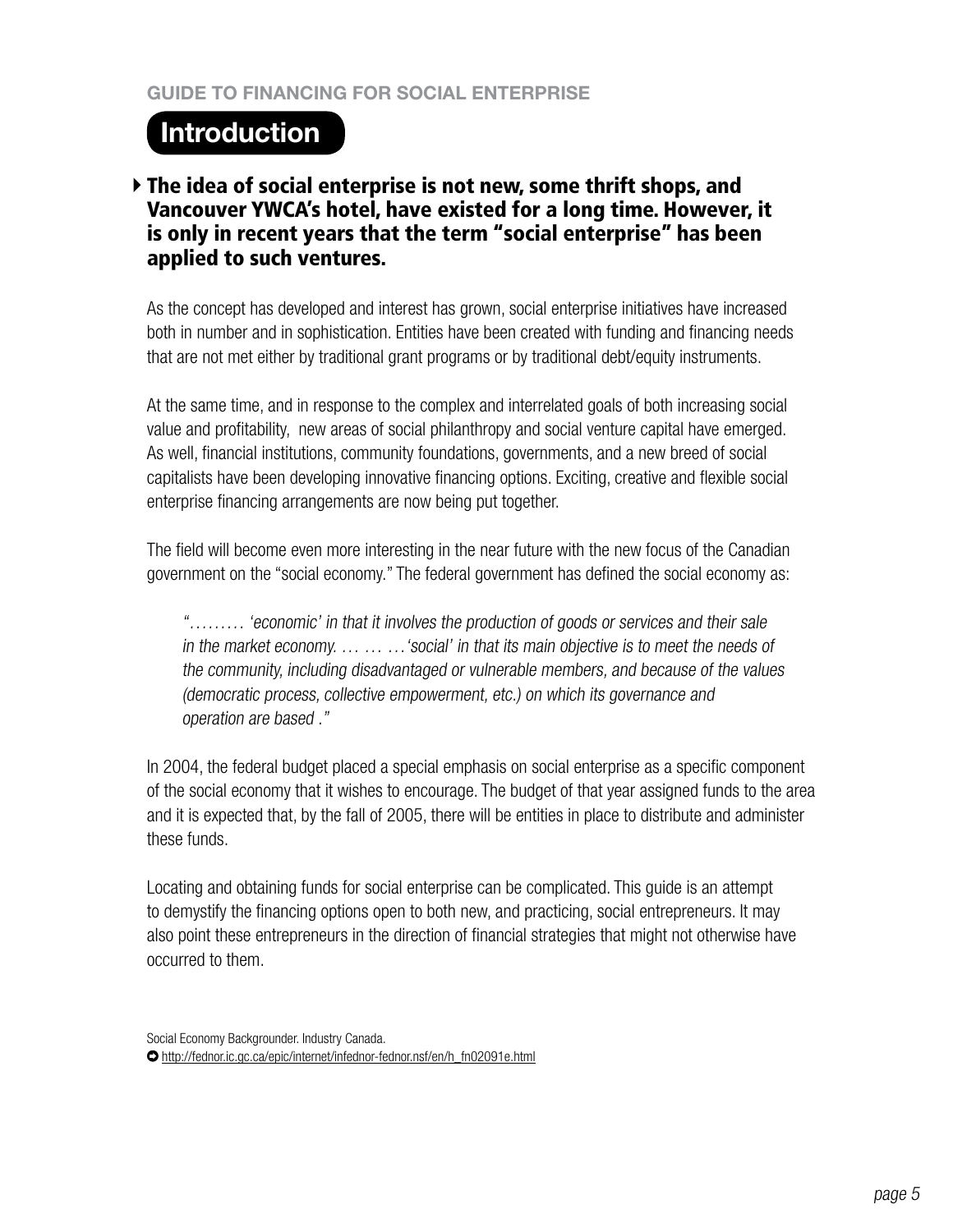# **Some Paradigm Differences**

# $\triangleright$  People who are familiar with applying for grants will find that obtaining financing is both different from, and similar to, obtaining grants.

#### **Well Researched and Written Document**

Applications for grants and financing both require a well-written and well-researched document. In the case of a grant, this is a proposal. For financing, it is a business plan.

#### **Focus**

Just as applying for a grant for a non-profit program involves knowing the interests of the grantors, looking for financing involves knowing the interests of the financiers. For example, if the non-profit program or service is youth-focused, it is important to find a grantor whose funding guidelines include supporting youth. When applying for financing or looking for equity investment for social enterprise, it is also important to understand the particular interests of the financier. For example, Vancity Savings Credit Union is a leader in the field of financing social enterprise whereas banks have little interest in the area.

## **Language**

Just as the non-profit world has its acronyms and "buzz words" so does the world of financing. Moreover, just as terminology comes in and out of fashion in the non-profit world, so it does in the world of financing. It is important to remember that financial language is not <sup>a</sup> mystery! It is a language and culture which can be learned. Do not be afraid to ask questions; the worst thing to do is to pretend to understand for fear of looking ignorant. Most people in the non-profit world are not knowledgeable about financing. (Just as people in the financial world are not usually knowledgeable about the complexities of community development or strategies for creating social change.)

#### **Transparency**

Grants obtained from community foundations and government are relatively transparent; the granting guidelines are public, the members of the decision-making body are known, a list of recipients is publicized and an annual report is issued. Government tendering processes and evaluation criteria for proposals are public, the value of contracts awarded is available, and the name of the successful bidder is announced.

Financing is very different from this. First, the details of individual financing deals are confidential. Moreover, although there are strict, and public, borrowing criteria related to term loans, lines of credit and so on, in the areas of more sophisticated borrowing there is flexibility. Financiers love doing "deals" and often the loan or investment is made according to a blend of a number of elements such as character, track record, capacity to grow, collateral, market conditions and so on. Each combination of factors is unique. (See What Do Bankers Want? Page 23)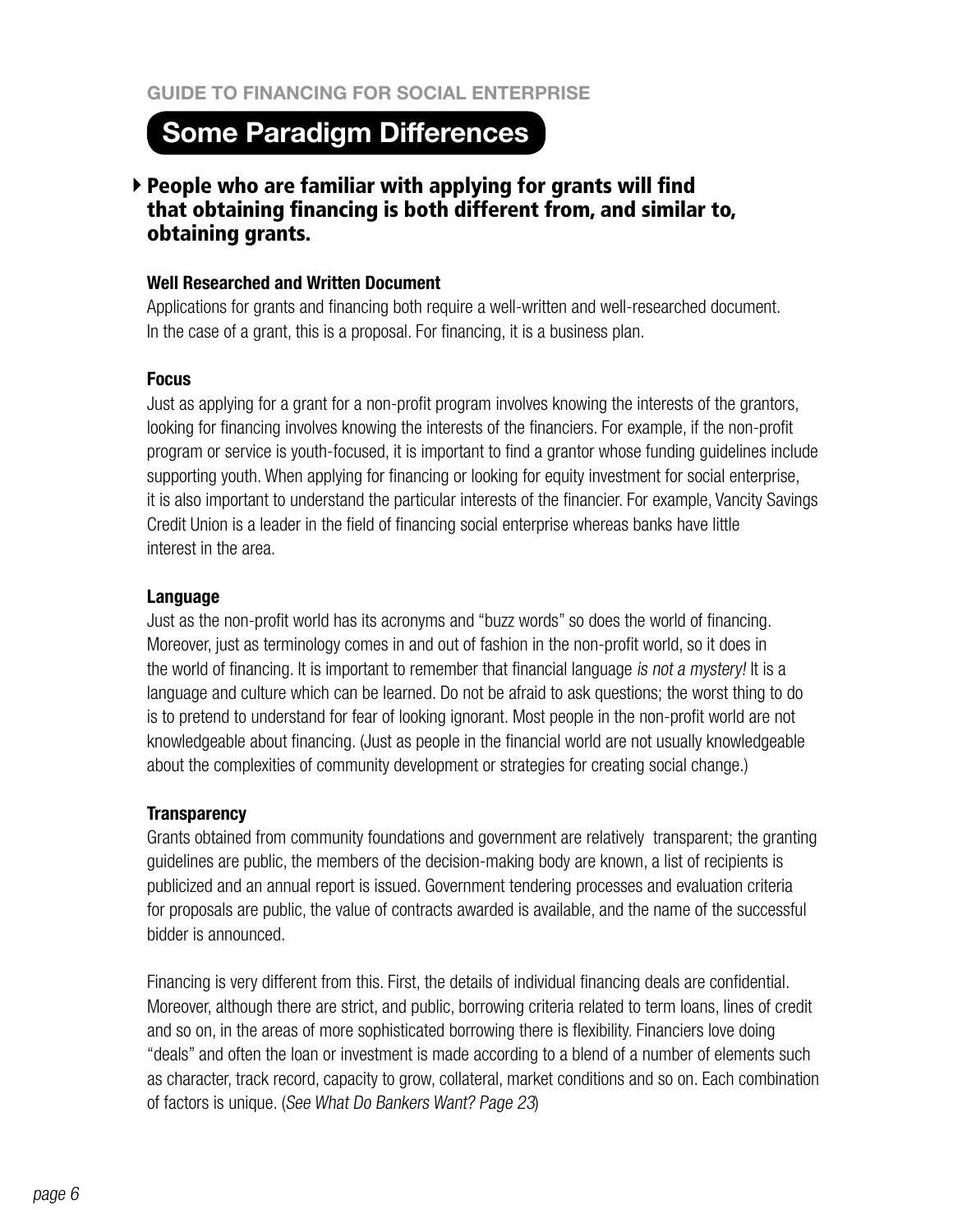# **Some Paradigm Differences** *continued...*

#### **Relationships**

While relationships are important both when looking for grants and when looking for financing, there is a difference in the degree of the importance. When granting funds for the work of a non-profit organization the representative of the funding body or government must view the individuals involved as credible, having integrity and having the ability to successfully manage the project. However, in general, the relationship between the representative of the funding body and the funding applicant will only partly influence the outcome as, in the final analysis, public policies and guidelines limit the amount and nature of the grant.

On the other hand, especially at the higher levels, financiers have a great deal of discretionary power and can put together many different kinds of deals. The financier can be the biggest ally for the social entrepreneur. For example, Vancity has a group of companies that can offer everything from grants to loans to subordinated debt and the personnel have many contacts with other grantors, lenders, and investors. Some of the individuals interviewed for case studies in this guide spoke of how Vancity employees had assisted them to obtain a combination of grants, loans, philanthropic venture capital, and technical assistance. The outcome often reflected the creativity of the financier and had not been previously envisioned by the social entrepreneur.

Relationships are the key to obtaining financing. These relationships take time to nurture and it is a good idea to meet with the financial institutions very early in the process. There are a number of reasons for this:

- the financier gets to know you,
- you get to know the financier,
- if you keep the person informed, you will get very valuable free feedback and possibly technical assistance, and
- if the individual sees financing potential, he or she may become an advocate for the social enterprise. This can lead to financing strategies that you may never have imagined.

Although the enterprise is not in a position to apply for a loan, one social entrepreneur reported sending monthly financial statements to a financier with whom the social entrepreneur has established a solid relationship. The social entrepreneur not only gets feedback, but also feels that, when the time comes, the enterprise will be in a much better position to apply for financing.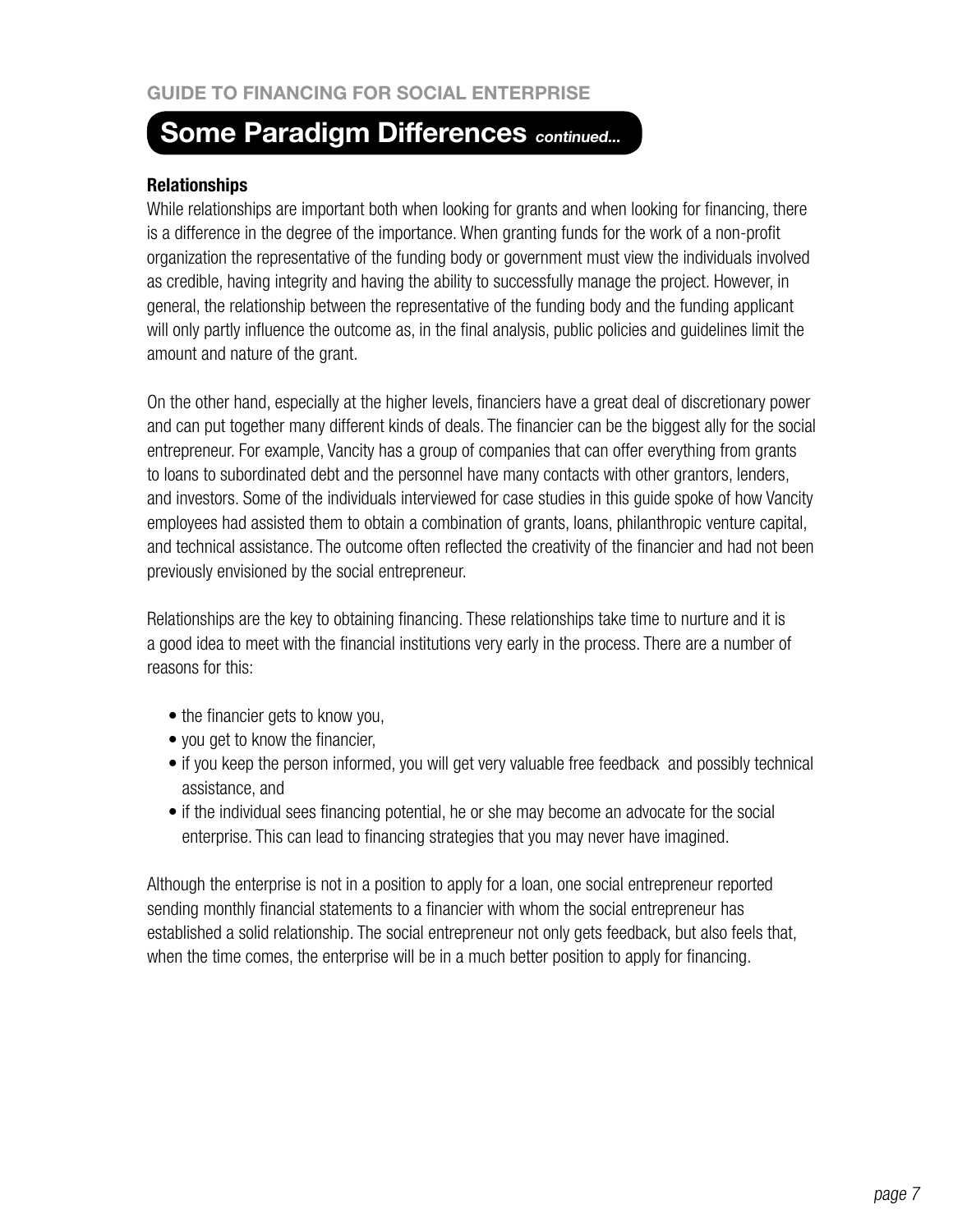# **Before Looking For Financing**

#### **Before looking for financing there must be:**

- a clear understanding of legal structure of the social enterprise
- clear financial objectives
- carefully prepared financial documents
- a capable financial manager

# **Legal Structure**

In order to use this guide, it is important to understand the legal structure of the social enterprise in question, its borrowing capabilities, and investment possibilities. The business structure chosen for a particular social enterprise is a critical part of the development of the business plan. Although a discussion of the different possible business structures for social enterprise is outside the scope of this guide, some of the possibilities are:

- In-House: A social enterprise which is operated by a non-profit organization as a division of the non-profit society, no separate legal structure is created.
- Wholly Owned Subsidiary: A social enterprise created as a corporation which is owned, and controlled, by a non-profit organization.
- Subsidiary Company with a Partner: Similar to above but the non-profit society is the majority shareholder in a company which has other shareholders.
- Joint Venture: This is a variation of the partnership described above but the control is shared equally among shareholding partners.
- Co-operative: A social enterprise can be a co-operative of community members or a co-operative of non-profit societies. Such co-operatives can have investment shareholders.

# **Financial Objectives**

A well-written business plan will articulate the type of financing needed. The business plan should contain carefully researched and accurate financial objectives and financial statements.

When developing a business plan for a social enterprise, there will be different financial objectives at different stages. For example,

- At the idea stage, the financial objective may be to find the resources to conduct a feasibility study.
- At an early stage, the financial objective may be to find resources to build technical capacity.
- At the start up phase, the financial objective may be to acquire the equipment needed.
- As the business develops, the financial objective may be to break even.
- Later in the business development cycle, the financial objective may be to achieve a profit (with or without borrowed funds).
- As the business grows, the financial objective may be to increase sales through more sophisticated marketing strategies.

Each of these financial objectives requires a different financial strategy. A social enterprise will have a number of different financial strategies through the life cycle of the business.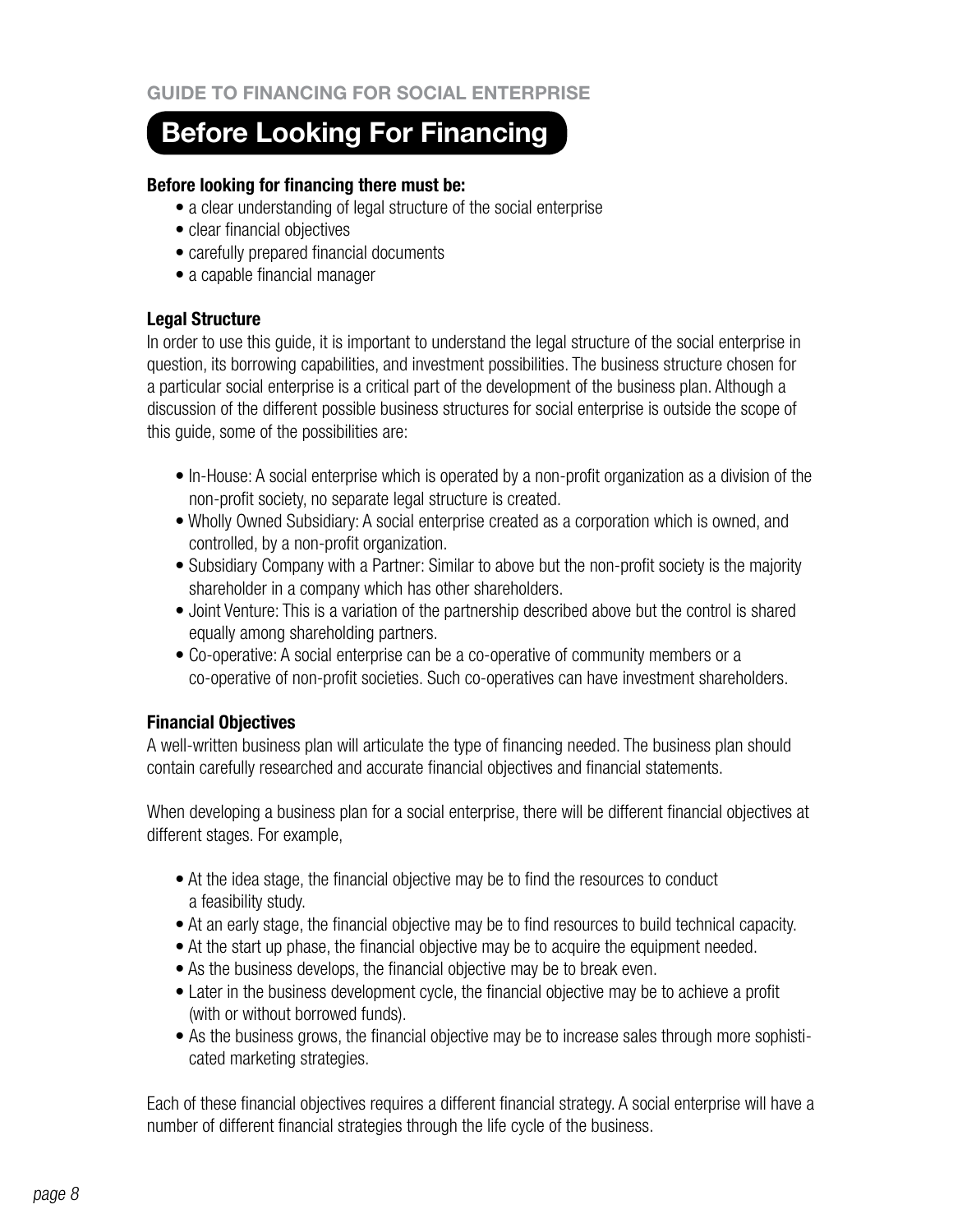# **Before Looking For Financing continued...**

#### **Financial Documents**

Financial strategies are based on the information provided by certain essential financial documents. These financial documents are an essential part of a business plan. The figures used in these documents are often projections based either on past performance or on market research. Financial documents using projections are called pro formas.

**Income Statement:** A financial performance report which sets out projected revenue and projected expenditures of the social enterprise expected during a specific timeframe.

**Cash Flow Statement:** Shows the flow of cash into and out of the social enterprise during a specific period. It includes when, and where, the money will come from and what it will be spent on. This is the most realistic picture of the viability of the social enterprise as it indicates how much cash will be available at any given time.

**Break-even Analysis:** This shows the amount of business the social enterprise must do in order to cover costs. At the break-even point, there is no loss or profit to the social enterprise.

**Balance Sheet:** This is a status report, or "snap shot' of the financial state of the social enterprise business at a given point in time. It shows what the social enterprise owns (assets) what is owed (liabilities) and what is left over (equity).

These documents should be prepared very carefully because they are the key to the success of the social enterprise and will be scrutinized by everyone approached for financial support.

#### **Capable Financial Management**

Managing the finances of a business is substantially different from managing the finances of a nonprofit organization.

It is critical that the social enterprise has sound financial management. The financial manager of a non-profit organization developing a social enterprise may have the required expertise. If he or she does not, financial management capacity can be developed. This can be achieved in a number of ways such as,

- training the current financial manager,
- recruiting a board member or advisory committee member with the necessary skills,
- partnering with an organization such as BC Technology Social Venture Partners whose volunteers can provide financial management skills, or
- contracting with a financial manager.

Do not start up a social enterprise until this essential expertise is in place.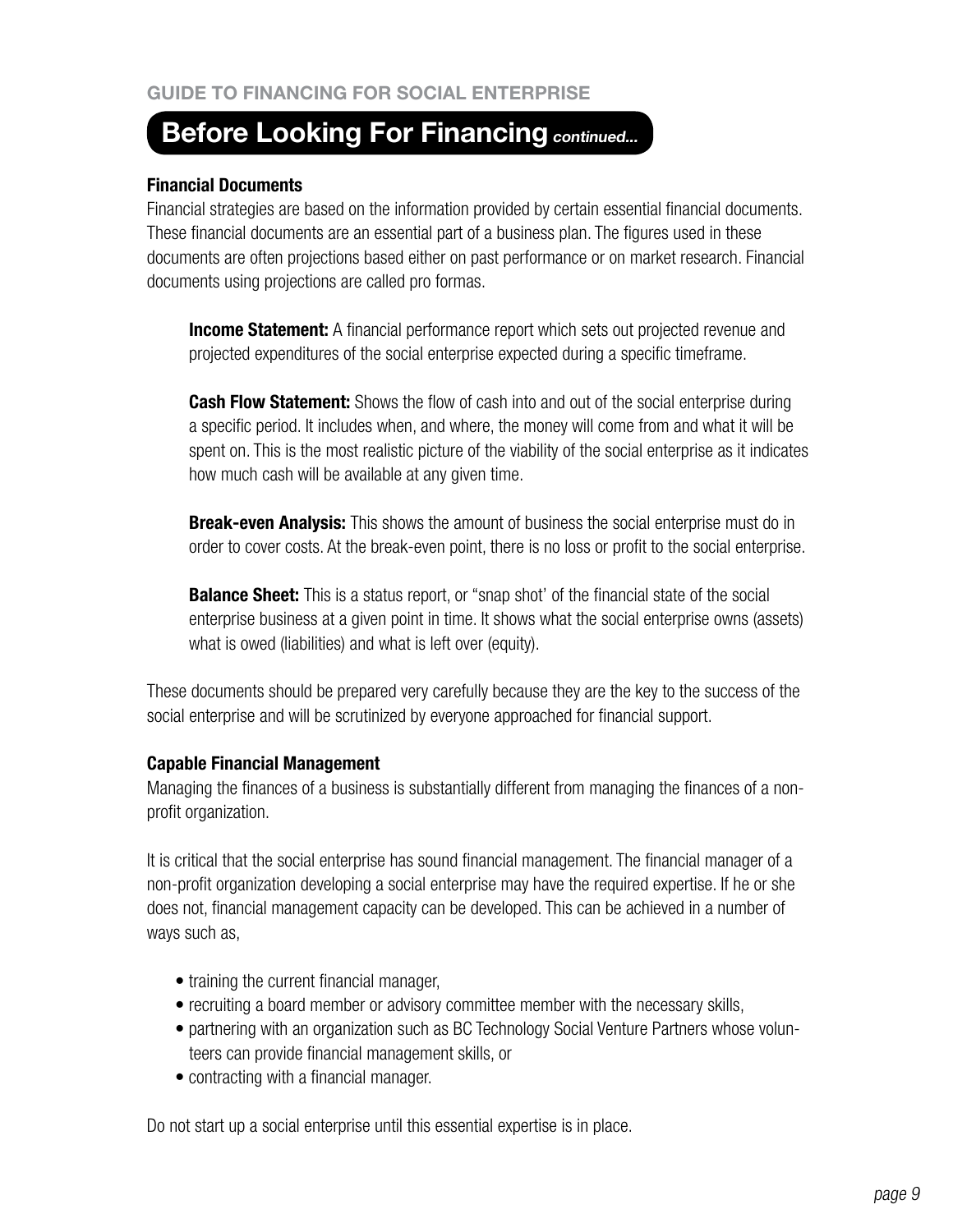# **Financing For Social Enterprise**

# Capital is generally understood to be money that is used for the purpose of making profit. In the field of social enterprise, this money is also required to have a social impact.

At different times in the development of a social enterprise there will be various needs for capital, such as:

- to write a business plan
- for fixed assets, for example premises, machinery, equipment etc
- for startup costs, for example marketing campaigns to launch the product or service
- for everyday operation of the business.

In general, there are two sources of capital:

- Equity, or investment financing, from people who expect to share in the eventual benefits of the business.
- Debt financing, or loans, from people and institutions that expect the money plus interest repaid according to an agreed-upon schedule.

As explained below, capital can look for a quick financial return or it can be "patient."

It is usually difficult to secure debt – loans – if there is no equity in the business. In this sense, equity precedes debt.

# **1. EQUITY**

# **1.1 What is Equity?**

The word equity can be used in two different ways:

- Equity can mean the difference between the market value of a property or business and its liabilities.
- Equity also refers to the ownership interest of shareholders in a business.

# **1.2 Equity and Social Enterprise**

# **1.2.1 Internal Development of Equity**

Creating equity internally is both the best first source of equity and something that most financiers require. Below are examples of how social enterprises can build up equity. Undoubtedly, new ways of developing equity will be created as knowledge about social enterprise financing grows.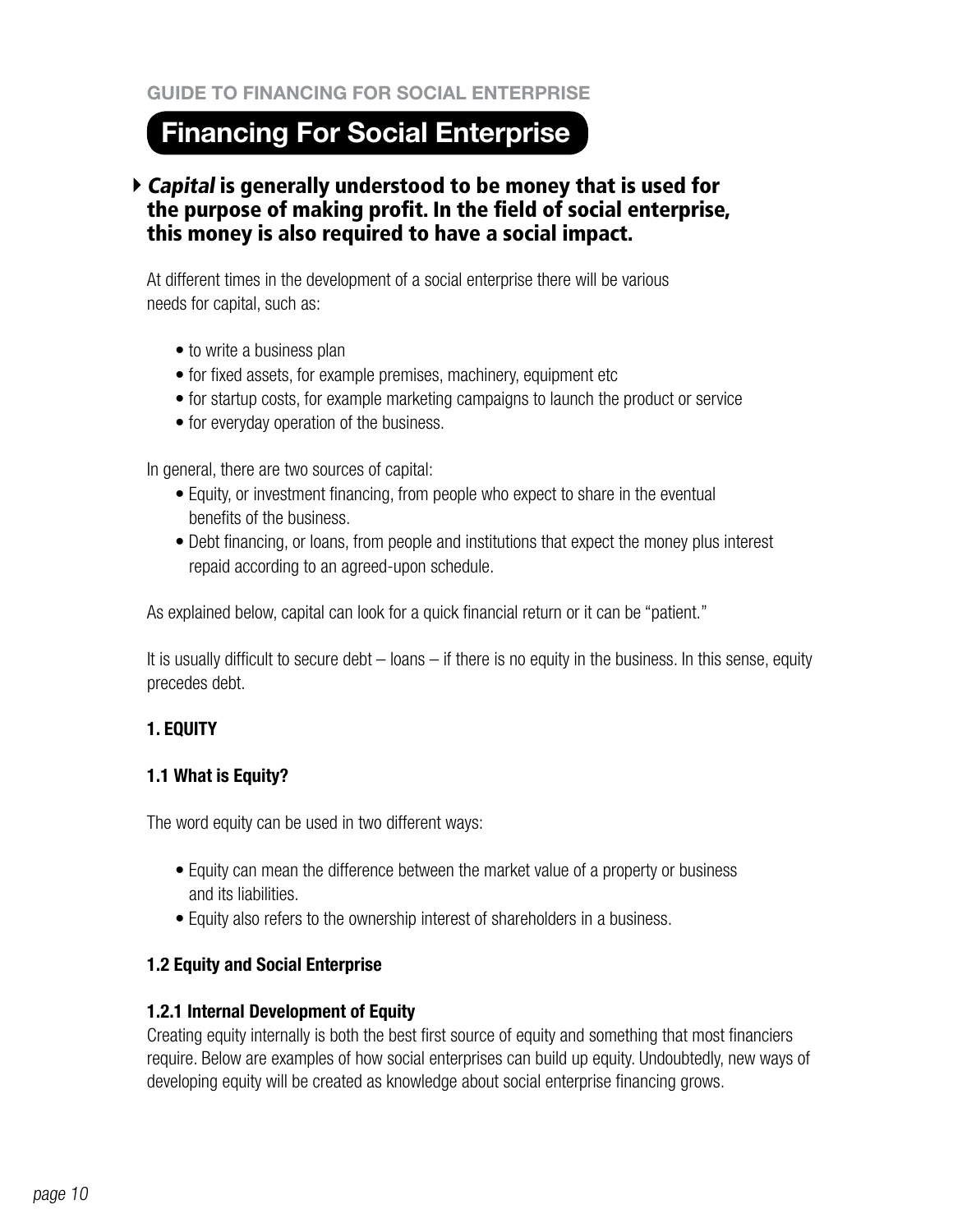## **Past Surpluses**

The best source of equity is passed surpluses<sup>3</sup>. This is the money that an organization has accumulated over the years.

Prudent organizations save money from occasional surpluses of income over expenditures. This money has traditionally been used to cover future shortfalls such as can occur when a government-funded program is discontinued.

Accumulated surpluses are tricky for non-profit organizations. Government agencies have tended to frown upon them under the mistaken belief that non-profits with surpluses are making a profit and should deplete these funds before receiving further financial assistance. However, this attitude appears to be changing with the increasing interest in the businesslike management of non-profits.

An example of an organization using accumulated surpluses is Atira Women's Resource Society, White Rock BC. Atira used such surpluses to conduct market research when developing their property management company. (Page 33)

# **Creating A Trust Fund**

Because funds are often scarce and accumulated surpluses can be problematic, many non-profit organizations do not develop significant cash reserves. As well, if the organization is brand new, there will not be any surplus from previous years. Another solution to the challenge of developing equity is to create a trust fund.

Eco-Lumber Co-op (Page 42 has created equity by withholding 5% of the money paid for goods and services purchased from members. This money is placed in a trust account which is used as equity to secure loans. The money held in trust will be paid to the members when the loans are repaid.

# **Member Equity<sup>4</sup>**

People become members of co-operatives by acquiring shares. The money paid for these shares becomes the co-operative's equity.

For example, members of the Co-operative Auto Network (Page 40) purchase a one-time refundable share of \$500 to join the co-operative. In addition, family members of the primary members can purchase associate memberships for \$250. This provides a large percentage of the CAN's working capital.

Membership fees can also be charged by non-profits and could become a source of equity. However, it appears that this method is not been used, so far, by non-profit societies to create equity for social enterprise. One reason that this source of equity has not been explored may be that most non-profit organizations want to keep their membership accessible to everyone and so keep their membership fees low.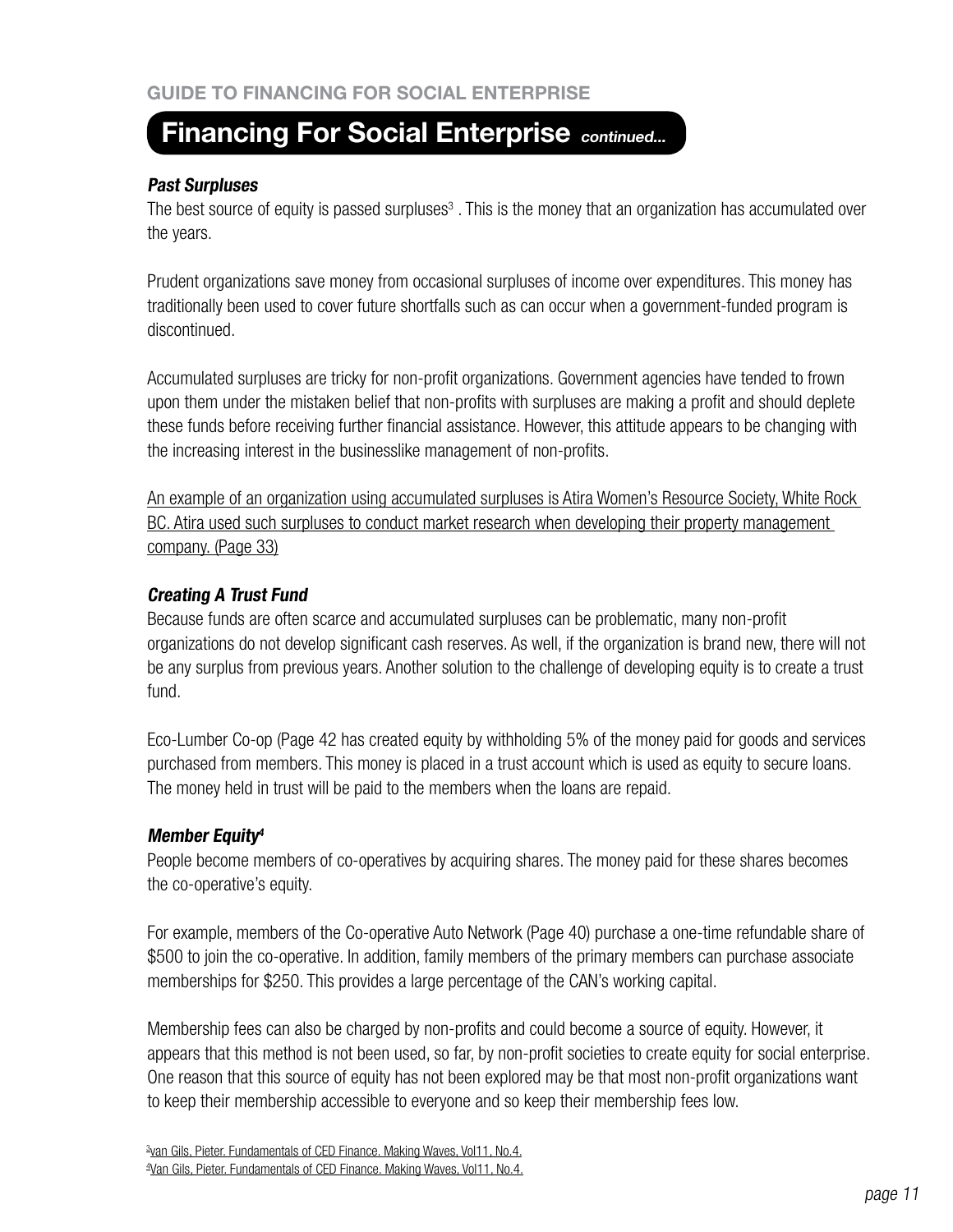With some creative thinking, it may be possible to protect the democratic nature of the membership of a non-profit and, at the same time, to explore membership fees as a possible source of equity for enterprise development.

# **Equity in Property**

Some non-profit organizations own buildings. The organization's equity in the property is the difference between the market value of a property and its liabilities. This equity can be used, by a non-profit that wishes to start a social enterprise, to secure loans.

# **1.2.2 Ways to Build Equity with External Help**

# **Traditional Philanthropy**

Grants can be seen as a source of equity as, once granted, the grantor has little or no control over the money except for requiring a final report.

Increasingly, funders are describing grants as investments which provide a social, rather than financial, return. Instead of using the term "grant," funders are tending to speak about "community investments" or "investing in the development of social capital."

Traditionally grants are given to support social programs, community development, community economic development, or organizational development. Many grants cannot be used to fund activities directly related to social enterprise. However some, while they cannot be used for activities directly related to developing social enterprise, can be used for building the capacity of the organization in such a way that skills and expertise required start a business venture are developed.

Examples of these grants are:

- Partners in Organizational Development (POD) grants available through the Centre for Sustainability. www.centreforsustainability.ca (Page 53) These include POD, ArtsPOD, and EnviroPOD. POD grants provide funds to hire consultants who can give technical assistance to agencies engaged in strengthening their organization, adapting to change and responding to diversity.
- The Community Economic Development Technical Assistance Program (CEDTAP) funded by the McConnell Family Foundation and Carelton University supports early -stage and mature community economic development organizations. www.carleton.ca/cedtap (Page 61) CEDTAP grants can be used to assist the organizations to access technical assistance, to facilitate learning exchanges and to acquire critical computer resources and technical support in order to engage in community economic development. CEDTAP grants are seed grants, therefore other financial contributions are required.

For example, Eco-Lumber Co-operative (Page 42) received a CEDTAP grant. This was topped up by a grant from the Mountain Equipment Co-op and some of the executive director's personal funds and was used to write the business plan for the co-operative.

More information about relevant granting bodies can be found on Page 53.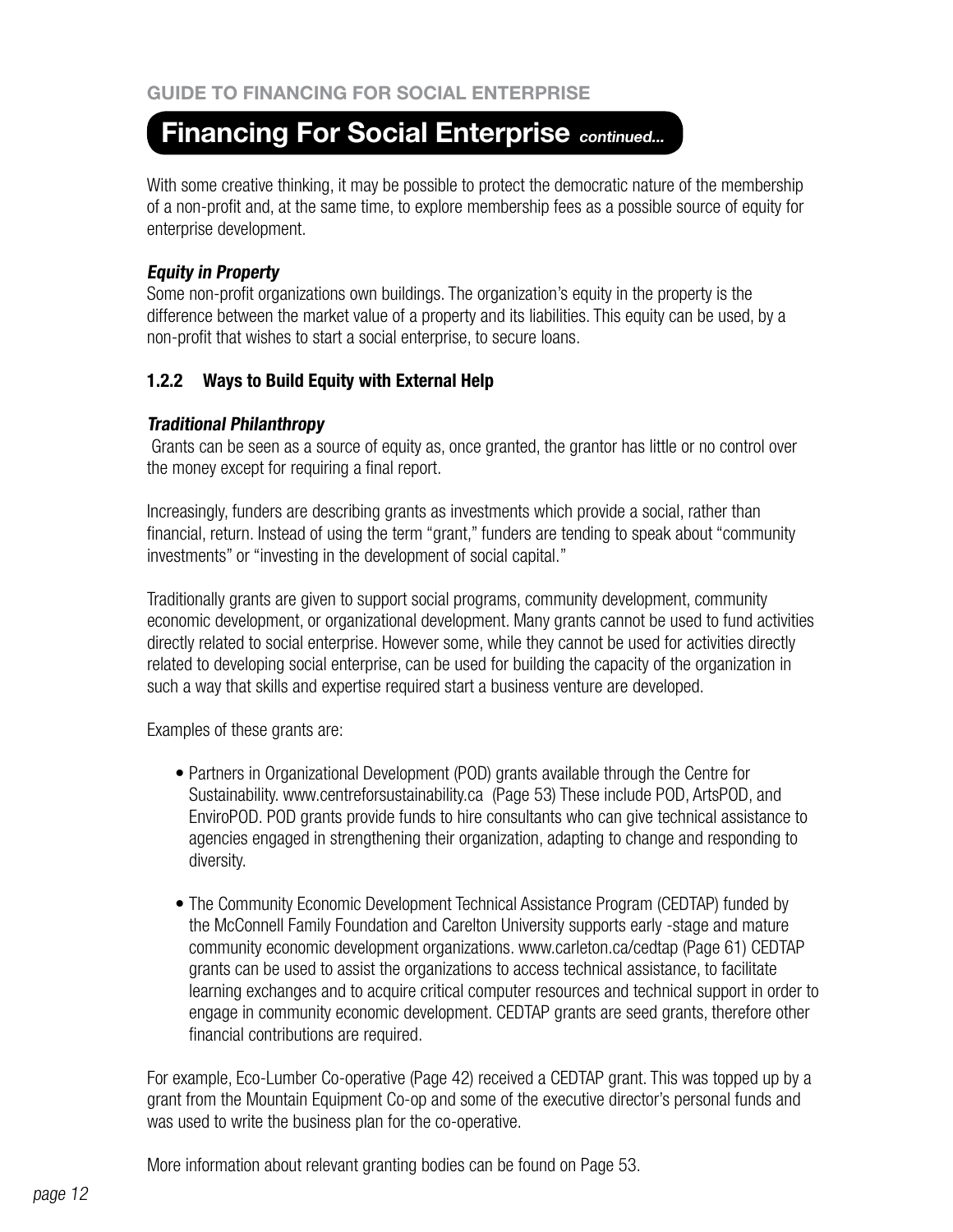## **Venture Philanthropy**

Venture Philanthropy is new. The Peninsular Community Foundation, San Francisco claims to have first used the term "venture philanthropy" in 1984. It is a confusing area, in fact,

"The venture philanthropy field is so diverse and unsettled it resembles the Wild West." - Mario Morino, Morino Institute

Venture philanthropists always view grants as "investments," and call the organizations to which they give money "investees." They make long term, usually 3-6 year, commitments to an organization and, during that time, work in partnership with the organization providing business skills and technical assistance. Venture philanthropists use social outcomes measures to assess the social impact.

Examples of venture philanthropists are:

• BC Technology Social Venture Partners (BCTSVP), a charitable foundation created by individuals in BC's technology industries, which supports innovative non-profit groups serving children, women at risk, and people living in Vancouver's Downtown Eastside.  $\bullet$  http://www.bctsvp.org (Page 61) BCTSVP provides a combination of grants, technical expertise and entrepreneurial acumen.

An example of venture which is working in partnership with BCTSVP, is the social purchasing portal developed by Fast Track to Employment. This portal was developed to encourage businesses to adapt their purchasing and hiring practices to include a social value component, specifically by hiring companies that participate in FTE's program. Participating companies commit to buying from businesses that hire graduates from FTE's Downtown Eastside training network, and to hire qualified applicants from that pool. In addition to significant grants, BCTSVP contributed technical assistance in system design, business concept development, policy and implementation, marketing and promotion, and web site design and housing.

• A partnership, between the Vancouver Foundation, Vancity Community Foundation, Coast Capital Savings, United Way, and the federal government through Western Economic Diversification, has created the Enterprising Non-profits Program (ENP). ENP is a funding program which provides matching grants to non-profit organizations in BC that are interested in starting or expanding a business. Attendance at an orientation program is required. (Page 62) http://www.coastcapitalsavings.com/documents/ProgramDescriptionFeb05.pdf

For example, Atira Women's Resource Society received a grant from the Enterprising Non-profits Program and matched this with funds of their own to hire the Institute for Media, Policy, and Civil Society (IMPACS) – itself a social enterprise – to develop their marketing plan.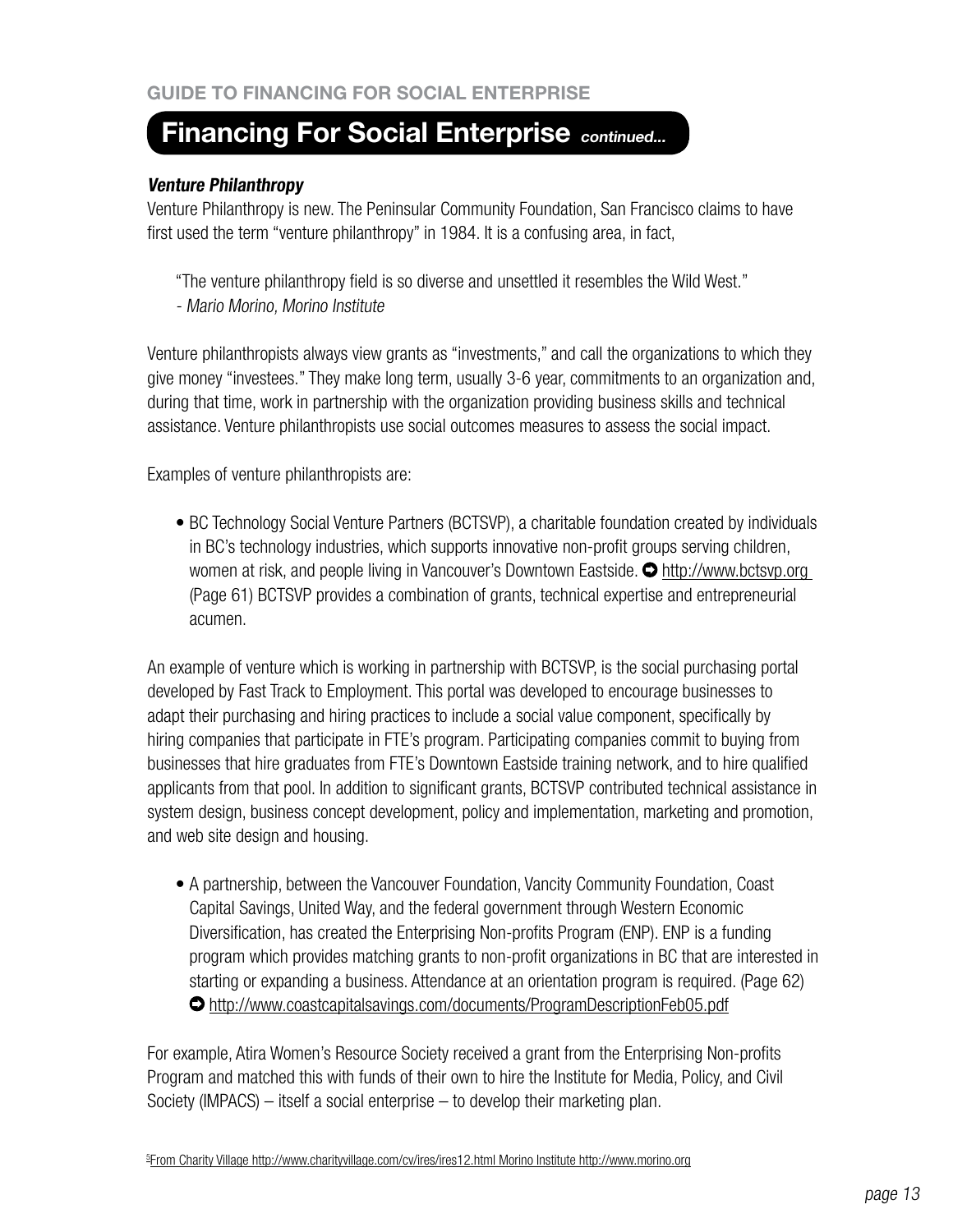## **1.3 Equity Investment for Social Enterprise**

## **1.3.1 Equity Investment**

Ownership of a conventional business is often divided into equal parts or **shares.**  These shares are owned by **shareholders**. When the company is a making profit, shareholders receive dividends, representing their share of the profit. The number of shares an investor holds reflects the amount of money invested and represents their equity. The shareholders receive financial rewards, or dividends, in accordance with the number of shares they hold i.e. in an equitable manner.

**Equity investment** is the money an investor puts into the business in return for an ownership interest.

Equity investors can be active or passive. Passive investors are those who are willing to take little part in the management of the company. Active investors expect to play a hands-on role in the running of the business.

Investors put their money into a business because they expect it to do well, however if there is no profit the shareholders do not make any money.

While loan capital requires interest payments regardless of the profitability of the business, equity capital does not. For this reason, conventional businesses raise a significant part of their capital needs in the form of equity rather than through debt. The same reasoning applies to social enterprise.

# **1.3.2 Venture Capital**

Venture capitalists look for equity investments that are going to make them a very high interest rate – **or return on investment**. The return on investment is the profit or loss resulting from an investment, usually expressed as an annual percentage return.

Venture capital is needed by enterprises that are unsecured and have unproven earnings. Venture capital often comes from a pool of investors who are willing to accept high risks in exchange for a high rate of return.

Conventional venture capital companies look for promising start-up or expanding businesses which may be able to grow quickly and produce significant profits.

Some ventures will succeed, some will fail, and venture capitalist companies want to maximize the chances of success. Therefore, they are active investors and want to play a major part in the strategic management of companies in which they invest, typically by becoming directors.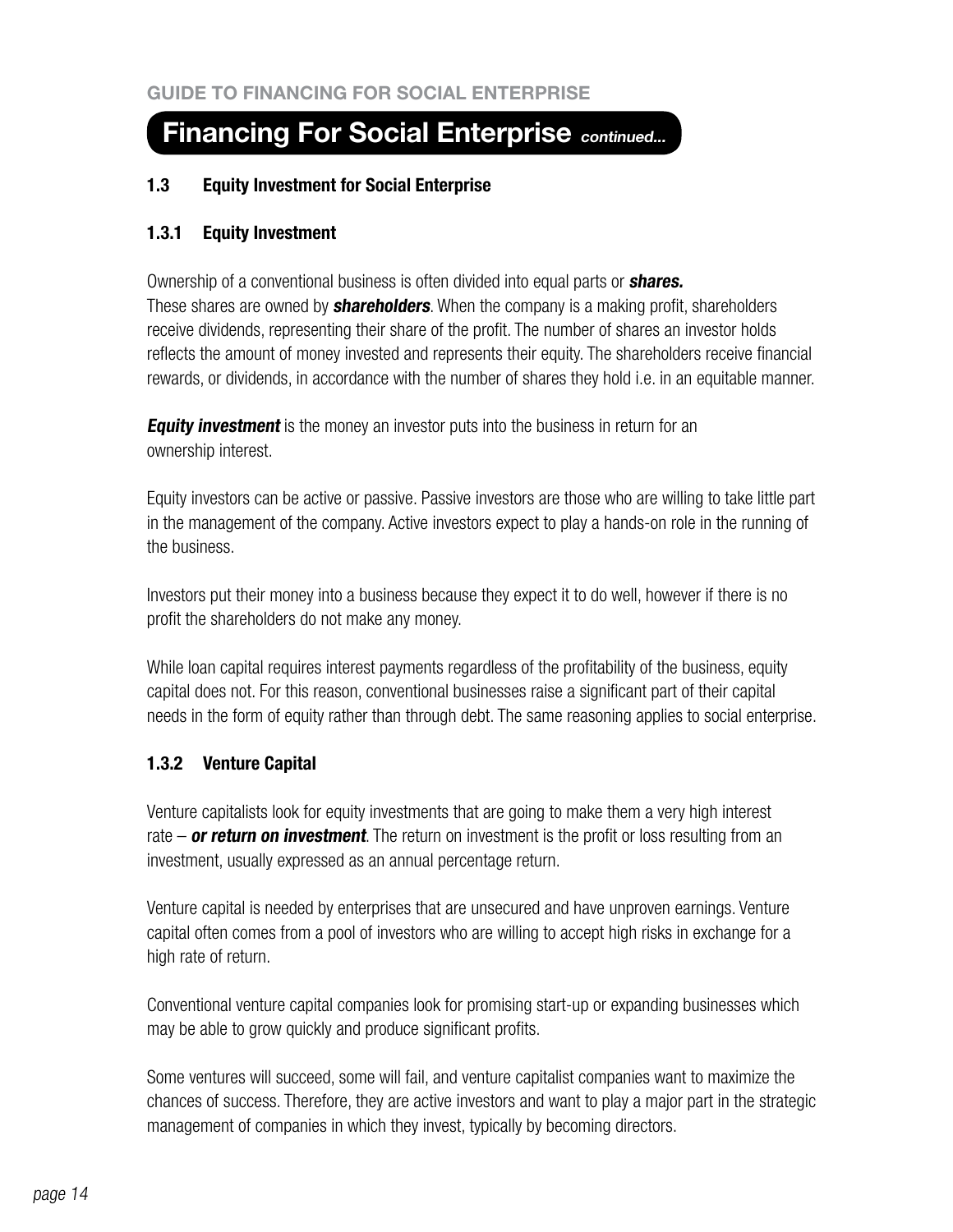Venture capitalist companies also look for exit strategies, that is they look for ways to extract their investment after a few years and move on.

When the relationship works, the close involvement of a venture capital company with a new or expanding business can help the business. However, not every relationship between an entrepreneur and a venture capital company works well.

Applying the venture capital concept to social enterprise is very new, emerging at the end of the 1990s.

Renewal Partners is an example of a venture capital company investing with the goal of long-term preservation and sustainability in British Columbia. Their primary focus is expanding consumer access to socially responsible, solutions-oriented services and products. When investing in a business, Renewal Partners reserves the right to put a representative on the board of directors http://www.renewalpartners.com (Page 65)

Renewal Partners purchased investment shares in Eco–Lumber Co-op (Page 42).

# **1.3.3 Angel Investors and Social Venture Capital**

The name "angels" was originally given to those who were prepared to help the theatrical profession by investing in new productions.

Angel investors are private investors who are willing to put their money in to high-risk ventures. Angel investors often form a pool of investors who are willing to accept high risks in exchange for a high rate of return, however, they can also be individual investors.

Surrey Delta Immigrant Services developed an ESL (English as a Second Language) school that would serve as a revenue diversification strategy. To do this SDISS created a separate corporation. Friends and supporters of the Society - "the Society's " angels" - purchased preferred shares in denominations of \$1000, providing the Society with significant equity.

# **2. DEBT**

# **2.1 What is Debt?**

Fundamentally, **debt** is an amount that is owed. Debt is incurred when a **loan** is made. The amount of the loan is called the **principal**.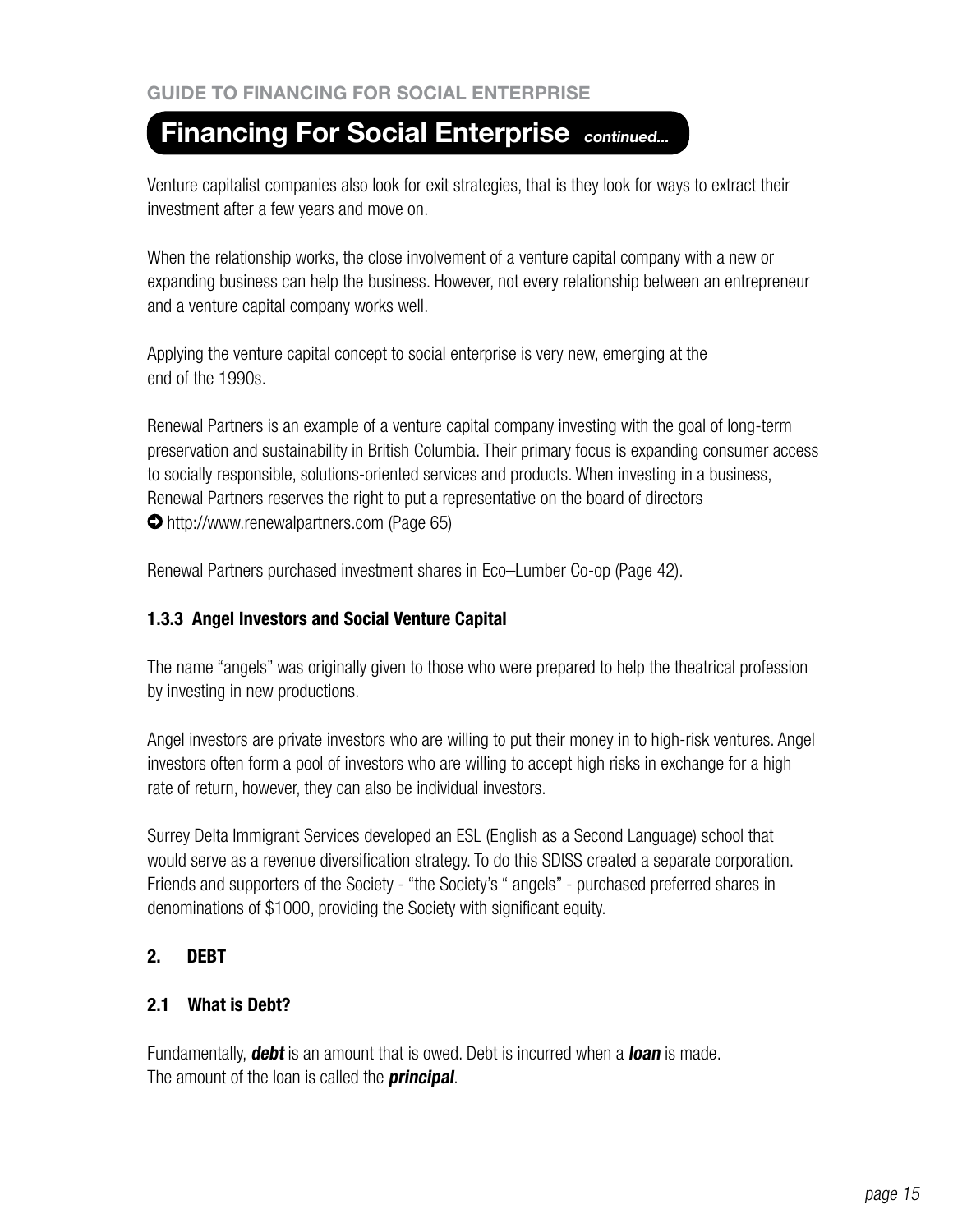The cost of borrowing the money is the **interest**, which is usually a percentage of the principal. The interest charged reflects:

- The risk to the lender. If the money is to be spent on a low risk business (proven market, proven company, proven management) the interest rate will be relatively low. If it is a high-risk business (unproven market, unproven company, unproven management) the interest rate will be relatively high.
- How quickly the lender can get the money back. If the loan can easily be reclaimed in a short amount of time, the interest rate will be lower than if the money cannot be paid back for many years.

Loans are often **secured**. This means that the borrower offers an **asset**. An asset is any item of value owned by the business and can include cash, stock, inventories, property, and goodwill. The borrower agrees that the lender can take the asset if the loan is not repaid. The asset that is offered as security is known as **collateral**.

When a business incurs debt, it acquires a **liability**. In addition to what is owed to lenders, other liabilities could be money owed to suppliers, wages owed to employees and taxes owed.

Equity investment requires a business to pay returns which vary in relation to the profitability of the business (and which can be very high.) Equity investors can want to be active in the management of the business. For these reasons, some entrepreneurs prefer to use debt financing because loans repayments are cheaper, are usually in fixed amounts to be paid on preset payment dates and lenders do not want to be involved in the operation of the business.

# **2.2 Conventional Debt Financing**

Conventional debt financing is sometimes referred to as "senior" debt as it is the debt that is repaid first if there is a business failure.

# **Overdraft protection**

Overdraft protection covers shortfalls in the business account up to an approved limit. Interest is charged only on the amount borrowed and the rates are competitive. Monthly administration fees may be charged.

# **Credit cards**

Business credit cards provide short-term loans for smaller purchases. Interest rates are usually high but there is no interest if the balance is paid off every month. Many small business people rely extensively on credit cards when they are developing their businesses.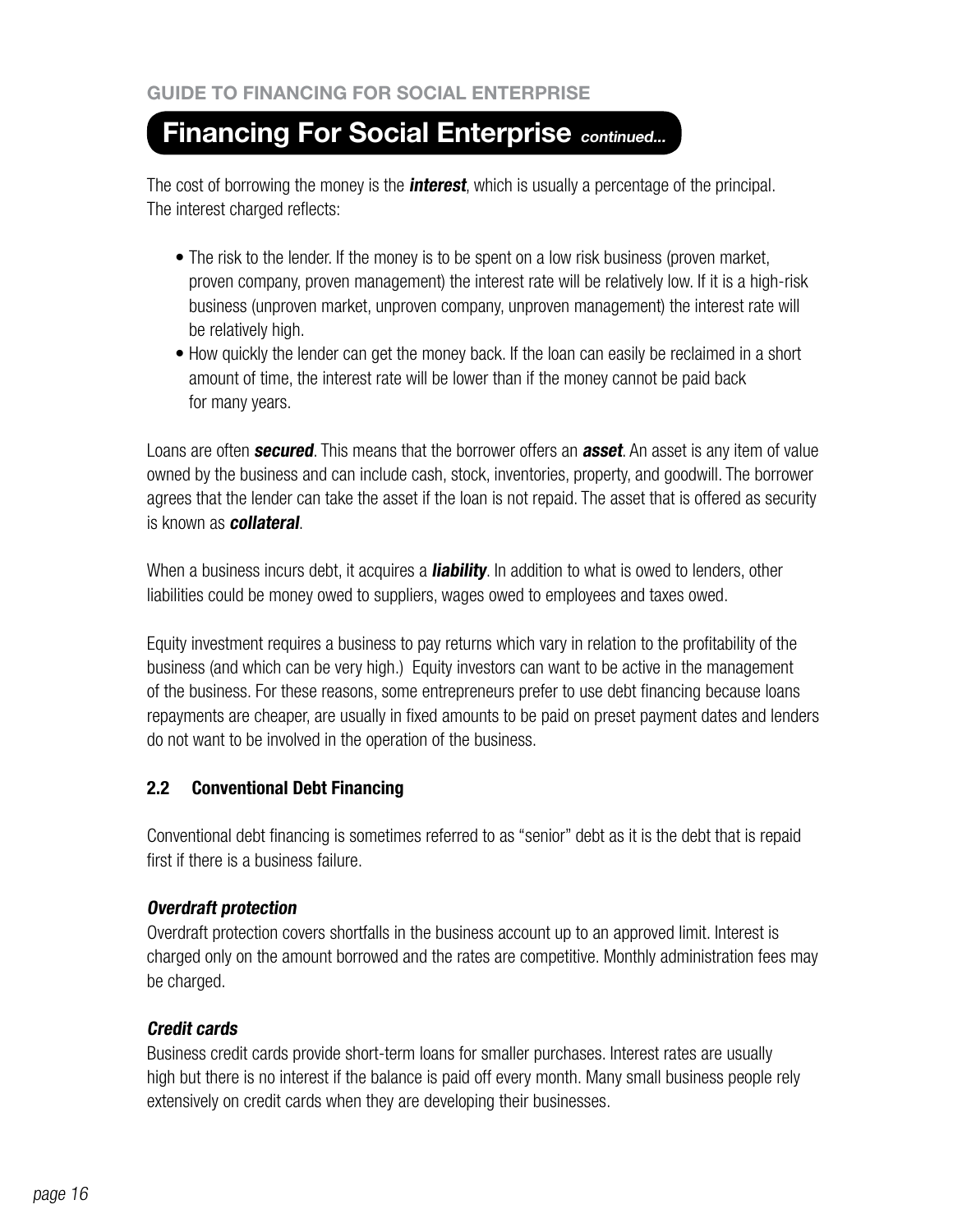## **Operating Line of Credit**

An operating line of credit is a loan with a set limit. The business can draw on the line of credit when needed. Interest rates are lower than most credit cards and some loans, and interest is only paid on the outstanding balance. There are no fixed payments except for a monthly fee and interest. The business has the option of paying down the loan as it can afford to do so. Property or other assets are usually required to secure an operating line of credit.

Potluck Café and Catering (Page 36) obtained an operating line of credit from Vancity Savings Credit Union.

## **Term Loans**

A term loan is a fixed amount of money which is borrowed, over a fixed period. This fixed period is called the **term** of the loan. Term loans are usually used to cover expensive items such as capital equipment, real estate, or renovations. They have established monthly payments. The lender will ask for security for the loan (equity in the building, cash, equipment, etc.) If a payment is missed, the lender has the right to demand immediate repayment.

The most common term loans taken by non-profits and social enterprise are in the form of mortgages.

# **2.3 Debt Financing Secured by Socially Responsible Investments**

New ways of investing are making it possible for people to invest their money so that it will have maximum social and environmental impact. Some of these new investment tools, such as ethical funds, are not available to social enterprise as they are invested in public companies.

However, Vancity Savings Credit Union has an innovative program called Shared Growth Deposits. Vancity offers two types of Shared Growth Term Deposits – Cashable or Fixed Term. Vancity manages these in such a way that they return social, environmental and economic benefits to local communities.

In addition, the investor can receive a market rate of return or can choose any rate below market. The interest they give up is pooled and then used to provide access to credit, or reduced interest on loans for local community groups.

Eco-Lumber Co-op received a loan that was secured by these pooled funds. (Page 42)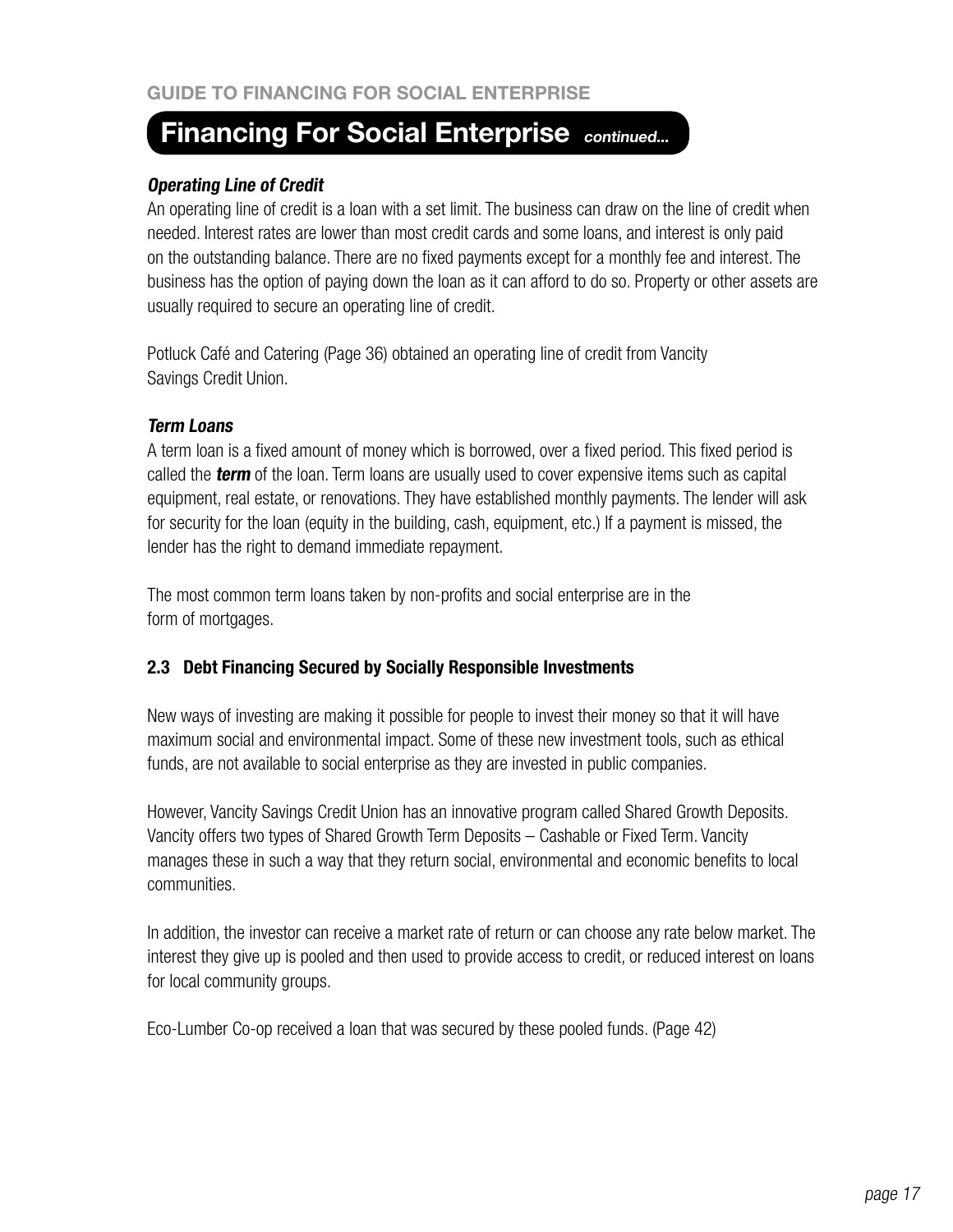# **2.4 Community Debt Financing**

Community debt financing is geared primarily towards high-risk ventures in rural areas. The exception is Partners in Community Help (PEACH) in the Downtown Eastside of Vancouver which offers a form of community debt financing.

Community Futures Development Corporations (CFDCs) (Page 69) throughout rural BC provide business counselling and make loans of up to a maximum of \$125,000 to new and existing businesses. Loans received from a CFDC are fully repayable at competitive interest rates.

Because the boards of CFDCs come from the community, the loans they make reflect local knowledge of the needs of the community. CFDCs are becoming increasingly aware of the financing needs of social enterprise, however, some boards are much more conservative than others.

In 2005, CFDC of South Fraser obtained funds from Western Economic Diversification to set up a centre for social enterprise in the Abbotsford area. This will become a source of loans and expertise for social enterprise in the Fraser Valley.

# **2.5 Program Related Investments (PRI)**

Some foundations, in some circumstances, will make loans to non-profits, these are known as "Program Related Investments." There are very few foundations in Canada which do this, Vancity Community Foundation is one of them (Page 59).

Strathcona Community Dental Clinic (Page 30) had a combination of a term loan and an operating line of credit from Vancity Community Foundation, which made it possible for the Clinic to operate for several months.

# **3. WHEN THE LINE BECOMES BLURRED BETWEEN DEBT AND EQUITY**

There are sophisticated forms of equity and debt financing that blur the boundaries between the two.

# **3.3.1 Subordinated Debt**

Subordinated debt is also referred to as sub-debt financing, mezzanine financing, risk capital or growth capital. Subordinated debt consists of loans which are unsecured but which are based on the established cash flow of a business.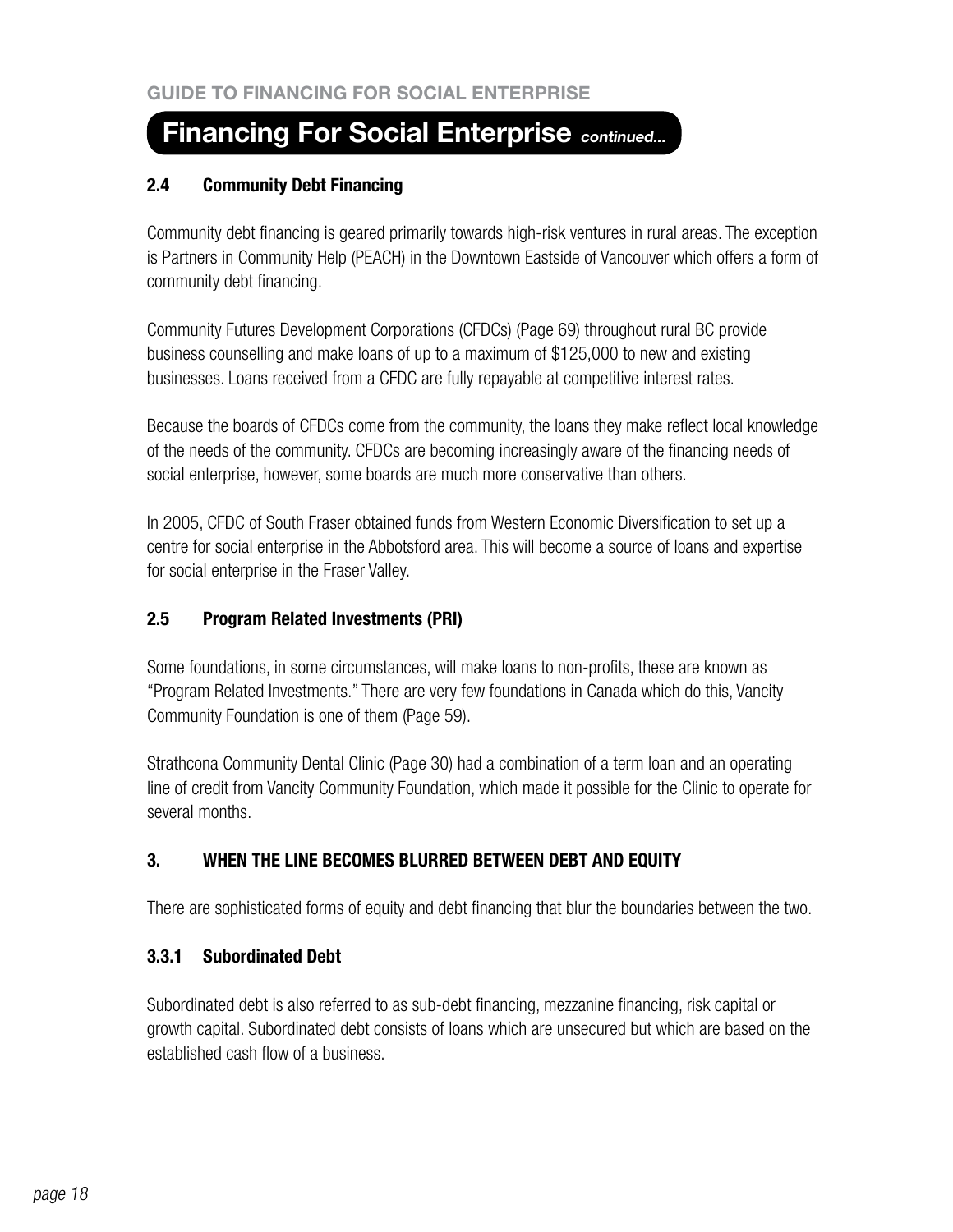Subordinated debt is a hybrid blend of equity and conventional debt. Similar to equity, subordinated debt is usually not supported by collateral assets. Like conventional debt, subordinated debt typically requires regular monthly payments of principal and interest.

Subordinated debt ranks below senior debt when it comes to claims on assets. In the case of default, creditors with subordinated debt are not paid out until after the senior debt holders are paid in full.

Ecotrust, Vancity Capital Corporation and Coast Capital Savings (through their Rising Tide funds) offer subordinated debt.

For example, Eco-Lumber Co-operative (Page 42) received a loan from Ecotrust (with money from Vancity Capital Corporation) (Page 72) which functions like equity in that the interest rate is tied to the amount of sales. When these reach a certain level, it will be financially prudent to repay the loan.

# **3.3.2 Convertible Loans6**

A convertible loan is first and foremost a loan and has to be paid back with interest.

Typically, the conversion feature gives the lender an option to convert all or a portion of the outstanding principal of the loan into some form of an equity position in the borrower's company. In its most basic form, the lender has reserved the right to exchange his or her creditor position with the company to become an owner in the company.

The borrower is willing to provide the lender that option in exchange for securing more favorable terms on the loan. For example, the borrower could ask for any combination of concessions, such as: no closing costs on the deal, no prepayment penalties, a lower interest rate and/or "payment vacations" within the term of the loan. (These are often requested for times when the company anticipates significant fluctuations in cash flow).

Social Capital Partners offers convertible loans (Page 66).

# **4. "PATIENT" CAPITAL**

"Patient" capital can be either equity or debt.

Banks and other lenders tend to think in 3-5 year terms for loans. Venture capital companies tend to look for short-term growth and profits, and fast exit strategies. Both can work against long-term development of sustainable businesses.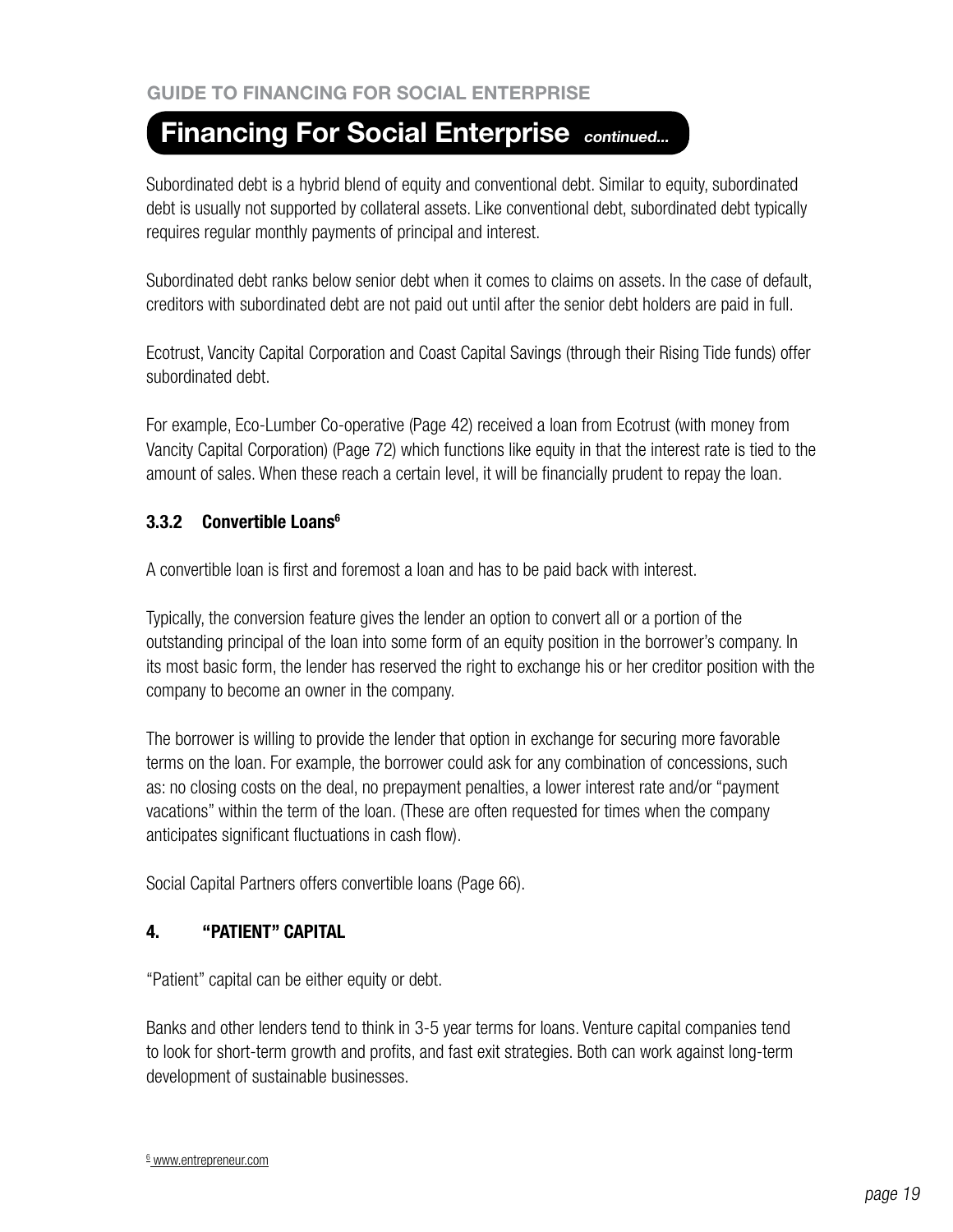By contrast, "patient" capital implies a long-term debt or financial investment with terms and conditions that do not require quick repayment or a desire to move the money on in a speedy fashion.

Many social enterprises require "patient capital."

# **5. BE AWARE OF THE FINANCIERS' INTEREST**

As was discussed at the beginning of this guide, it is important to keep in mind the objectives of the financier and to try to understand where the profile of the social enterprise seeking financing fits in the complicated array of lender/investor interests. The table on the following page is an aid to this understanding.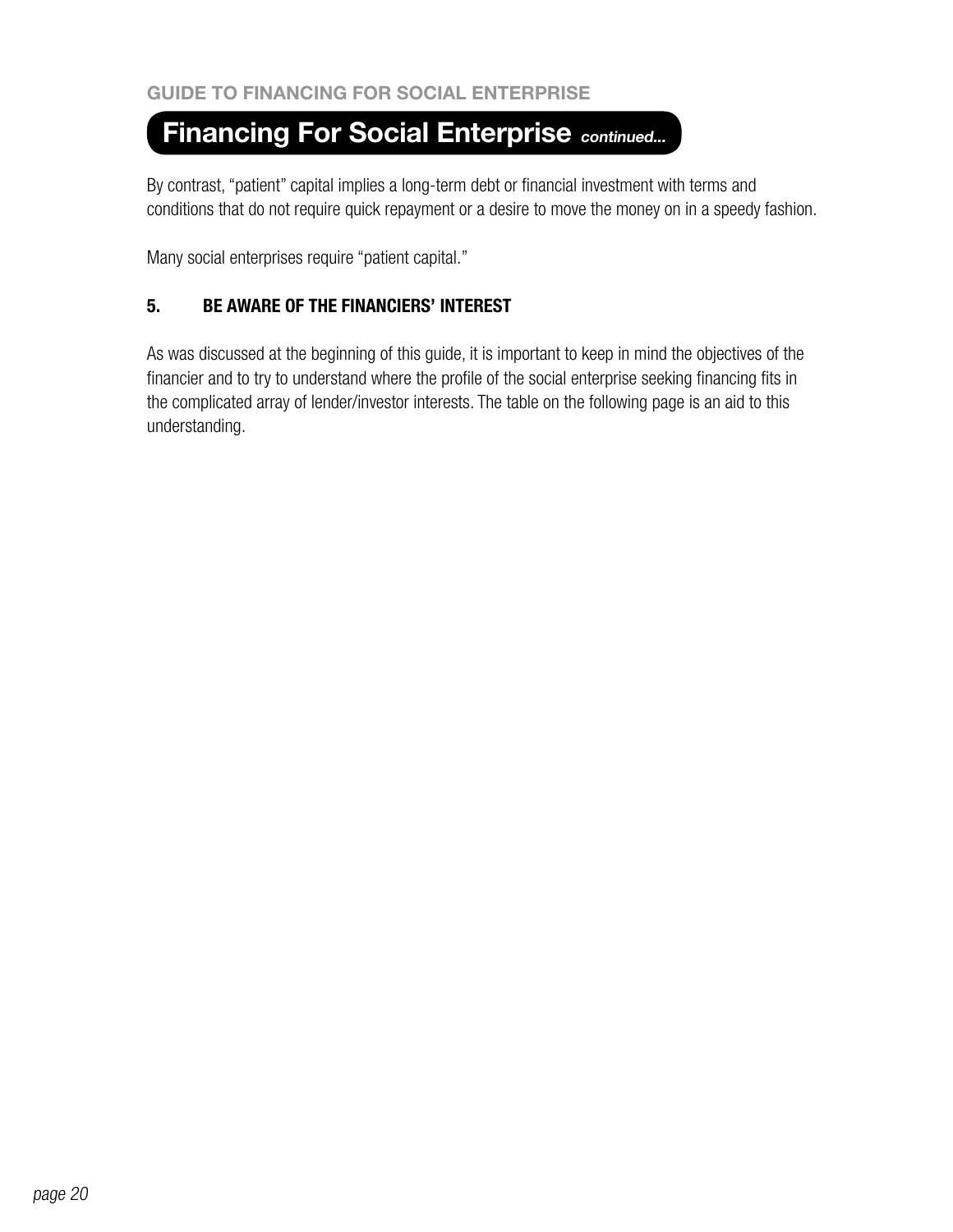THE SPECTRUM OF SOURCES OF FUNDS AND FINANCIER INTERESTS 7 THE SPECTRUM OF SOURCES OF FUNDS AND FINANCIER INTERESTS 7

| <b>Financier</b><br>Interest                      | Interest in Social Impact                                                    |                                                                             |                                                                                                                        |                                                                                    |                                                                         |                                                                              | Interest in Profit                                                  |
|---------------------------------------------------|------------------------------------------------------------------------------|-----------------------------------------------------------------------------|------------------------------------------------------------------------------------------------------------------------|------------------------------------------------------------------------------------|-------------------------------------------------------------------------|------------------------------------------------------------------------------|---------------------------------------------------------------------|
| <b>Debt/Equity</b>                                | EQUITY                                                                       |                                                                             |                                                                                                                        | DEBT and/or EQUITY                                                                 |                                                                         | DEBT                                                                         |                                                                     |
| Sources of Funds                                  | Philanthropy<br>Traditional                                                  | Venture Philanthropy                                                        | Community Debt<br>Financing                                                                                            | Equity/Venture Capital<br>Development<br>Community                                 | Social Venture Capital<br>Angel Investors and                           | Socially Responsible<br>Investment                                           | <b>Traditional Capital</b>                                          |
| <b>Financial entities</b>                         | · Tides Canada<br>· Gov't Grants<br>Foundation<br>· Donations<br>• Vancouver | · BC Technology Social<br><b>Venture Partners</b><br>(BCTSVP)<br>$\ddot{=}$ | <b>Community Futures</b><br><b>Jancity Comm.</b><br>Development<br>Corporations<br>Foundation<br><u>ъ</u><br>$\bullet$ | · Renewal Partners<br>• Vancity Capital<br>Corporation<br>• Ecotrust               | Philanthropists<br>• Social Capital<br>• Individual<br><b>Partners</b>  | "Shared Growth"<br>Vancity Savings<br><b>Credit Union</b><br><b>Deposits</b> | · Banks & Credit<br>• Finance Co's<br><b>Credit Cards</b><br>Unions |
| Examples                                          | • CEDTAP Grants<br>• POD Grants                                              | <b>Financial support</b><br>technical help<br>along with                    | Investment loans<br><b>Program Related</b><br>to charities                                                             | Investment shares<br>in co-operatives                                              | grant/loan combos<br>Forgivable loans or                                | Community<br>Loan Funds                                                      | secured mortgage<br>Vehicle loan or                                 |
| Characteristics                                   | maximize social<br>Grants seek to<br>impact                                  | G<br>Grants seen as<br>form of social<br>investment                         | made for economic<br>development and<br>lower cost loans<br><b>Higher risk or</b><br>social impact                     | make money from<br>interest but may<br>Investors may<br>never recover<br>principal | funding/start ups<br>investments<br>Unsecured<br>for seed               | Secured loans for<br>social impact.                                          | offerings term<br>loans, lines of<br>Conventional<br>credit etc.    |
| <b>Measurement of</b><br>Social Impact            | <b>Evaluative methods</b><br>e.g. Program Logic<br><b>Models</b>             | environmental audit<br>· Balanced Score Card<br>· Social or                 | loan given, then<br>Assessed when<br>often assumed                                                                     | impact assessment<br>anecdotal social<br><b>Qualitative or</b>                     | impact assessment<br>anecdotal social<br><b>Qualitative or</b>          | and "shareholder<br>negative screens<br>Social audits,<br>advocacy"          | None                                                                |
| <b>Financial Success</b><br><b>Measurement of</b> | <b>None</b>                                                                  | None                                                                        | <b>Modest financial</b><br>investment<br>return on                                                                     | Investment shares<br>in co-operatives                                              | with principles" &<br>Pursuit of "profit<br>philanthropic<br>objectives | Market return on<br>investment or<br>slightly below                          | Seek to maximize<br>financial return                                |

Penny Handfod, ChangeWorks Consulting , modified from A Spectrum of Investor Institutions and Factors Related to their Activities in The Blended Value Proposition:<br>Maximizing Value in the Pursuit of Multiple Returns Vancou 7Penny Handford, ChangeWorks Consulting , modified from A Spectrum of Investor Institutions and Factors Related to their Activities in The Blended Value Proposition: Maximizing Value in the Pursuit of Multiple Returns Vancouver Presentation Jed Emerson 2003 http://www.blendedvalue.org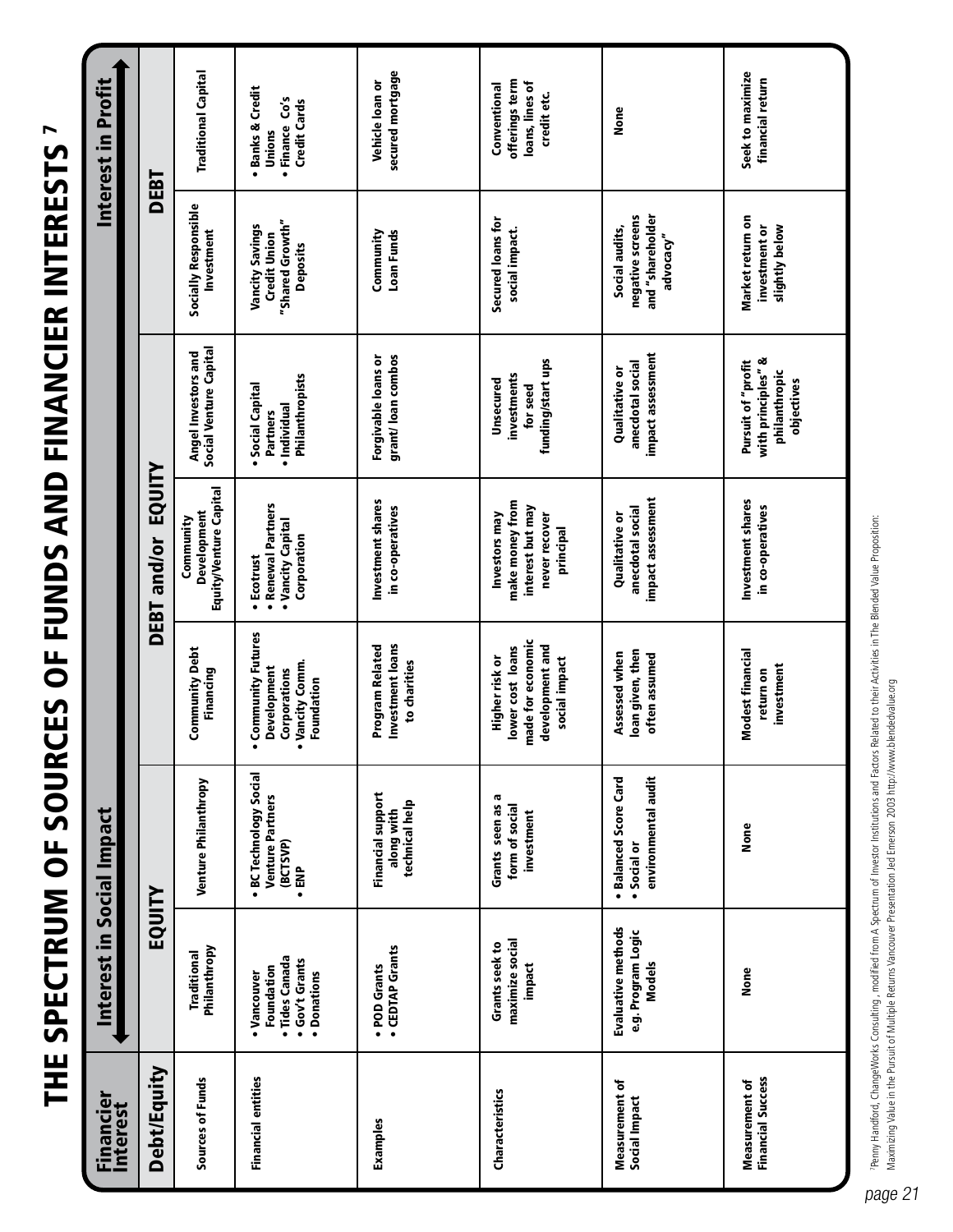| THE SOURCES OF FUNDS & STAGE OF B |                                                                                                                                                                                                                                                                                               | USINESS DEVELOPMENT (Details in Resources Beginning on Page 50)              |                                                                                                                                                                                                                       |
|-----------------------------------|-----------------------------------------------------------------------------------------------------------------------------------------------------------------------------------------------------------------------------------------------------------------------------------------------|------------------------------------------------------------------------------|-----------------------------------------------------------------------------------------------------------------------------------------------------------------------------------------------------------------------|
| <b>Business Development Stage</b> | iources of Grants and<br>Technical Assistance<br>Sources                                                                                                                                                                                                                                      | Sources of Equity<br>Financing                                               | Sources of Debt<br>Financing                                                                                                                                                                                          |
| Building Organizational Capacity  | Coast Capital Savings Community Fund - Grants<br>Coast Capital Savings Foundation (youth)<br>Foundation - grants<br>Vancity Savings Credit Union - Grants<br>Centre for Sustainability - POD Grants<br>· Vancouver Foundation<br>Endswell Foundation<br>Vancity Community<br>Tides Foundation |                                                                              |                                                                                                                                                                                                                       |
| <b>Business Plan Development</b>  | Foundation - grants<br>Coast Capital Savings CED Department<br>Enterprising Non-profits Program<br>· Vancity Community<br>CEDTAP grants<br>·BCTSVP                                                                                                                                            |                                                                              |                                                                                                                                                                                                                       |
| Start Up                          | $\bullet$ BCT SVP                                                                                                                                                                                                                                                                             | • New Social Venture Fund<br>Social Venture Partners<br>· Renewal Partners   | · Vancity Savings Credit Union<br>Coast Capital Savings Rising<br>Development Corporations<br>• Community Futures<br>Foundation - loans<br>· Vancity Community<br>Tide 2 Fund<br>$\bullet$ Ecotrust<br>$\bullet$ CCEC |
| Operating                         |                                                                                                                                                                                                                                                                                               | • New Social Venture Fund<br>· Social Venture Partners<br>· Renewal Partners | • Vancity Capital Corporation<br>$\bullet$ Ecotrust                                                                                                                                                                   |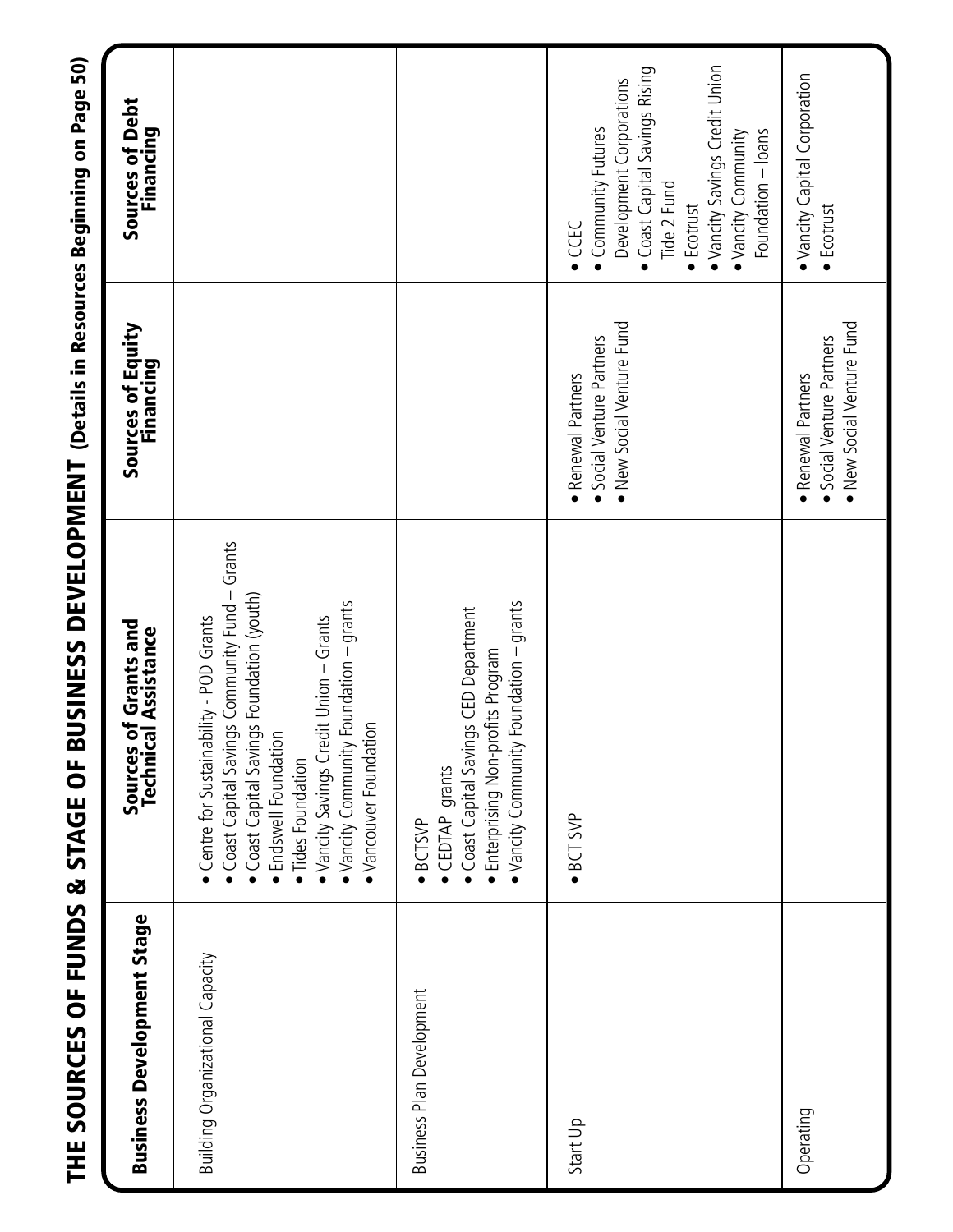# **What Do Bankers Want?**

# Financiers love doing "deals." Loans and investments are made according to a blend of a number of factors such as character, track record, capacity to grow, collateral, market conditions and so on. Each combination of factors is unique.

Demystifying loan decision making process involves looking at the transaction from the point of view of bankers. Bankers will look at the character of the borrower, the capacity of the business, the available collateral, the capital available and economic conditions. This list is known as the Five Cs of Lending. Some bankers have added additional "Cs" however the five "Cs" cover the fundamentals. Once the banker has information about each element, the loan decision is based on the balance between them.

# **1. THE FIVE C'S OF LENDING**

# **Character**

Lenders are always concerned with the character of their borrowers. Are they honest? Will they make all the effort needed to meet their financial obligation to the lender? For the most part, there is not a quantifiable measure to judge character. However, a lender will look at qualifications, experience and management skills, as well as the borrower's past payment experience (especially with the lender) and review a credit bureau report. As the assessment of character is largely subjective, it has a lot to do with the general impression a borrower makes on the lender. It is important to be prepared before meeting a lender so that you can make a good first impression.

# **Capacity**

The lender will look at the financial ability of the social enterprise to pay back the loan based on the history of the business, on-going cash flow, and assets. Profitability and cash flow are of critical interest to the lender who will be looking at whether the business has the cash flow to meet the debt obligations in the short term and the profitability to meet debt obligations in the long term.

#### **Collateral**

Collateral are the assets that the lender uses as a backup to recover funds if the enterprise defaults on a loan. The liquidation value of these assets (the amount of cash an asset would realize if sold) must be sufficient to pay back the lender in case of the business collapses. In many cases, the collateral is the asset (house, vehicle) that the loan is used to purchase.

# **Capital**

This is really the same as equity. As equity increases, the money that has to be acquired through loans decreases.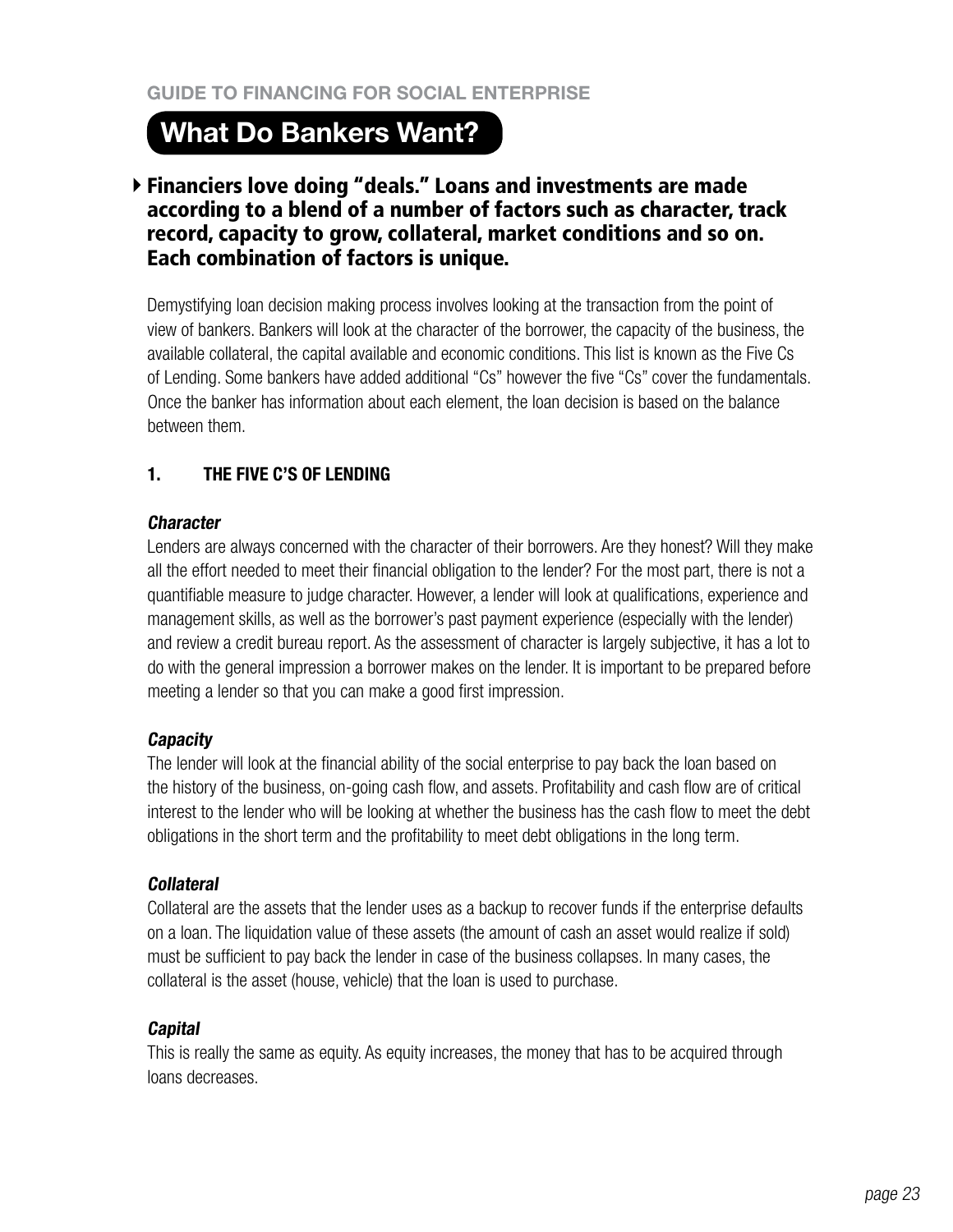# **What Do Bankers Want? continued...**

Loans require regular payments and are not flexible. If the cash flow of a business is low one month, the loan payment still has to be made. The return on an equity investment, on the other hand, is flexible and varies with the success of the business. It is therefore generally preferable to have as little debt and as much equity as possible.

For this reason, bankers are particularly interested in the **Debt to Equity Ratio**. Debt to Equity Ratio is also referred to as Debt Ratio, Financial Leverage Ratio or Leverage Ratio. . For bankers, the upper acceptable limit of the debt to equity ratio is usually 2:1, with no more than one-third of the debt being long term.

As well as the financial stability it provides, bankers want to see a significant level of equity because, to them, this represents the commitment of the borrower. If the borrower has created significant equity in the business, bankers reason that this will provide the borrower with the motivation to put in the energy and time it takes to make the business successful.

# **Conditions**

**Conditions** refer to the national and local economy, the industry, and the bank itself. This is often difficult to quantify but the lender will be thinking about:

- general economy, nationally, provincially and locally
- interest rates.
- economic conditions that exist for the business. What are price prospects? What problems does the industry face?
- the financial institution's current level of losses and problem loans
- the financial institution's willingness to risk making loans in some environments. For example, some financial institutions limit the number, and/or amount, of loans made in one-industry towns. Even if there is a strong market, a financial institution which has already made significant loans to businesses in a certain market may not be willing to make any further loans in that sector.

# **2. LOAN DECISION MODEL**

Once the lender has gathered the information about character, capacity, collateral, capital, and economic conditions, each element has to be weighed against the others. The resulting decision will reflect the balance of these factors.

The diagram of the loan decision model on the following page provides a picture of the balancing of the elements. The diagram is of a beam balanced on a fulcrum. As weight is added to either side, the beam will tip to one side or the other. A perfectly balanced beam means that the elements are in balance and it is clear that a loan can be approved. In life however the beam is rarely perfectly balanced and the decision is a judgement made by the banker.

The loan decision model in the diagram contains five pieces that can roughly be equated to the Five C's of Lending.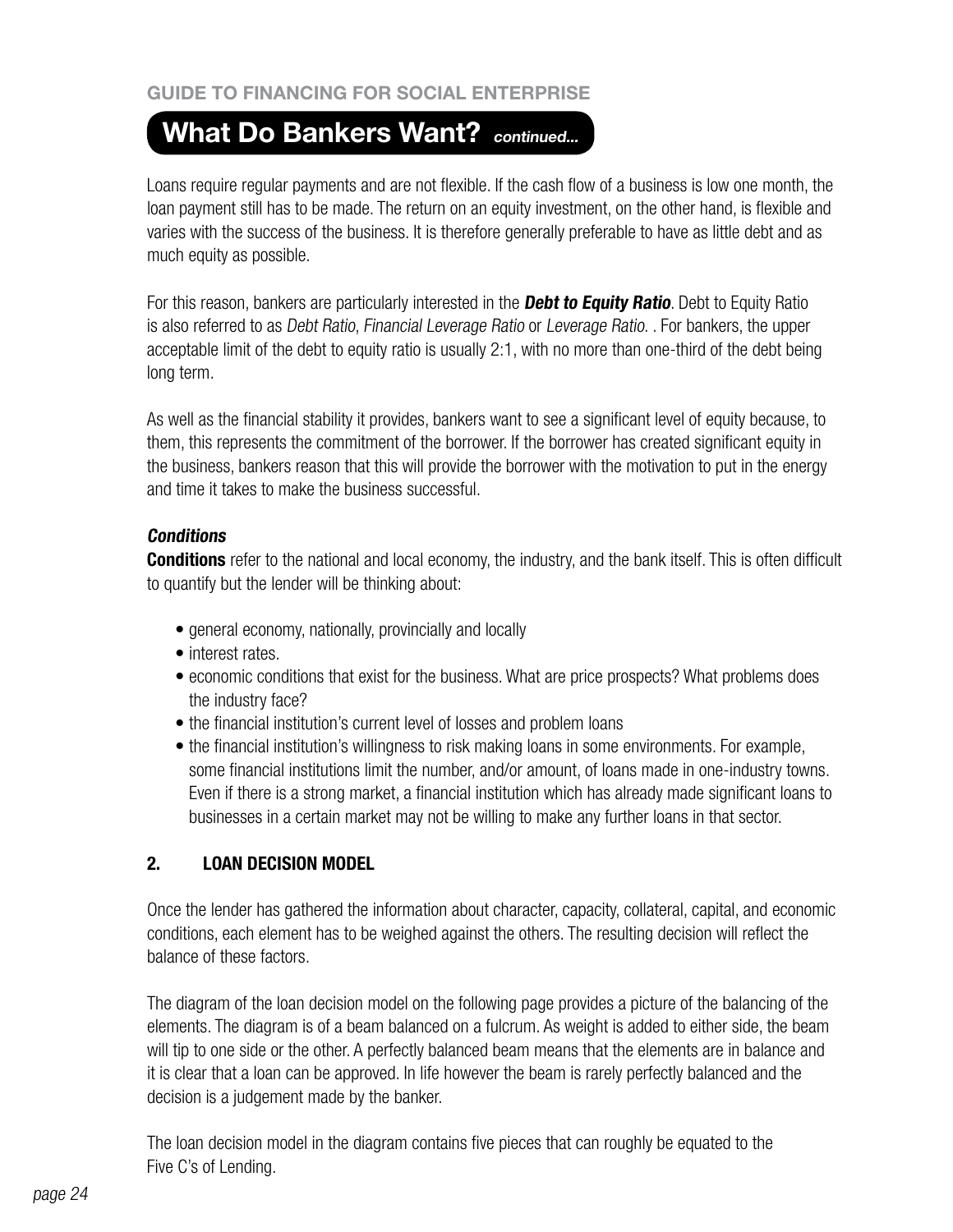# **What Do Bankers Want? continued...**

#### **Management**

Management means the same as character in the Five C's. The banker using this model is particularly interested in the experience, education, skills, and capabilities of the borrower. In this model, the banker believes the ideal would be a person who has run this kind of business successfully in the past.

## **Repayment**

Repayment means the same as capacity. The banker using this model is looking at the past performance of the business, financial forecasts, stability, and flexibility. In this model, the banker believes that the ideal would be a business that has three years of successful past performance.

## **Equity**

Equity means the same as capital. The banker using this model is looking at the cash contributions that can be made by the borrower. For this banker, the ideal would be a business which has a third of the required capital in equity.

## **Security**

Security means the same as collateral. The banker using this model is looking at the liquidation values of the property and equipment owned by the business. For this banker, the ideal would be a business which has enough equity in the buildings and equipment that, should they have to be sold (liquidated), the amount on cash realized would cover 100% of any money owing to the bank.

# **The Personal/Environment/Policy Triangle**

The Personal/Environment/Policy Triangle is roughly the same as conditions in the Five C's of Lending and, in this loan decision model, is the fulcrum upon which the other elements are balanced. The discretionary power of the banker lies in this area.

- **Personal** refers to the personal opinions of the lender, his or her values, prejudices, and previous experience related to the type of loan in question.
- **Environment** refers to the general economy, interest rates, economic conditions that exist for the business, the financial institution's current level of losses and problem loans and so.
- **Policy** refers to any bank or government policies that apply to the loan in question. Such policies may apply in any of the areas, that is the areas of management, repayment, equity, or security. For example,
	- Management & Repayment: there may be a policy that waives or reduces the requirement for previous experience and/or past performance indicators in the case of youth entrepreneurs or entrepreneurs with disabilities.
	- Equity & Security: there may be a policy to require less equity and/or security for loans which are backed by a loan loss reserve from Western Economic Diversification.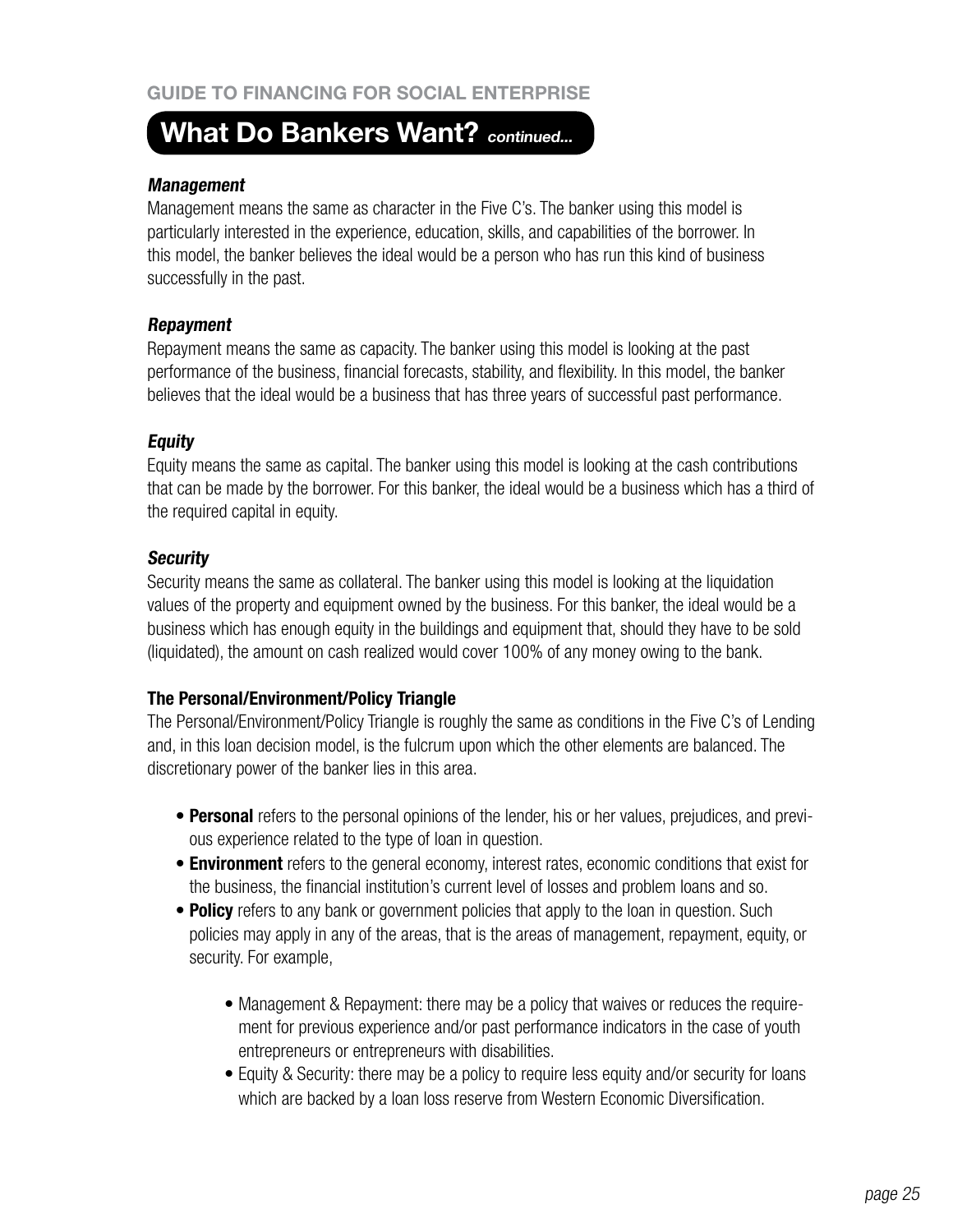

Loan Decision Model: Reprinted with permission from Sunrich Managemagemage Loan Decision Model: Reprinted with permission from Sunrich Management Inc.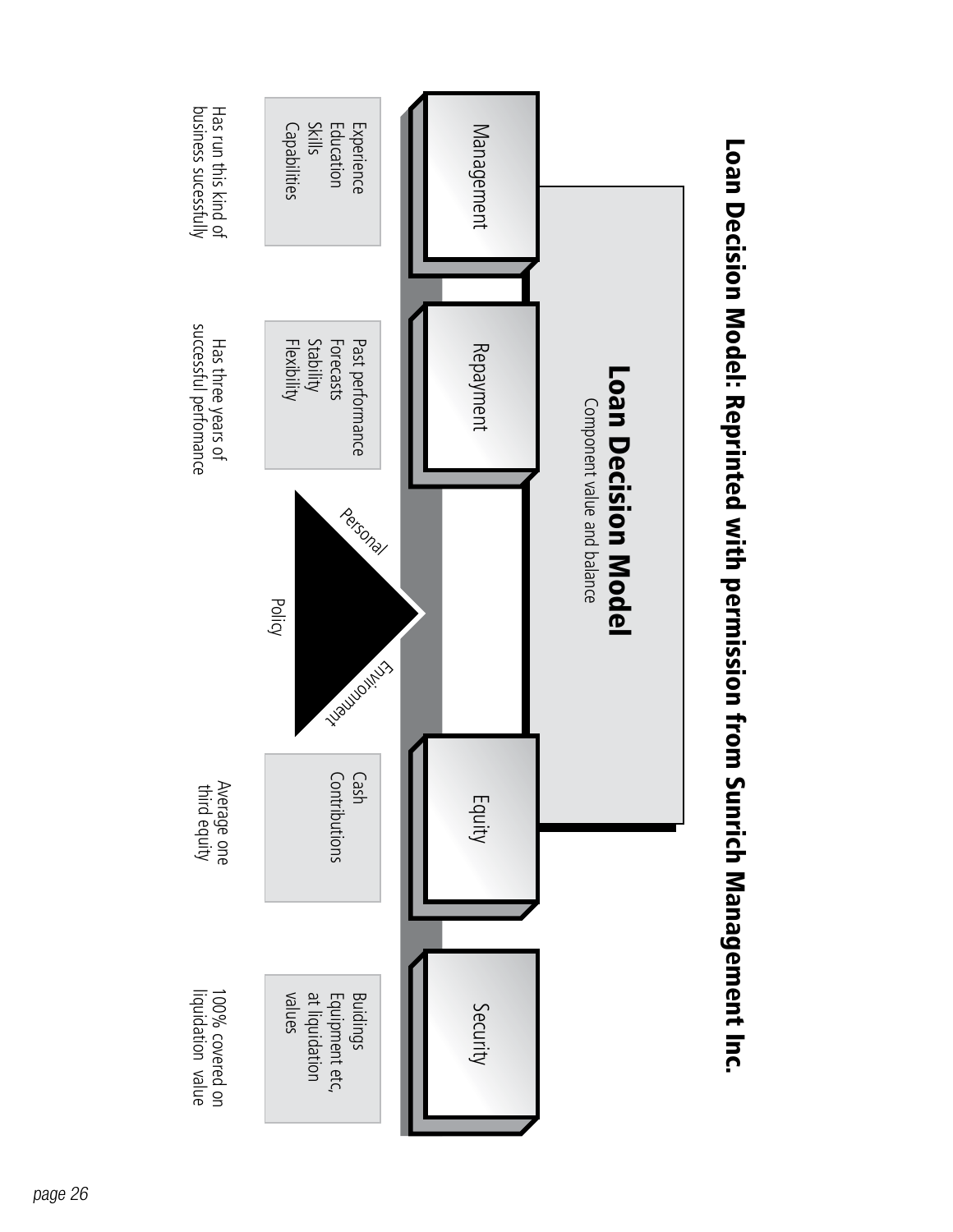# **Tips For Raising Capital**

# **From Fundamentals of CED (with slight modifications.) Pieter van Gils, Making Waves, Vol11, No.4.**

Reproduced with the permission of the author.

## **Tip #1 - Form a board of directors.**

Or barring that, an advisory board. Collect experienced, prominent, successful business people and associate them with your business.

These people can be valuable for a couple of reasons. First, they will form a rich pool of advice and experience you can use to help you build a successful business. But second, they will also have an impact on the impressions of the people you want to bring as lenders or investors. A board composed of people highly regarded in the community or your industry gives you a lot of credibility.

The truth is, you'll need a board eventually anyway. You might as well benefit from having one up front.

#### **Tip #2 - Prepare a Business Plan.**

This may seem pretty obvious, but there are a few important points to be made here.

First, you need to know your business plan backwards and forwards, inside and out. If you've written it yourself this is a given. If you have had it prepared by others, this will take some work to make sure you know everything that is in it. You don't want to be stumped by some innocuous questions from someone reviewing it. People investing or lending money want to feel that you are in top of every aspect of the business.

Second, take the time to write an executive summary yourself. It is the section that gets read the most. It needs to provide a really high-level overview that emphasizes the company's potential. The person who wrote the plan will tend to summarize the detail instead of the vision. The summary needs to provide the essence of what you do, for whom you do it, and how big the market is. Include some information on the calibre of the tem you have assembled to add confidence that the potential can actually be achieved. Work this summary over and over, and over again – get it down to one page.

Once you have sweated it down to one page, write another version in one paragraph. This succinct expression of what you do is invaluable for letters, telephone calls, presentations, and general contacts you have with people about your company. You will use it over and over again.

This page and one paragraph will also get plagiarized by your bankers and investors. They all have investment committees, quarterly reports, and partners to whom they must explain your business. Having your words at their disposal makes their life easier and provides you with some consistency of message in third party discussions.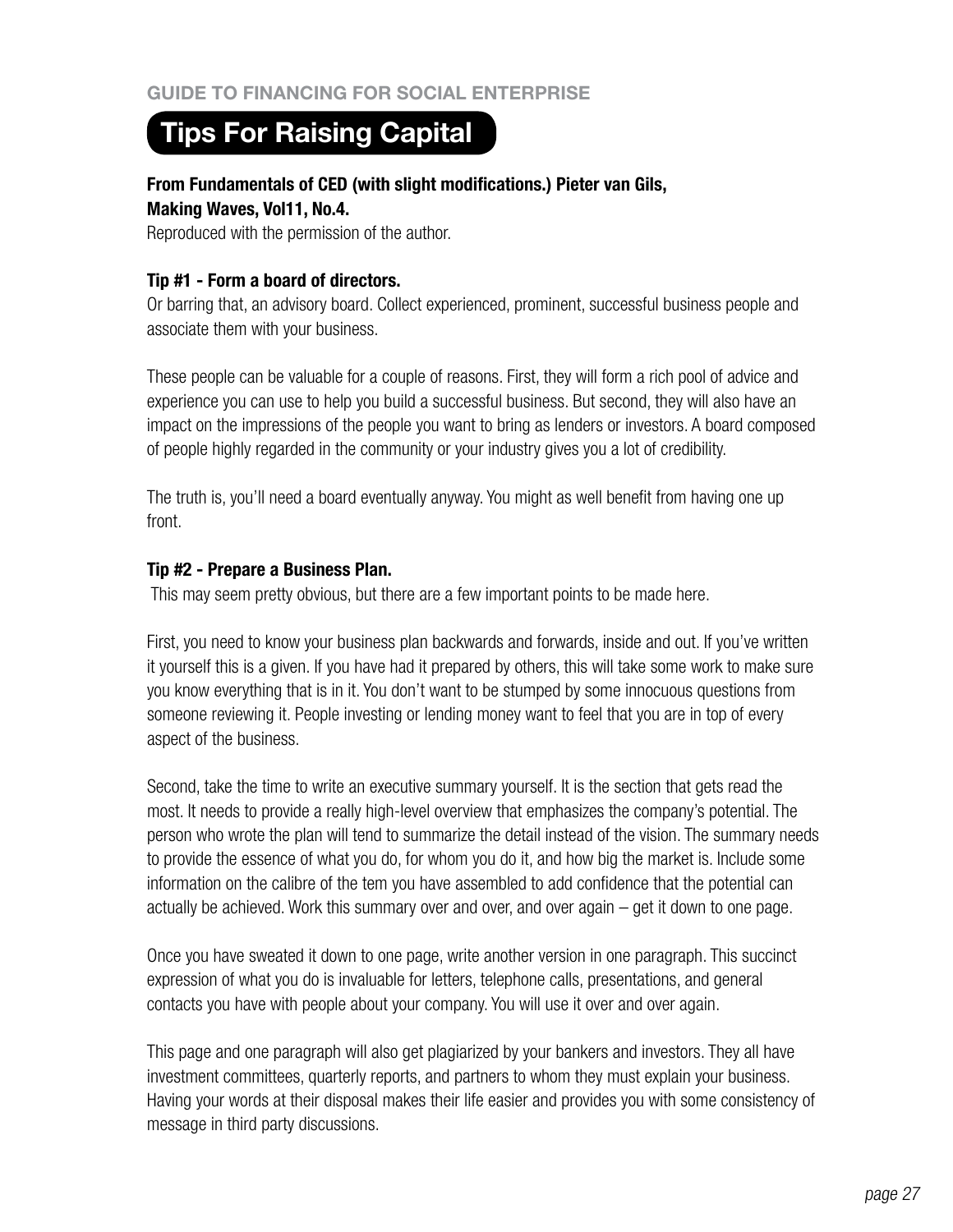# **Tips For Raising Capital continued...**

## **Tip # 3 - Know how much you want.**

Put some detail to the figure. If you are at an early stage before profitability, explain it in terms of the monthly "burn rate": the cash you're burning monthly to keep the operation on the intended scale and profitability. Somehow, it is a whole lot more appetizing to invest in "ramping up" growth instead of financing losses. If it is your intention to expand an existing program or venture, factor in a healthy margin of working capital. Think big. Make provisions for the possibility that things will go much better – or much worse – than you expect. A good (if incredibly simplistic) rule is to take whatever amount your cash flow projections you need then double it.

# **Tip # 4 - Use a professional to help you.**

In the unlikely case that that you love raising money and are good at it, ignore this tip. You may actually do better doing the job all by yourself. However, most business owners raise money infrequently, lack connections in the financial industry, and don't like the task.

With a little legwork you can find a professional who understands precisely the financing you need, whether it is equity or subordinated debt. To find such a person, ask questions. For whom have they raised money? With which investors and lenders have they placed deals? Phone these people. Ask for references. You will learn volumes.

Again, you are looking for someone good. A professional can translate the information you provide into the kind of language a financier wants to hear. People who don't raise money regularly for clients in your industry will be learning on your tab and will be of less benefit to you.

# **Tip #5 - Pitch the deal in person.**

You are asking for an important sum of money. What you need to remember is that most people in the finance industry are very busy and are trying to wade through scores of proposals to find the "the" good one. Mailing in your business plan is sheer laziness and will likely get you nowhere.

To get you out of the morning mail and into the appointment book, pitch the deal in person. What's more, pitch it to the person who will be reviewing your type of proposal (i.e. real estate or working capital, seed money or commercialization etc.)

# **Tip #6 - Don't discount equity financing because you are too small.**

People often think they need to be a relatively large or well-established company to attract equity financing. In fact, the current size of your company is not relevant. Of interest to an investor are the potential applications of your technology, the size of the market, and your vision to capture the market. Investors' return comes from the future, not the present. So the earlier they find you, in fact, the more "upside (potential profit) they have. But again, do your homework so you can get our business in front of investors with that early stage appetite.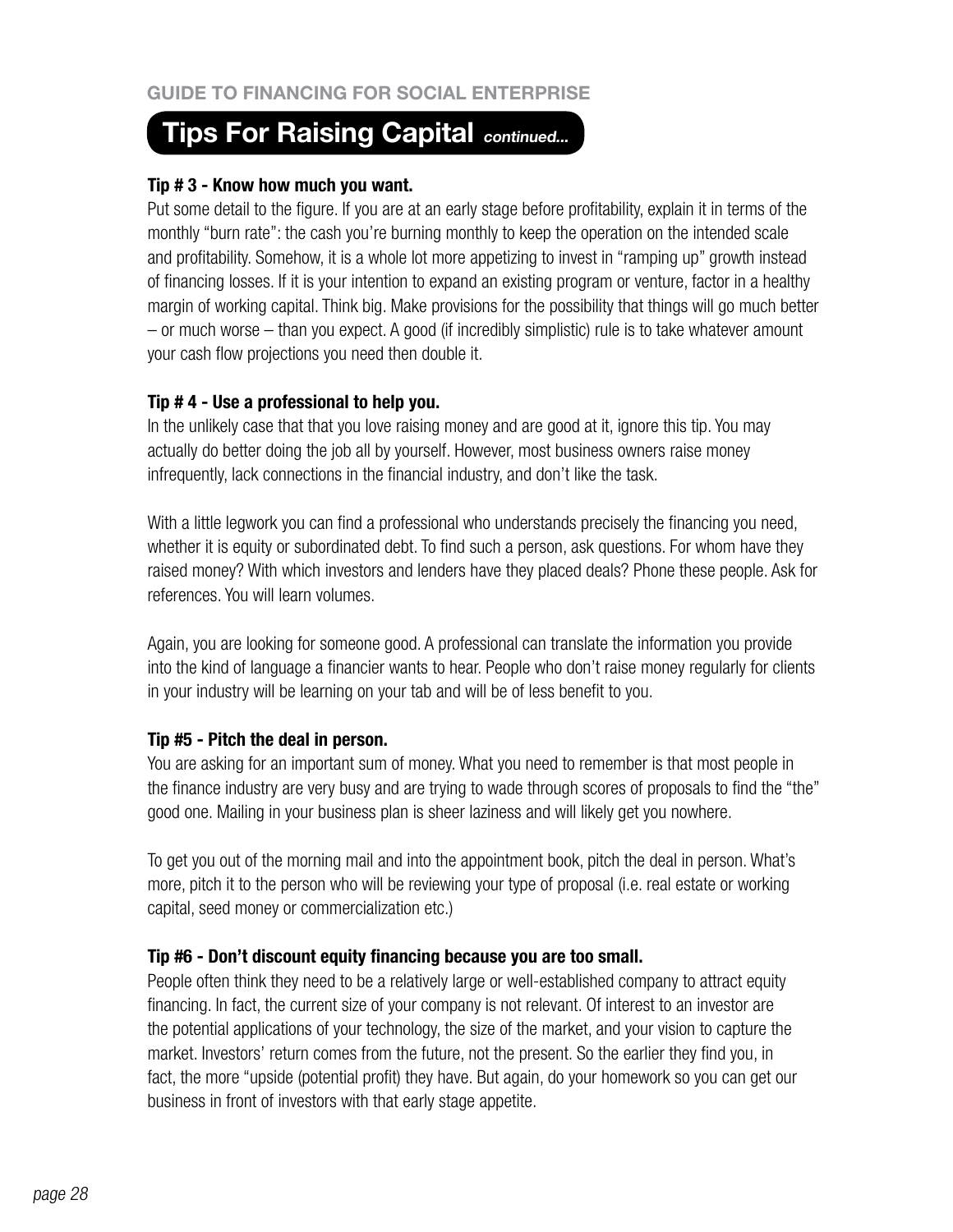# **Tips For Raising Capital continued...**

## **Tip #7 - Treat the task of raising funds like the selling of your products.**

When in search of equity, don't imagine yourself going on bended knee. Approach it as you would the challenge of selling to a major customer. Apart from people who happen to be related to you, nobody is investing or lending you money out of the goodness of their hearts. When someone gives you money, it is because there is something in it for them. They think they can make money from what you are selling, namely your company.

If the financier says "no," don't take it personally. You haven't made the sale, that's all. It happens all the time. It's neither you nor your business being rejected – the proposal simply does not fit what this "client" wants to "buy". Go on to the next potential buyer.

On the other hand, unless these people invest and lend they don't make any money. If they don't make money, there goes the BMW and the Rolex. Believe me, they are motivated to do deals.

## **Tip #8 - Find out who has done a good deal lately.**

Bankers and venture capitalists are like anything else in this world: there are good ones and there are not-so-good ones. So ask around. If you can find a good one who deals in your industry or can understand it, you will be miles ahead. If you find yourself going into a place asking to see just anybody, then you really haven't done your homework. You wouldn't pick a doctor or even lawyer that way. Don't do it when you are out raising money.

If you can get someone with a relatively strong business to recommend a financier, ask your contact if you can say who refereed you. Sometimes that association itself will get you a better first impression.

#### **Tip #9 - Avoid getting hung up on valuation too early**

One thing about venture capitalists is that, by their nature, they love to negotiate the mechanics of the deal. The businessperson is often sensitive to the chunk of ownership s/he will have to give up. It is a reap for both parties to worry too much about valuation – about how much your company is worthespecially in the early stages.

There are so many ways to resolve valuation issues, the complications might lose the deal if you push it too hard. Instead, hook investors on your potential opportunity. Show them where you are going. Rather than getting obsessed about where you are.

Valuation is going to be an issue eventually. When you're looking for money, however, it's more important to generate interest, to get the right amount of money, and to get it from the right people.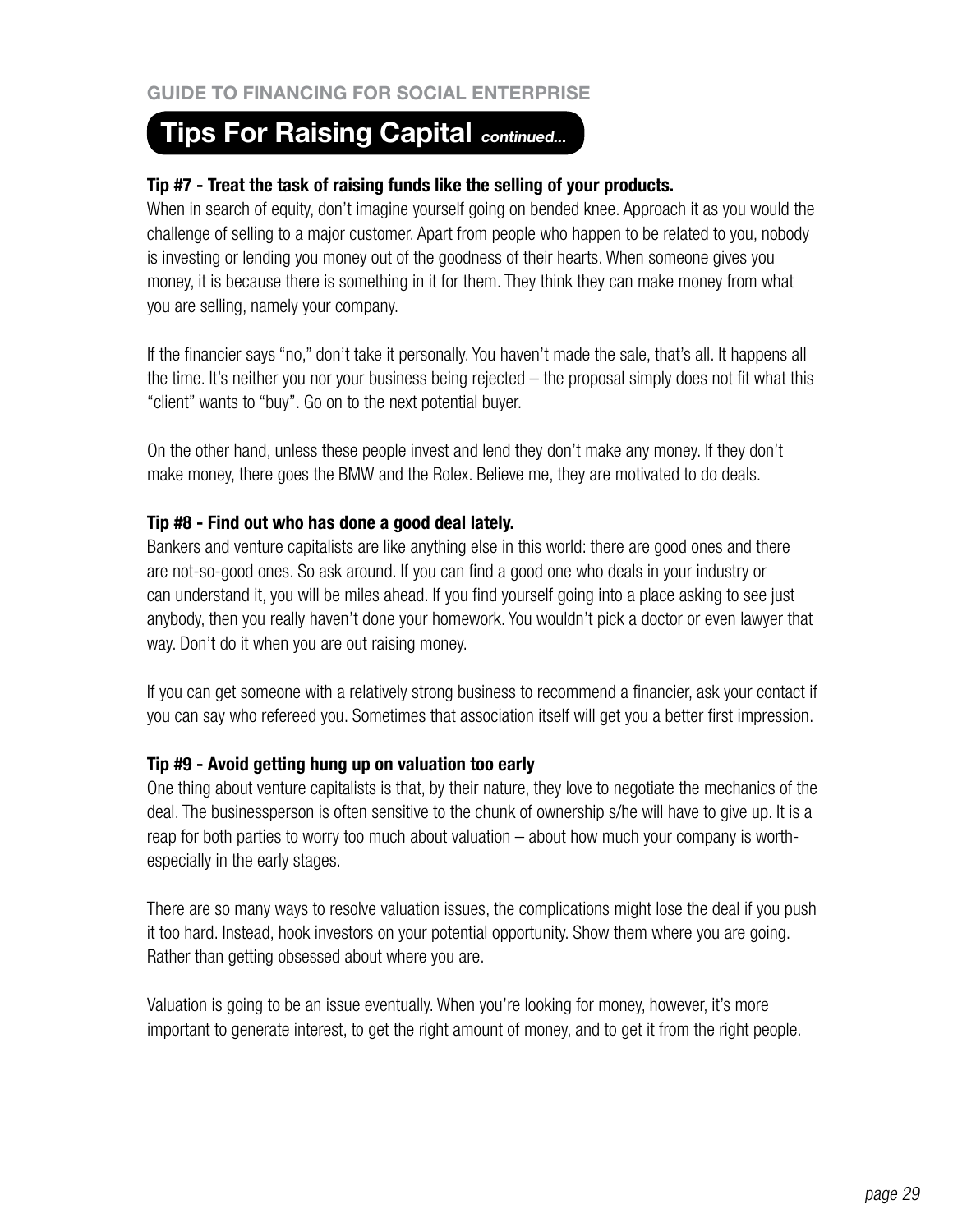# **Case Study #1**

# Strathcona Community Dental Clinic

Strathcona Community Dental Clinic offers barrier-free dental services to children from across Vancouver. Although the clinic is accessible to anyone, it specializes in serving immigrant, low-income and aboriginal children, who are statistically more vulnerable to dental decay, which is the most common chronic disease of childhood. The project originated with a community organizing process that recognized the poor level of dental health of local children and its effect on school readiness and school success.

The Strathcona Health Society developed the Clinic. The social mission of the Society is to measurably improve the dental and overall health of children in Vancouver's Downtown Eastside. According to Kyle Pearce, a Society board member, the clinic started out "with nothing but a few good ideas and a lot of attitude!"

From 1997 – 2002 Strathcona and Seymour elementary schools ranked among Vancouver's worst five schools in terms of the presence of visible cavities in kindergarten and grade 5 students. Although the provincial "Healthy Kids" program provides basic dental benefits for children in low-income families who are not covered by federal or employer sponsored medical insurance plans, these families are often not able to make use of the program. The Strathcona Health Society identified that the barriers to getting dental care include access to information, language barriers, access to a dentist, and income related issues including the fact that many parents work long hours at low paying jobs with little flexibility.

The challenge faced by the Strathcona Health Society was to find a way to make dental care accessible to low income families, to find dental professionals interested in working in this environment and to do this is in a financially sustainable manner. Their solution was to provide dental services at Strathcona Elementary School on a fee for service basis.

# **Financing**

# **Advice, Support and Technical Assistance**

Developing a financing strategy for the Clinic was a challenge. Initial credibility came from the board of the Society, which included the chair of pediatric dentistry at U.B.C., community health advocates, school principals, and parents.

Business credibility came with the support of the Vancity group of companies, which initially provided informal but intensive, assistance through Vancity Community Foundation. This initial support included confirmation of the viability of the business, support in developing documents for the business plan, and mentorship in the first few months of operations. Later, technical assistance was provided by an investment manager at Vancity Capital Corporation who became a member of the Society's board of directors.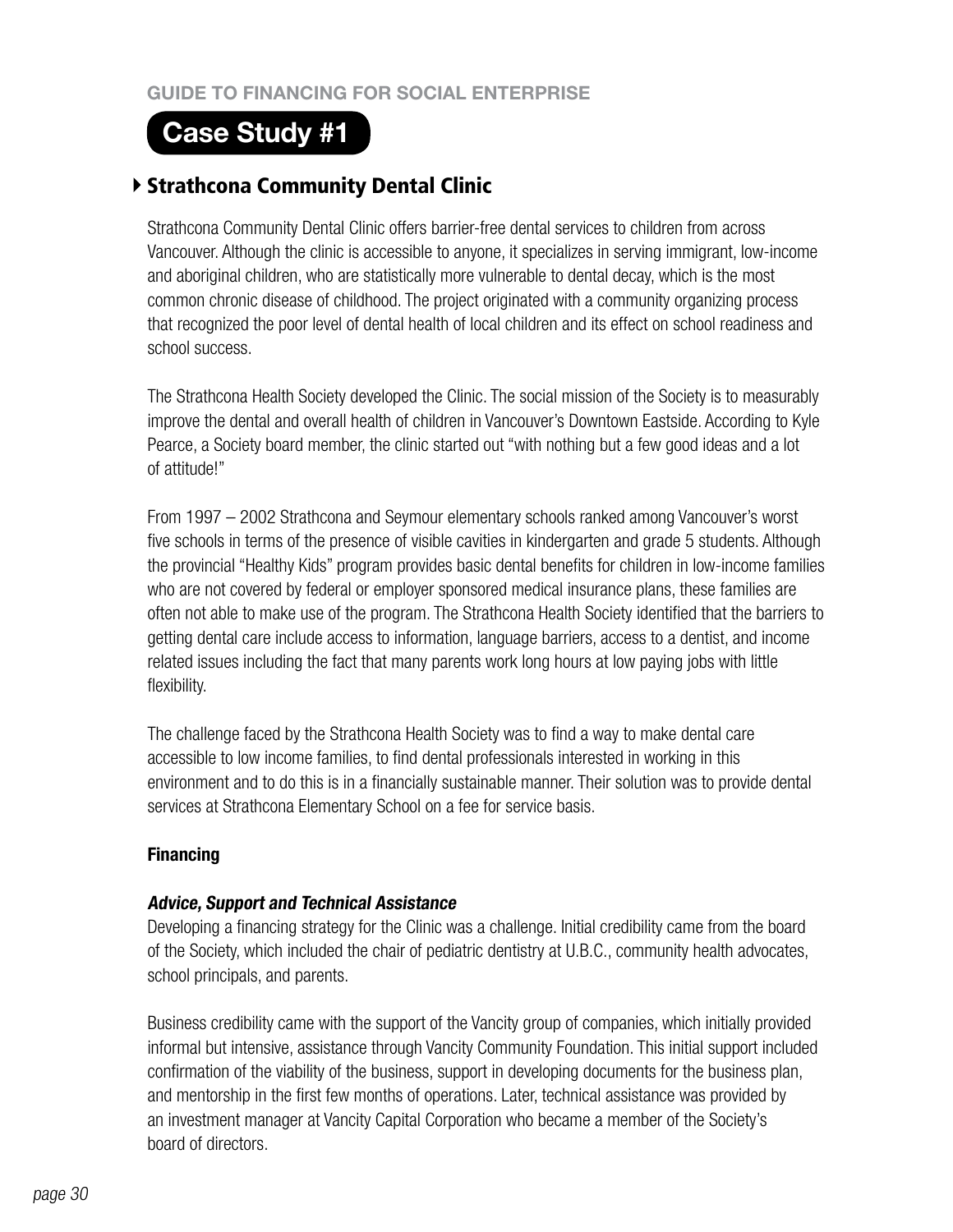# **Guide to Financing for Social Enterprise**

# Case Study #1 continued...

## **Start Up**

One of the first tasks for the Strathcona Community Dental Clinic was to find suitable space. A three-year lease, with a renewal option for an additional three years, was negotiated with the Vancouver School Board, for 1,200 square feet of space in the basement of Strathcona Elementary School.

The Strathcona Health Society was able to develop a financing strategy that consisted of both equity (donations and grants) and debt (loans.) The initial influx of funds came through the Vancouver Agreement by way of the Western Economic Partnership Agreement (WEPA), the Lotus Light Charity Society (a Bhuddist charity organization) and the John Hardie Mitchell Family Foundation. A loan from the Vancity Community Foundation – a combination of a term loan and an operating line of credit – enabled several months of operations. With this capital, the Society was able to move forward.

Furthermore, before opening, the Society conducted a fundraising campaign to provide resources for families with no ability to pay. This campaign raised a significant amount of money, primarily from Lower Mainland dentists.

#### **Becoming Sustainable**

At about the year and a half level, Strathcona Community Dental Clinic was serving over 1,100 clients and the board realized that there was a good chance that the social enterprise could become sustainable. The Society applied for, and received a grant from Vancity Savings Credit Union, to do strategic planning and investments in critical areas of the business. The grant is being used to build business expertise and acumen, to work with funders, to develop community relations and to develop marketing and promotion initiatives. While the expectation was that the Clinic would have a balanced budget by the end of 2005, that goal was achieved in the 2004 fiscal year.

#### **Social Impact**

The Strathcona Health Society provides dental services for families who otherwise would not be receiving treatment or prevention information. In addition, it engages in three prevention activities: a weekly fluoride rinse program in which almost 90% of the students are enrolled, class-based prevention education, and public health promotion in a variety of community settings.

In the first year of operations, three year-old patients with over 10 cavities, and 9 year-olds who had never been in a dental clinic, were typical patients. In addition, the organization quickly realized that seniors had to be included as beneficiaries, since seniors are often responsible for childcare in the area. In its first year of operations, the clinic referred over 30 children for surgery under general anesthetic (the most common reason for children receiving surgery). In the past year, only three such referrals were made, indicating that early intervention is having a positive preventive effect.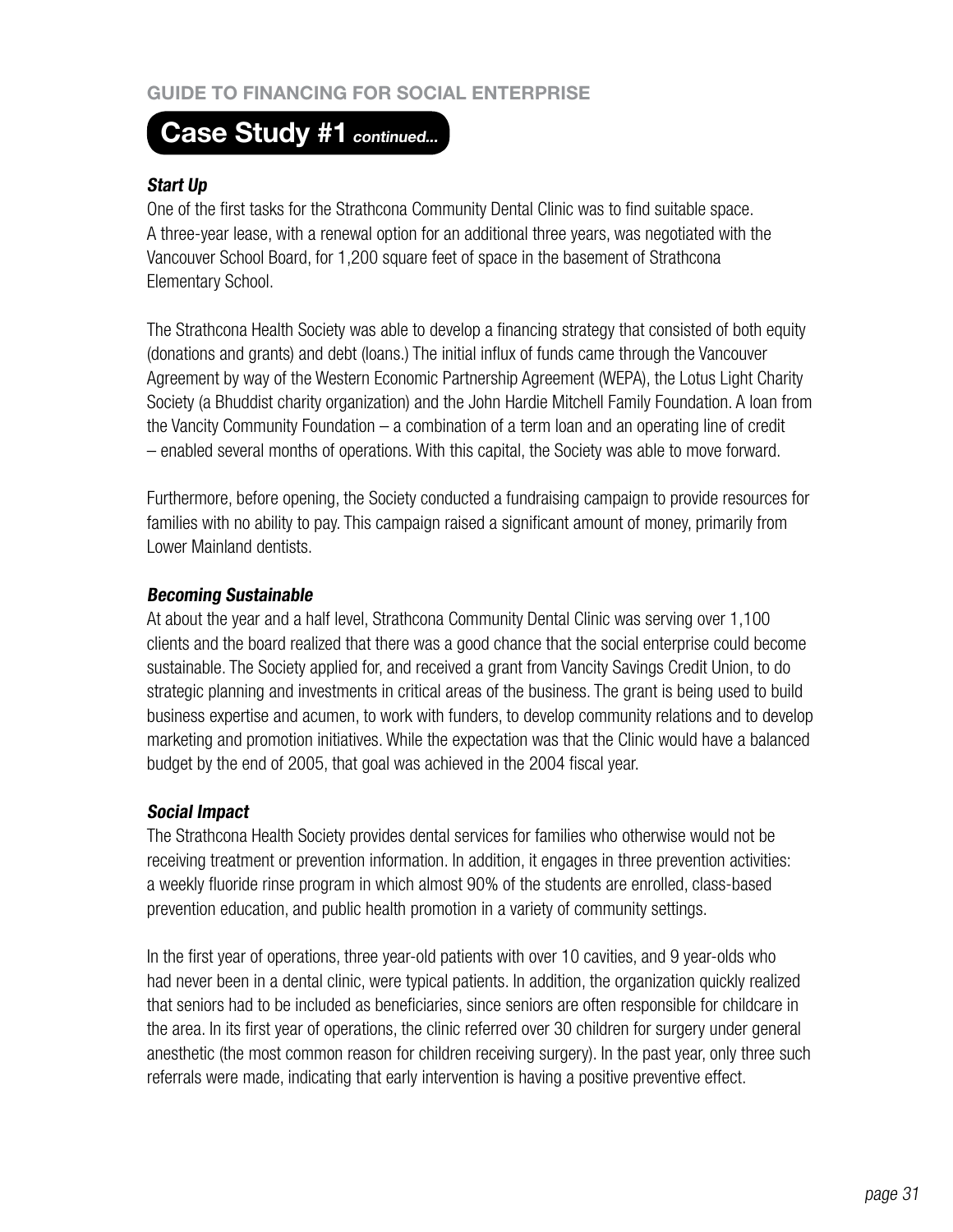# **Guide to Financing for Social Enterprise**

# Case Study #1 continued...

In addition, clinic staff has tracked students who initially have poor dental hygiene, and in most cases, this has improved over time. Finally, clients become more accustomed to the dental setting, and this has reduced patient anxiety around dental treatments.

With the success of the social enterprise, and the impact on the dental health of children from lowincome families, the Strathcona Community Dental Clinic is becoming a model for other communities with similar demographics.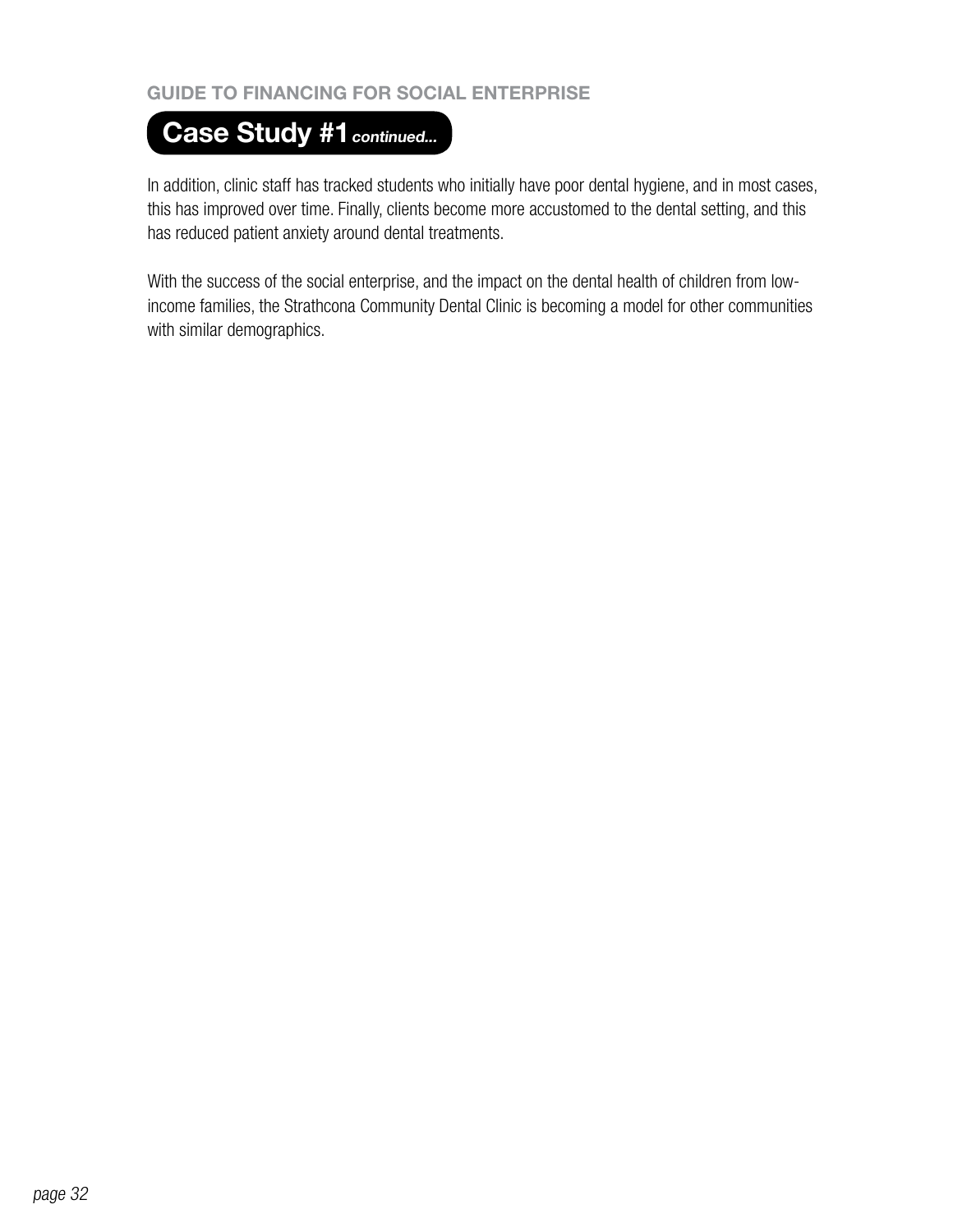# **Case Study #2**

www.atira.ca

# Atira Property Management Incorporated



**Atira Property Management Incorporated is licensed under the Real Estate Act and provides a full selection of residential property management services to strata corporations, non-profit and co-operative housing societies, as well as to commercial units.** 

This social enterprise was developed by Atira Women's Resource Society. The Society's mission statement is:

"Atira Women's Resource Society is a community-based organization that supports all women, and their children, who are experiencing the impact of violence committed against them and/or their children. Through education, advocacy, and outreach, Atira is an active voice in the struggle to end violence against women and their children. Our feminist-based philosophy informs all our work with ourselves, each other and the community."

Atira Women's Resource Society offers both residential and non-residential programs located in White Rock, Surrey, and the Downtown Eastside. The residential programs include first stage transition houses, a second stage transition house, an emergency shelter and permanent supported housing.

Atira Property Management was developed in order to create a source of unrestricted funds for the Atira Women's Resource Society. It was chosen as an enterprise because, as the result of managing the transition houses, second stage housing and so on, Atira Women's Resource Society had, in the words of the executive director "accidentally acquired excellent property management skills."

# **Financing**

# **Writing the Business Plan**

Atira's first challenge was to write the business plan. The Society received a grant from Vancity Savings Credit Union and used the funds to hire a co-op student from UBC to assist them to do this. The student and the executive director worked together to develop the business plan.

Using money from the Society's reserved funds; Atira then conducted market research using "in house" expertise.

The next step was to develop the marketing plan. The Society applied for, and received, a grant from the Enterprising Non-profits Program. Atira matched the ENP grant with funds of their own, and hired the Institute for Media, Policy, and Civil Society (IMPACS) – itself a social enterprise – to develop the marketing plan.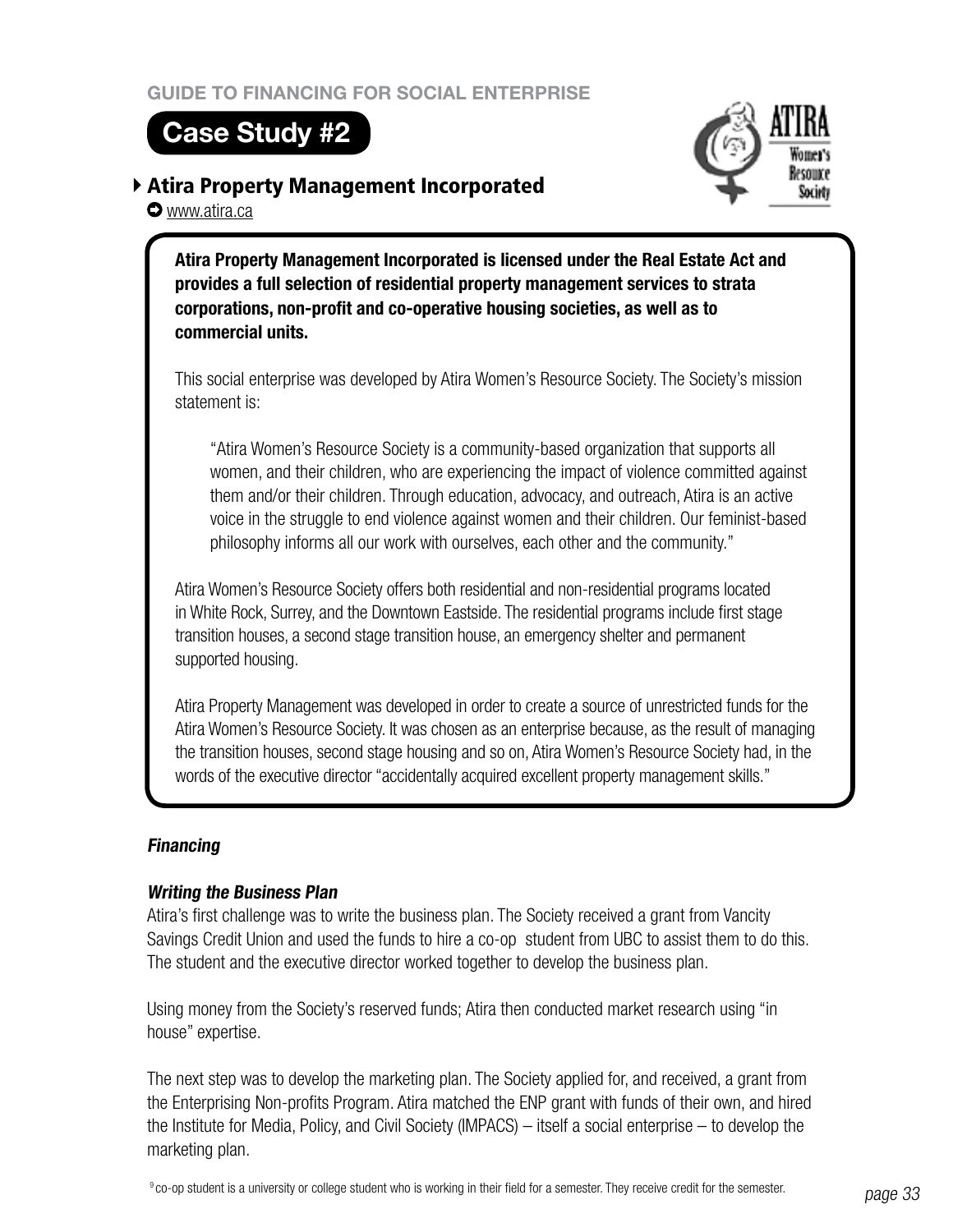# **Guide to Financing for Social Enterprise**

# **Case Study #2 continued...**

## **Start Up**



To cover start up costs, Atira Property Management Incorporated received two loans: one from Atira Women's Resource Society and one from Vancity Capital Corporation.

The Society regards the business and marketing plans as critical documents because they formed the basis for the application for the loan from Vancity Capital Corporation. The executive director believes that this loan was important, not only for the development of the business, but also because it put the company on the same footing as other property management companies, therefore deflecting any criticism that, as a non-profit society, Atira enjoyed an unfair competitive advantage.

The first manager of the social enterprise was a woman who had been a resident in a program offered by the Society. She enrolled in the Real Estate Board's property management course and received a property management license. To make this possible, the Society paid her tuition fees for the course and salary while she took the course.

The social enterprise was launched on October 5, 2002.

The development strategy in the business plan called for the purchase of other property management companies as well as the marketing of the services of Atira Property Management Incorporated. In 2004, Atira purchased the portfolio of another property management company and took on its staff.

#### **Becoming Sustainable**

Atira Property Management is ahead of the timeline set out in the business plan.

In the month of September 2003, for the first time and a little less than two years after the launch, Atria Property Management Incorporated brought in more revenue than it put out in expenditures.

Atira currently earns a regular monthly profit. The company intends to look for other opportunities to purchase suitable property management portfolios as, and when, it can.

Atira Women's Resource Society has recently developed a partnership with Social Capital Partners, which it hopes will assist the company to grow to scale.

The next steps for Atira's social enterprise are:

- to revise the business plan.
- to develop new three year financial projections.
- to move their Vancouver office into more suitable premises.
- to develop a strategy or policy for the use of the profit. Probably this will be in the form of a percentage split between reinvestment in the business and funds which will be passed back to Atira Women's Resource Society to support the Society's mission.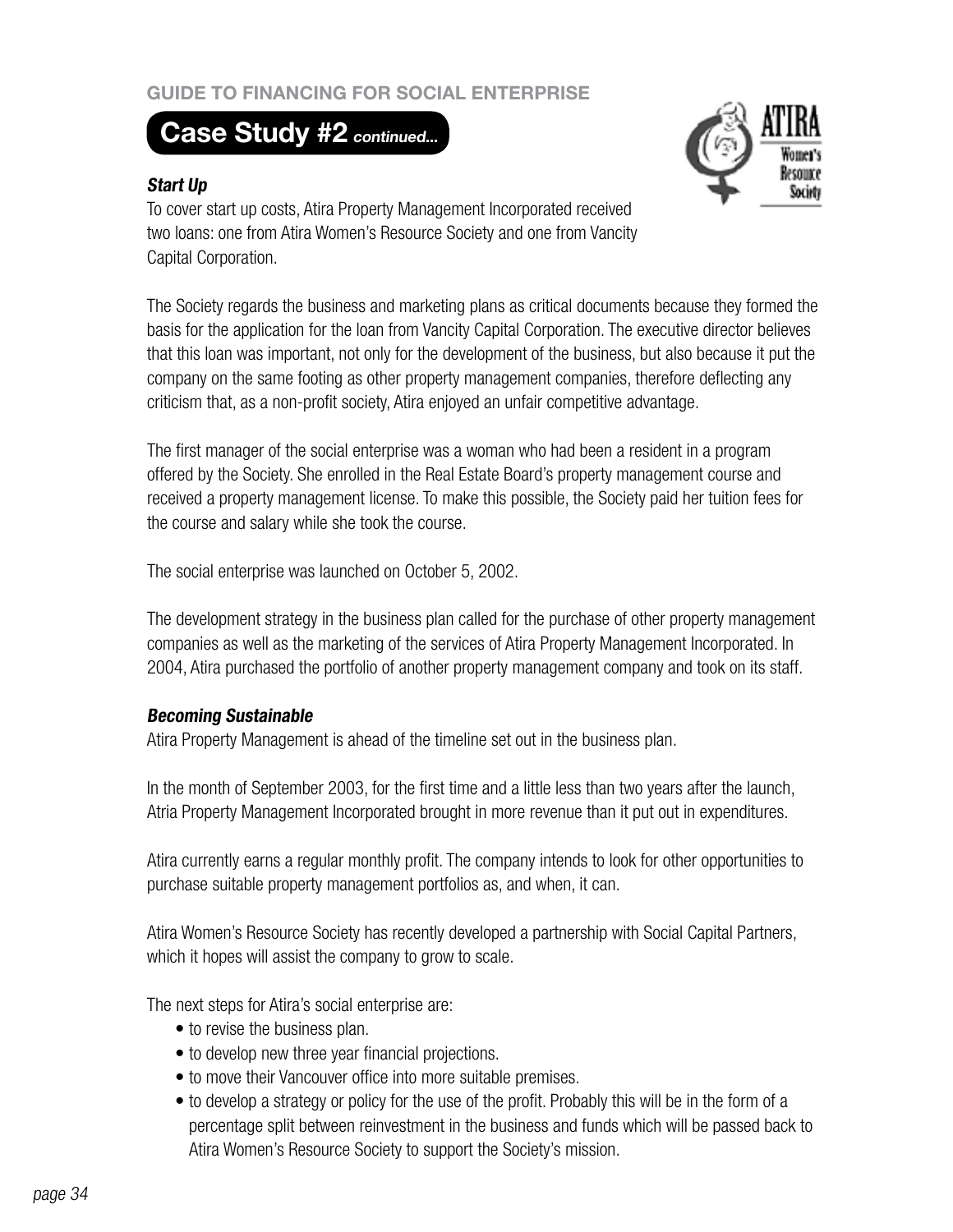# **Guide to Financing for Social Enterprise**

# **Case Study #2 continued...**

#### **Social Impact**



The executive director of Atira Women's Resource Society reports that the publicity surrounding the property management company has raised the profile of the Society and the work it does.

The property management company is not yet donating any money to the Society although board members will decide at the next board meeting scheduled for May how much of the current profit will be turned over to the Society and at what interval. The potential for funding has had a positive influence on the morale of the employees of the Society. The development of the social enterprise gives the employees hope that the Society will be sustainable in the future, that women who have been abused will continue to receive help, and that the staff will remain employed.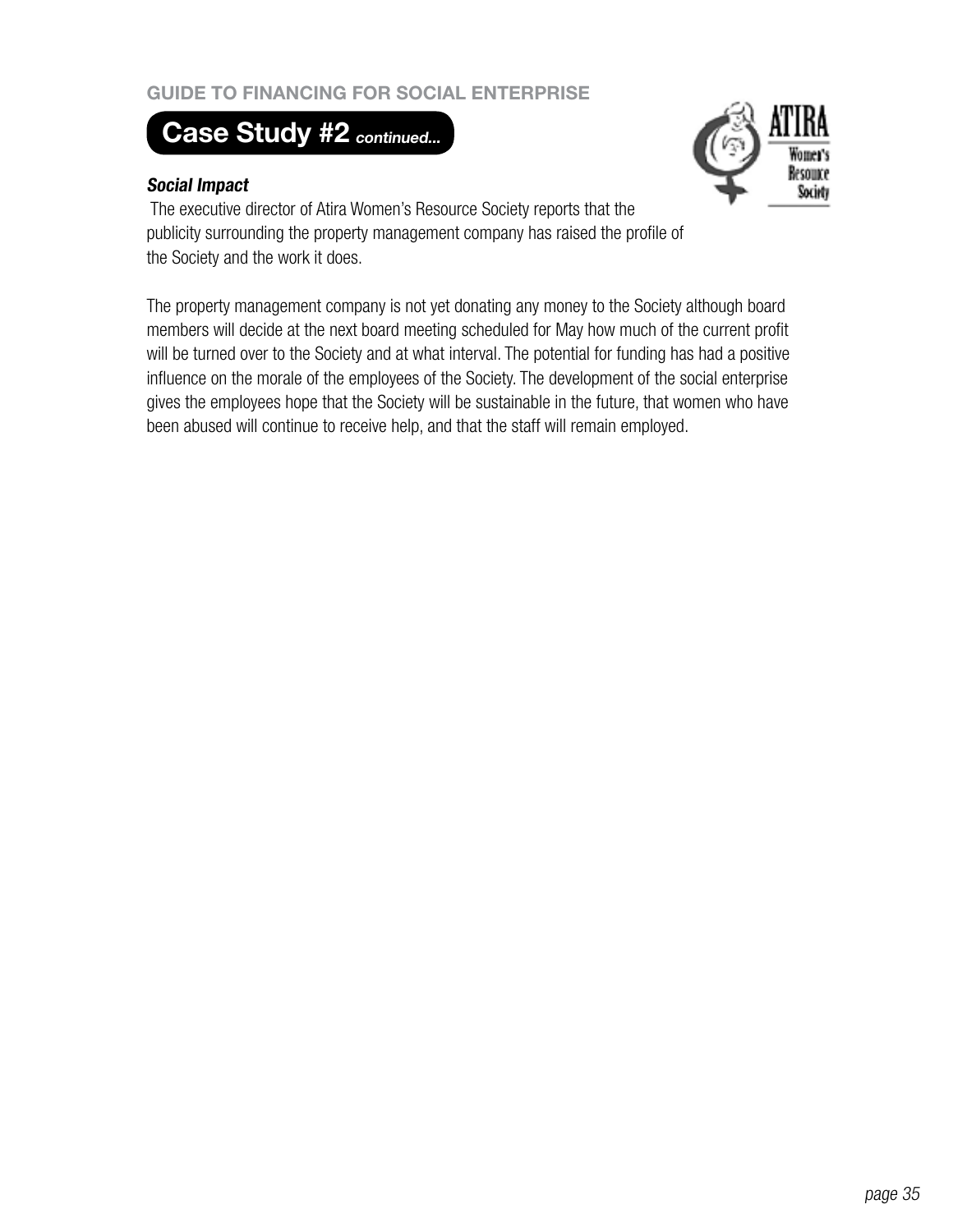# **Case Study #3**

# Potluck Café & Catering

www.potluckcatering.com



# **Potluck Café and Catering is a social enterprise which operates in the Downtown Eastside of Vancouver.**

Potluck's vision is to help transform the lives of individuals in Vancouver's Downtown Eastside community by:

- serving daily nutritious meals to over 100 area residents each weekday many of whom suffer from HIV/AIDS or Hepatitis C
- running a community kitchen which provides nutritional information and the opportunity for area residents to prepare a meal and share a meal together with leftovers being taken home by the participants
- providing full time training employment for eleven, formally at risk, Downtown Eastside residents.

These programs are funded, almost entirely from revenues generated by Potluck Catering, a full service catering & event planning company.

# **Start Up**

The Potluck Café Society grew from an initiative of a "youth-at-risk" employment initiative started by United We Can in 1999 and funded by financial contributions from (then) HRDC. Through this initiative street involved youth were trained and employed to provide nightly hot meals for binners<sup>10</sup>

The social enterprise came into form through the assistance of:

- the donation of unused space by the Portland Hotel
- a start up grant from the (then) Ministry of Community Development, Co-operatives and Volunteers,
- a grant from Vancouver Foundation to purchase equipment
- a contribution agreement with HRDC for training

The first contract – although this was subsidized by Potluck – was with A Loving Spoonful Society<sup>11</sup> for food for those with HIV/AIDS and Hepatitis C. This contract continued until July of 2004 when it became too expensive for either organization to cover the costs.

<sup>&</sup>lt;sup>10</sup>Binners are people who collect recyclable bottles, cans etc from recycling bins or garbage containers and who return them recycling depots in order to claim the refundable deposit.

<sup>11</sup>Loving Spoonful is a volunteer-driven, non-partisan society that provides free nutritious meals to people living with HIV/AIDS in the Greater Vancouver area.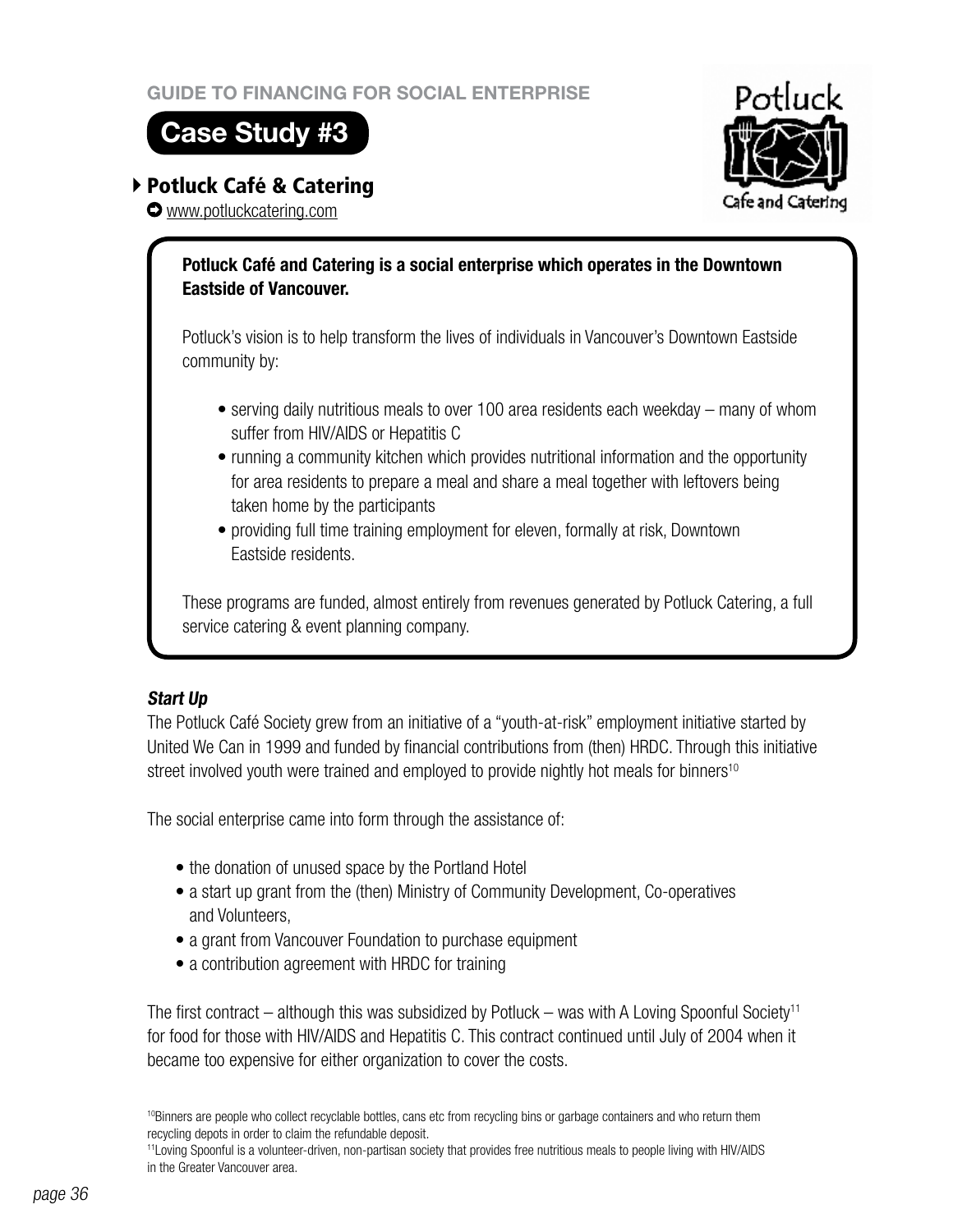# **Guide to Financing for Social Enterprise**

# **Case Study #3 continued...**



While new premises for Potluck Café were being renovated, the enterprise operated from a community kitchen. During this time, the overhead costs were very low and the enterprise was able to build up a cash reserve.

In March 2002, Potluck Café and Catering officially opened its doors in its permanent premises. At this time, the catering department was serving only non-profit organizations. The social programs were supported by grants and by some of the revenue from the catering business.

However, there were soon challenges:

- the training program was in jeopardy because the contribution agreement with HRDC came to an end in August 2002. The society continued to be able to obtain minimal HRDC funds through targeted wage subsidies and summer career placement programs but this was not sufficient.
- there was no assistance available from the provincial government
- cash reserves, being used to supplement operating costs, were being depleted.

New management was brought in and the enterprise focused upon becoming sustainable. A grant was obtained from the Enterprising Non-profits Program (which the Society matched with "in-kind" contributions) for the redevelopment of the business plan.

Potluck obtained technical support for writing the business plan from a consultant with Price Waterhouse Coopers who agreed to do most of the work pro-bono. This person later joined Potluck's board of directors.

# **Toward Sustainability**

From 2002 to 2005, Potluck moved forward using a combination of grants, loans and technical assistance. Grants included:

A grant from Central City Mission for the meals provided to the Downtown Eastside residents, this grant ended in March of 2004.

As of April 2004, gaming funds were obtained for the meals provided to the Downtown Eastside residents

A multi-year commitment from the Co-operators Group to support capacity-building initiatives for Potluck's businesses,

A grant from Vancity Community Foundation to pay part of the salary of a full time food services manager,

• A multi-year commitment from BC Technology Social Venture Partners to support capacitybuilding initiatives for Potluck's businesses. These include partially supporting a van purchase, catering equipment purchases, software purchase and development of a marketing plan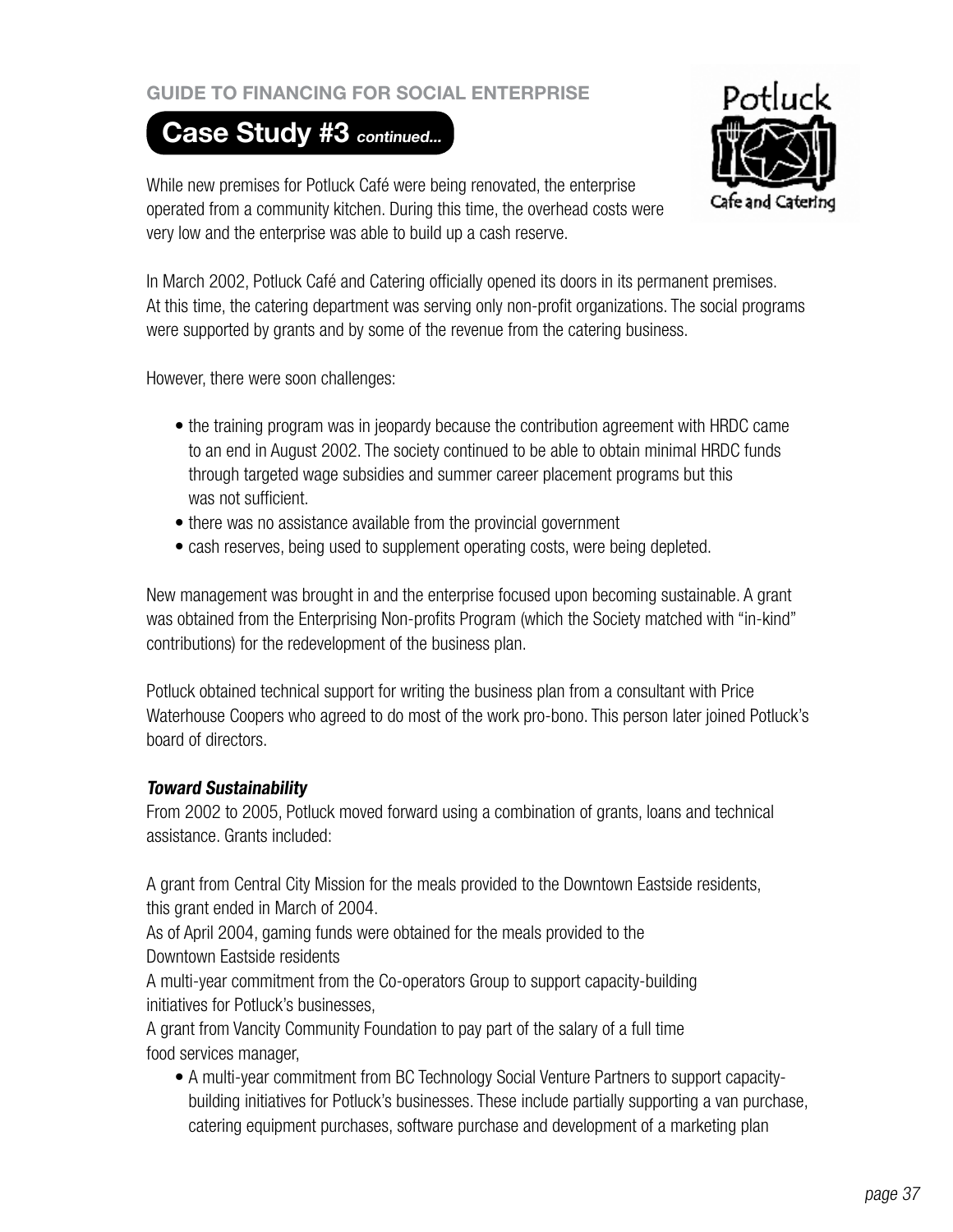## **Case Study #3 continued...**

- Grant from Vancity Savings Credit Union for service delivery costs
- Grant from Vancity Community Foundation for service delivery costs
- Grant from Vancouver Foundation for service delivery costs

#### **Loans included:**

- An operating line of credit from Vancity Savings Credit Union.
- A loan from Vancity Capital Corporation to pay for the balance of the cost of a second van. (by 2005, Potluck had three vans.)

#### **Technical Assistance included:**

- The Vancity group provided a great deal of moral support and technical assistance, particularly in the early days. Continuing assistance is offered through informal consultations.
- BCTSVP has provided technical assistance in the form of
- Helping to develop a long term marketing plan
- Assisting in the implementation of tactical marketing campaigns
- Helping to develop an online ordering channel
- Assisting senior staff to manage growth
- Assisting in the implementation of new back office system tools

## **Sustainability by the end of 2006**

Since 2002, grant funding has accounted for only 10% of total revenues and only one of Potluck's social programs receives any funding support. This is the free meal program which gets 25% of its funds from gaming.

By the end of 2004, Potluck Catering offered a diverse menu for any type of diet and for everything occasion and was building a reputation for quality food and service. The enterprise had over 700 corporate clients, as well as some non-profits and many personal event clients. Potluck averaged approximately \$40,000 per month in catering and this did not include other business revenues. Their target for 2005 is to increase these revenues by 20%.

Potluck is now facing the dilemma often encountered by training social enterprises. This challenge is related to the ability of the enterprise to become fully self-sufficient when there are significant additional operating costs related to employing people with significant barriers. Efficiency sometimes dictates that people with industry related skills must be included for the venture to become profitable. Potluck's board, management, and advisors were struggling with the issue of how to balance the objectives of the social mission with the demands of the market place.

With funds from CEDTAP and WD, Potluck is currently exploring two potential new businesses that will both expand the social mandate and contribute to the sustainability of the enterprise.

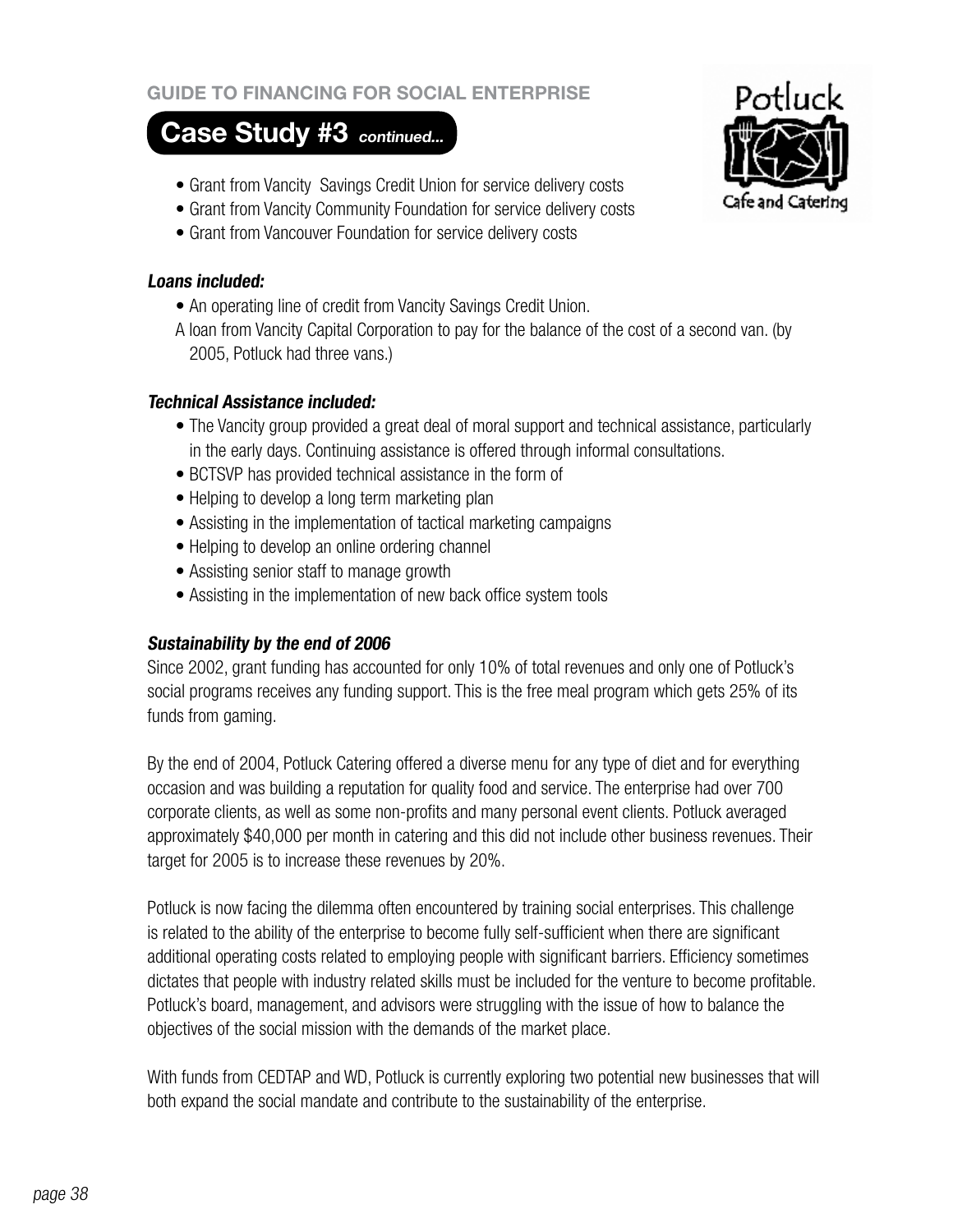# **Case Study #3 continued...**

#### **Social Impact**

Potluck Cafe and Catering

Potluck is currently engaged in developing a Social Impact Assessment project. Funders, financial institutions, academics, government representatives, and

practitioners are working with Potluck to develop a measurement of social impact that can be used as a model by other social enterprises.

In general, Potluck's social impact lies in the provision of jobs to the previously unemployable and the provision of food to the most needy.

#### **Wisdom Gained**

"The path has not been straightforward for us but I don't believe we are alone. I worry that too many social enterprises, like Potluck, receive support in start up believing erroneously that they will continue to find support along the way. For the most part, this has not been our experience. Potluck only became a "sexy" organization to fund again when we began to break even under our own steam. I believe in the value of social enterprise, however, I guess I am cautious about being overly optimistic and instead I am really focused these days on putting a realistic message out there about what social enterprise truly takes."

- Liz Lougheed Green, Executive Director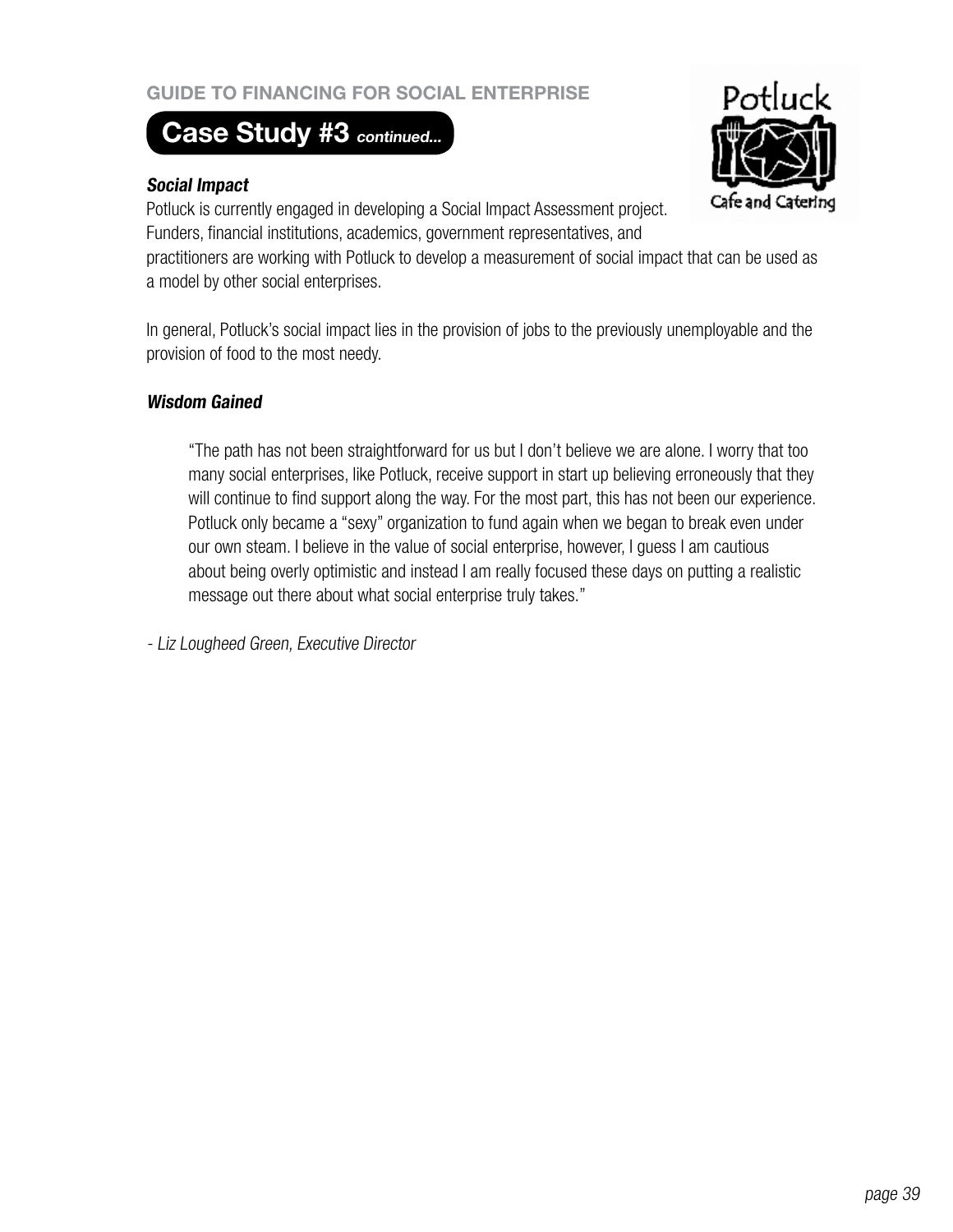## **Case Study #4**

## Co-operative Auto Network (Can)

www.cooperativeauto.net

Co-operative Auto Network



**The Co-operative Auto Network (CAN) is a non-profit co-operative incorporated to foster car sharing as an alternative to the privately owned automobile. Members share access to over 95 vehicles located in neighbourhoods throughout Vancouver, Burnaby, and North Vancouver. Car sharing provides a flexible alternative to owning a car – whether for close-to-home trips or longer ones. It works best for those who need a car 4 days per week or less often.**

CAN pays for all fuels, maintenance, permanent and permit parking, insurance, BCAA and air care. Members pay for the time and kilometres they drive.

Members purchase a one-time refundable share of \$500 to join the co-operative. In addition, family members of the main members can purchase associate memberships for \$250. Members also pay a small monthly administration fee. The three charges: admin, hourly and per kilometre are set up in three usage plans to meet the needs of members (high, medium, and low use).

CAN cars are insured for both work and pleasure use with the co-op holding the insurance under a fleet plan option. As with privately owned vehicles, car costs can be claimed as business expenses when the vehicle is used for work purposes.

## **Start Up**

CAN was started in the late 1990's as a student project at Simon Fraser University and is based on similar successful models in Europe. Start up funds included:

- A grant from Vancity Community Foundation
- A grant from The Co-operators Insurance
- An Eco Action grant from the Government of Canada.

The (then) Ministry of Community Development, Co-operatives and Volunteers, paid for the lawyers' fees on the understanding that anything developed would be shared with other communities who wanted to develop similar co-operatives.

At this point in the development of the enterprise, there were three people involved. These three individuals pooled their assets to use as collateral for the loans they needed to purchase 4-5 cars.

## **Becoming Sustainable**

CAN quickly demonstrated its viability and Vancity Savings Credit Union and Vancity Capital provided loan financing. This allowed the personal loans to be repaid and the acquisition of more cars.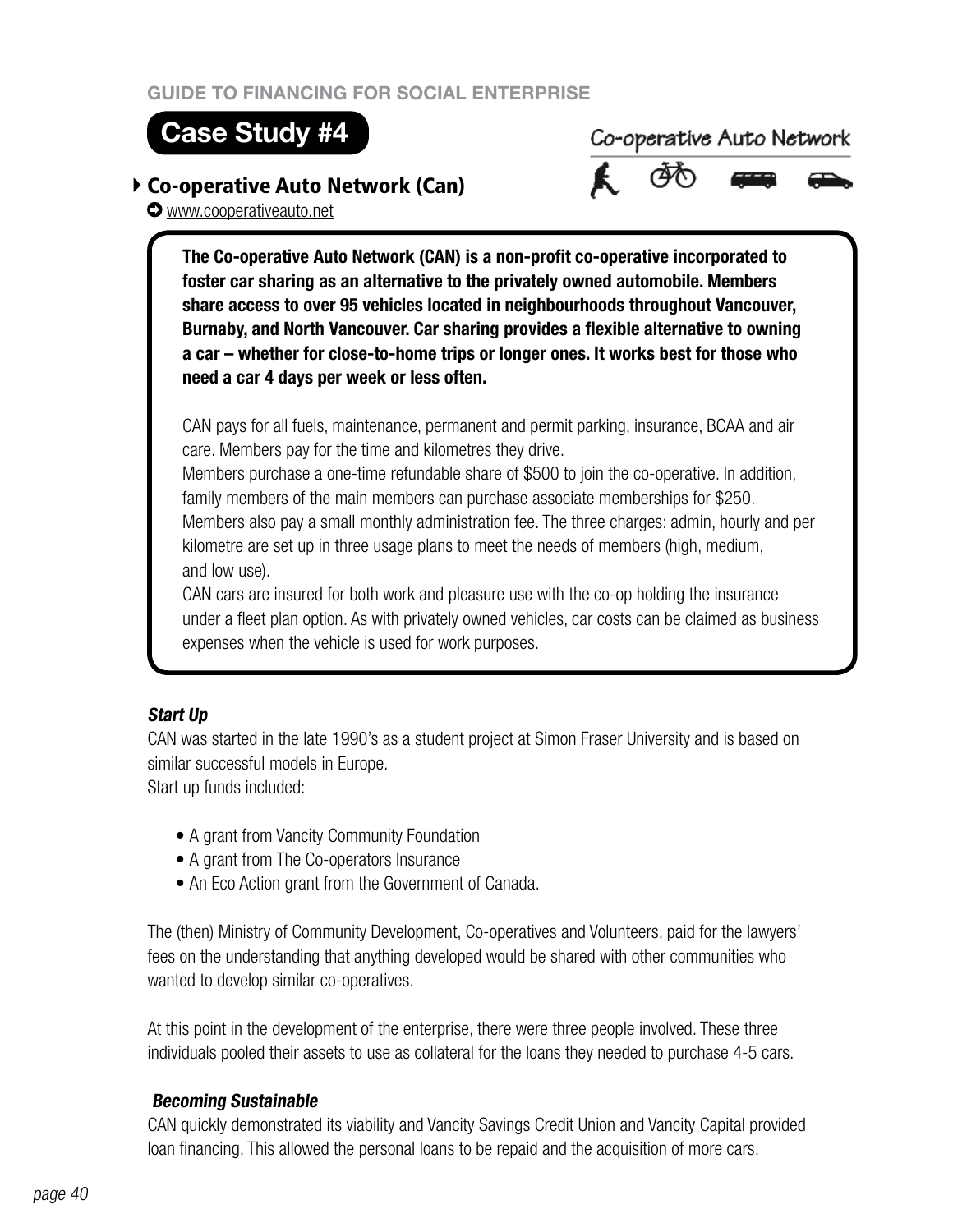## **Case Study #4 continued...**

Dependent upon a number of factors, CAN currently both purchases and leases cars. The Co-op is also acquiring hybrid vehicles to further improve their environmental impact.



CAN's operating capital comes from the monthly fees, fees for service charged when a member uses a car and membership shares.

The co-operative began to break even at 65 cars. It now has 95 cars and 1800 members.

The City of Vancouver also assists by allowing co-op vehicles to be parked in any permit zone in the City for the same rates as permits for the West End.

In addition, CAN has an alliance with Discount Car & Truck Rentals to provide discounts for members going many kilometres in a short period of time.

#### **Growth**

CAN continues to grow and evolve through innovative new partnerships, for example, with real estate developers who offer CAN cars instead of parking spaces and with Translink, which is partnering on "station cars" for SkyTrain riders.

#### **Measuring the Social and Environmental Impact**

Four years after CAN was created, the executive director wanted to be sure that the auto network was achieving the goals that had been set for it and so CAN asked for, and received, a grant from Vancity Community Foundation to do a social audit.

In addition to the grant, Vancity also provided technical expertise about how to conduct a social audit. The audit showed that the Co-op was meeting its objectives by reducing the number of private automobiles on the road, improving the local air quality and reducing greenhouse gas emissions; and promoting a less car dependent community.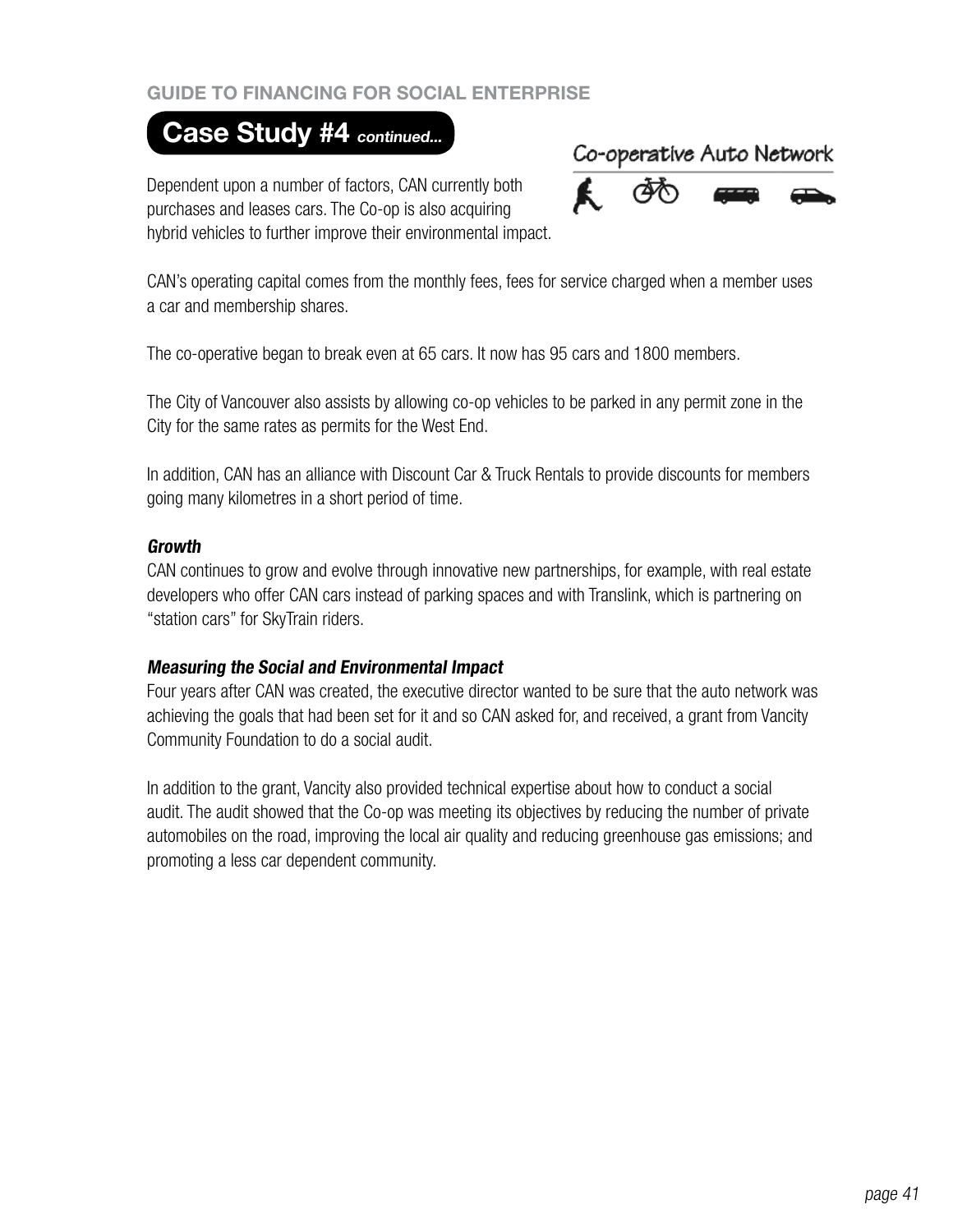**Case Study #5**

## Canadian Eco-lumber Co-operative

Eco-Lumber Co-op

**O** www.ecolumber.ca

## **Eco-Lumber is a co-operative, created in 2001, with the mission " to promote, develop appropriate markets for, and distribute, members' eco-certified forest products."**

The Co-op members are practitioners (community forests, woodlot managers, small-scale sawmills, furniture and cabinetmakers, and other value added wood processors) and advocates. These advocates include many of the best-known and most effective environmental organizations such as Greenpeace and the David Suzuki Foundation.

The Co-op links small, eco-certified wood suppliers, such as the Harrop-Proctor Community Forest (near Nelson) and Iisaak Forest Resources (an innovative Nuu-chah-nulth nation-led forest services company operating exclusively within Clayoquot Sound, BC) to eco-certified manufacturers.

The Co-op then connects the products of these eco-certified manufacturers, such as flooring, doors, plywood, decking, paneling, log home packages and custom furniture, to environmentally conscious consumers. For example, the Hillside Library in Portland Oregon features Iisaak Forest Resources' Forest Stewardship Certified (FSC) certified siding manufactured from western red cedar and provided by the Eco-Lumber Co-op.

## **Financing**

## **Developing the Business Plan**

The idea grew out of the work of non-profit environmental organizations. It was the brainchild of the executive director when he employed by the Silva Forest Foundation. The concept was developed through meetings of likeminded people. These gatherings were supported by a grant from the Endswell Foundation.

Market research was financed by a grant from the Conservation Financing Technical Assistance Program, a joint initiative of Vancity Savings Credit Union, Ecotrust Canada, and Western Economic Diversification.

The writing of the business plan was largely funded by a grant from the Community Economic Development Technical Assistance Program This was topped up by a grant from the Mountain Equipment Co-op and some of the executive director's personal funds.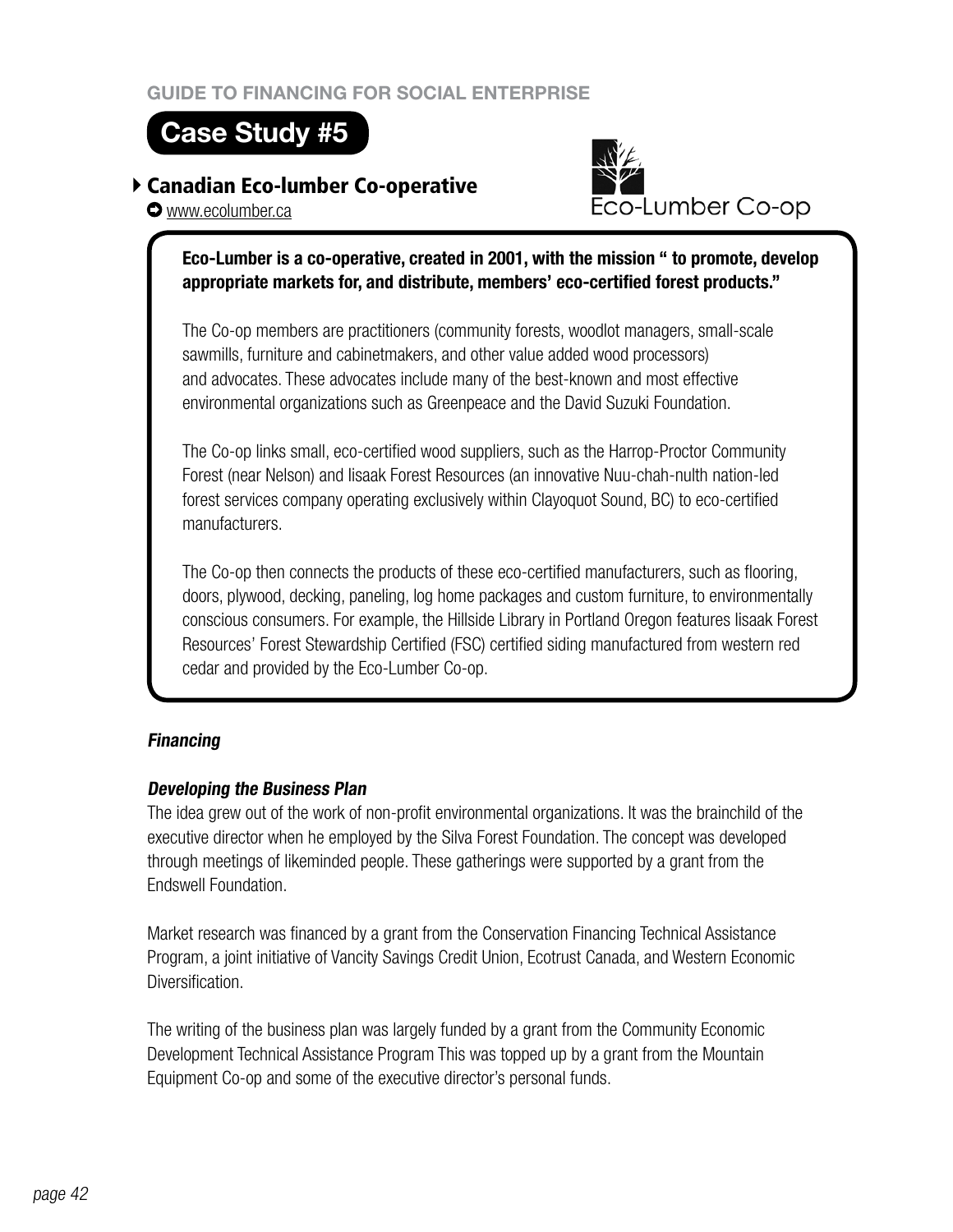## **Case Study #5 continued...**

#### **Start Up**

The piecing together of start-up financing for the Co-op was complex. On their web site, the Co-op thanks seventeen



organizations and foundations for their support. The executive director said that the supporters of the concept came to the Co-op,

"…with various offerings in terms of equity, in terms of direct support, in terms of debt financing, and in terms of mentoring. And over the (period) that we have been trying to get this co-op up and running all these pieces have come together quite nicely at various times and allowed us to move ahead."

#### **Grants**

- Richard Ivey Foundation
- David Suzuki Foundation
- Endswell Foundation
- Rainforest Solution Project
- West Coast Environmental Law
- Silva Forest Foundation
- Greenpeace Canada
- Natural Resources Defense Council

#### **Equity**

- Sale of investment shares in the Co-op. Shares were purchased by Renewal Partners, Co-op members, friends and family. The executive director received shares instead of part of his salary.
- A fund established by withholding 5% on purchases. That is, when a product is purchased from a member, the Co-op pays only 95% of the cost. The remaining 5% is put into trust. This equity is used to secure loans and the money in trust will be paid to the purchasers when the loans are repaid.
- A loan from Ecotrust (with money donated from Vancity Capital Corporation) which functions like equity in that the interest rate is tied to the number of sales when these reach a certain level it will be financially prudent to repay the loan.

#### **Loans**

- An unsecured loan from Renewal Partners.
- A Community Investment Deposit (CID) loan from Vancity Savings Credit Union. (CID loans are secured by members of Vancity. Members take a lesser percentage of interest on their deposit accounts so that this money can be used for the good of the community.
- A loan from Ecotrust Canada guaranteed by Ecotrust, Renewal Partners and a trust account set up by a group of environmental organizations.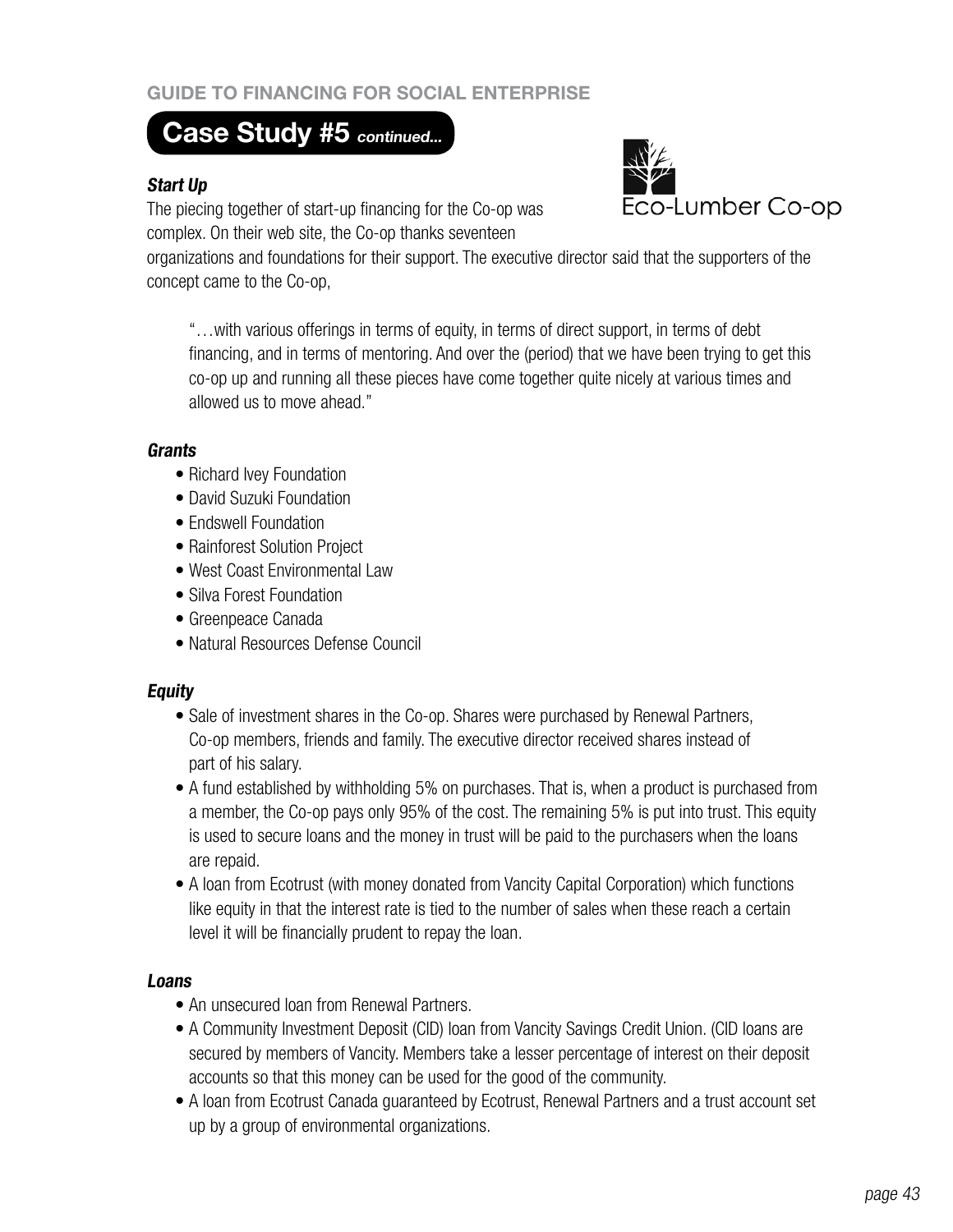## **Case Study #5 continued...**

#### **Becoming Sustainable**



#### **Marketing Assistance**

Ecotrust Canada and Vancity Savings Credit Union have provided the Co-op with marketing support.

One of Ecotrust Canada's staff offered a contact which led to Eco-Lumber Co-op's first sale, an FSC-certified polished Douglas Fir floor in an East Vancouver home. Its second sale refurbished the Vancouver office of Ecotrust with FSC-certified birch desktops. Two Ecotrust Canada staff members have also recently purchased wood floors from the Co-op.

As well, Vancity Savings Credit Union purchased lumber from the co-op to build its first green branch on the North Shore of Vancouver.

Greenpeace has also been assisting with the marketing by linking the Co-op to their global connections.

#### **Growth and Development**

In June 2003, the Co-op opened a showroom and warehouse, which they rent in Richmond.

A year later, Ecotrust Canada and Vancity Capital Corporation provided further loans to make it possible for the Co-op to buy a large inventory of eco-certified wood from Iisaak Forest Resources. This loan is secured by the inventory and is at a high rate of interest.

#### **Next Steps**

According to the executive director, the next steps are:

- to secure an operating line of credit to allow the Co-op to purchase inventory which can be quickly moved into the marketplace,
- to build up equity, and
- to continue to reinvent the Co-op as they learn what works and what does not.

#### **Environmental Impact**

To date, the Co-op has been successful on three fronts,

- the FSC certified products of the practitioner members are recognized in the market place, there is an outlet for them, and they are finding appreciative markets.
- those, such as architects, artists and craftspeople, who want to purchase FSC certified products know where to find it.
- Because they are finding markets for FSC certified products, the advocacy groups can point to the Co-op as a demonstration that eco-forestry as a viable alternative to clearcutting.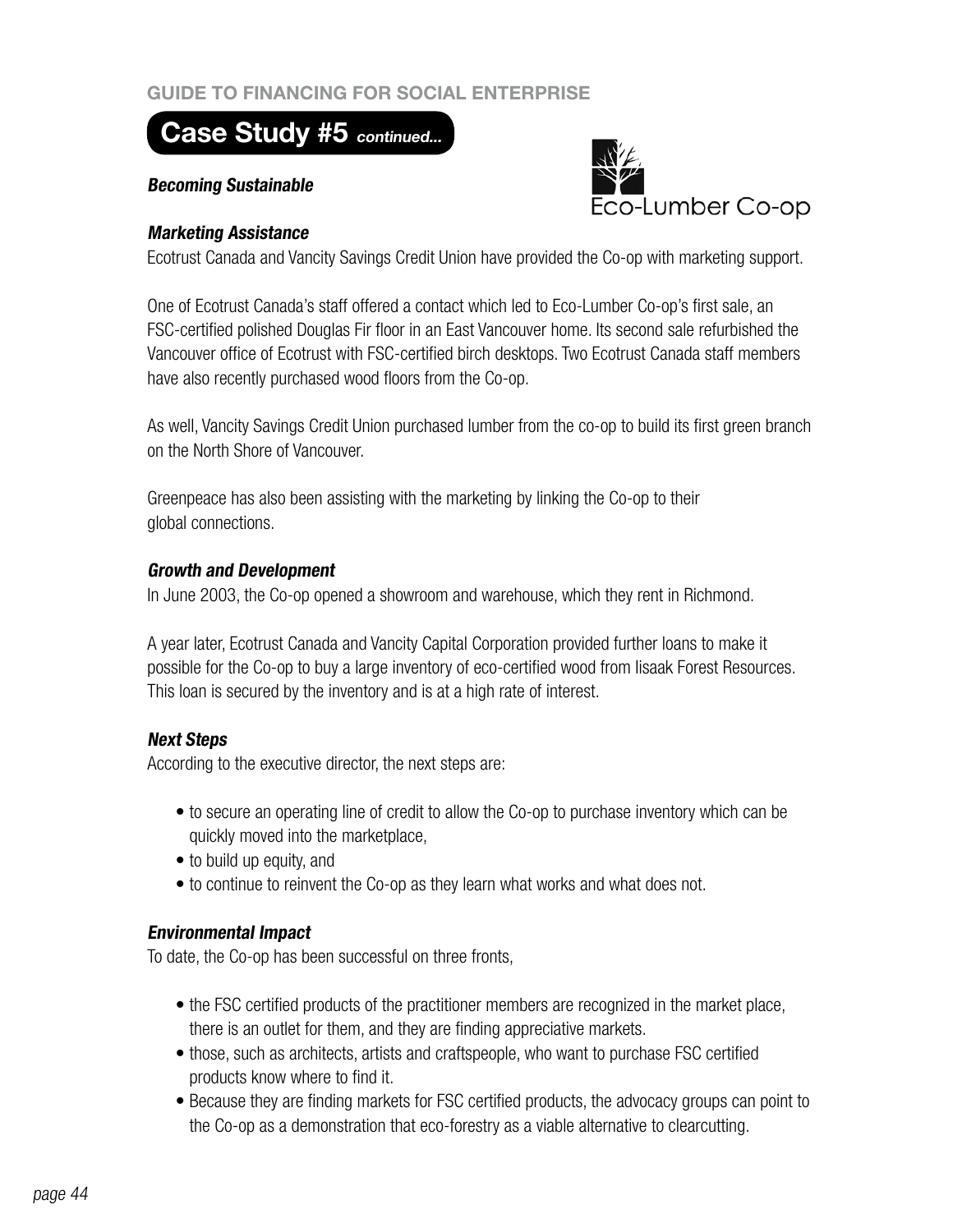# **Case Study #6**

## Vancouver Purchasing Portal

www.sppvancouver.org

## **Vancouver Social Purchasing Portal is a venture developed by Fast Track to Employment (FTE) in partnership with BC Technology Social Venture Partners.**

The social portal is a web-based application which integrates corporate social responsibility into purchaser/supplier relationships and builds on existing community based employment services and community development efforts.

Through the web site, businesses can get in touch with suppliers (for example, food services/ catering, printing, packaging, couriers, promotional materials, building maintenance, recycling, and landscaping) that generate social value. The social value created is economic development in areas of economic depression, employment opportunities for the hard-to-employ and social enterprise growth.

For example, when Pivotal Software needed caterers for company events, through the social portal, they chose Cook Studio Catering, a Downtown Eastside caterer that is also a training program for welfare recipients moving to work and youth at risk.

## **Background**

The purpose of FTE is to provide a supportive and successful path to employment that assists the unemployed to re-enter and sustain their participation in the labour market.

The goal of FTE is to guide and facilitate existing community-based training providers and educational institutions into a coordinated and integrated array of services, using industry-designed curriculum that is directly linked to employment opportunities

FTE was inspired by FIT Ireland which, in 1998, developed a concept for the training of long-term unemployed people for a full-time career in the IT (Information Technology) sector. With the active cooperation of local government, IT companies, community-based training providers and educators, FIT Ireland provided Irish communities with previously high levels of long-term unemployment, the opportunity to prosper.

FTE approached the IT sector in Vancouver and found that the FIT Ireland model does not transfer directly because there are no entry level IT jobs in BC. However, the Vancouver IT sector was interested in discussing other innovative models.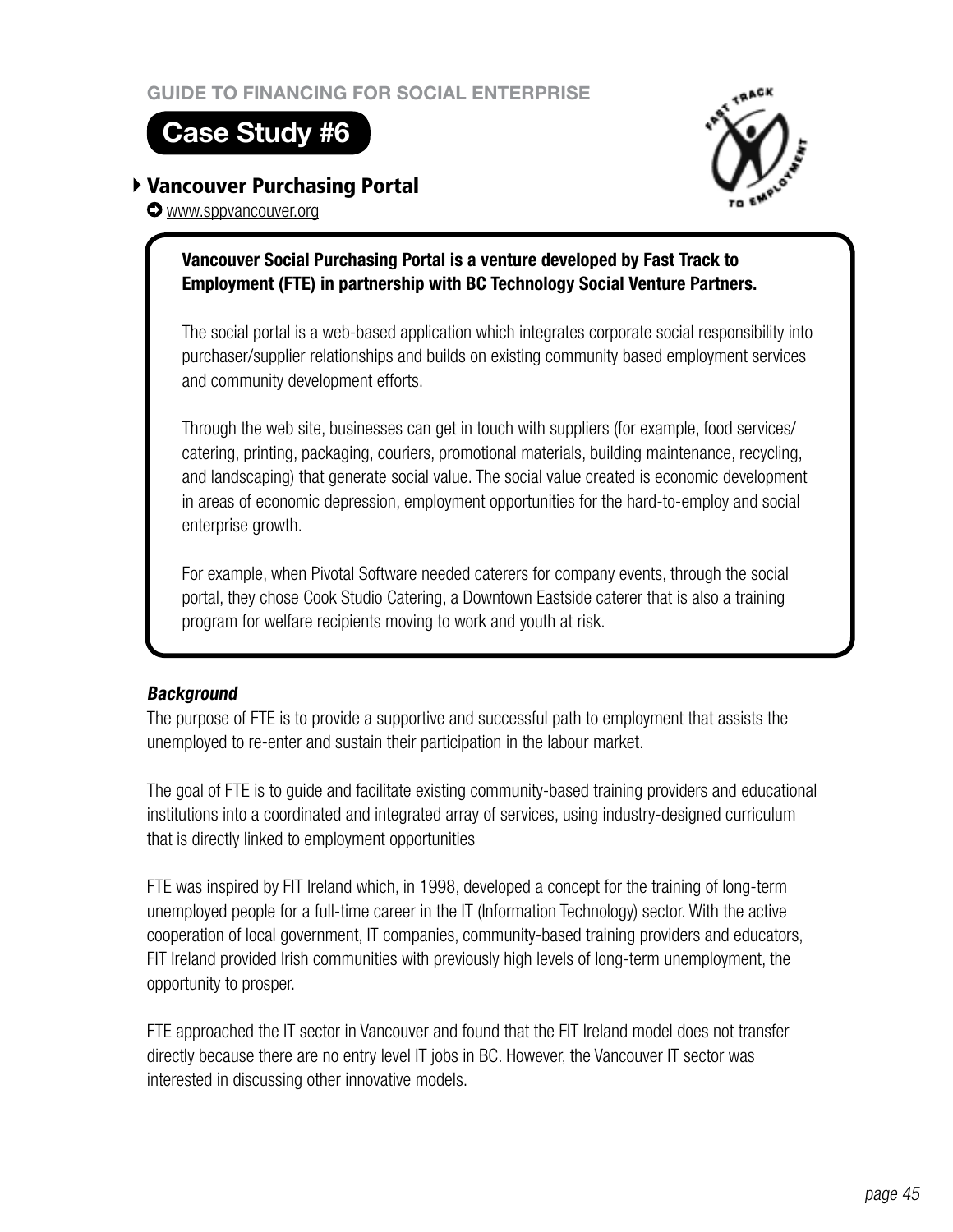## **Case Study #6 continued...**

#### **Business Development and Startup**

There were a number of sources of development funds:

- FTE's retained earnings
- A grant from Vancity Community Foundation
- A grant from the Vancouver Foundation for developing ways to include the non-profit sector
- A grant from BCTSVP for each of the three years,  $2002 2004$  (3 years is the maximum period for BCTSVP)
- BCT SVP provided technical assistance in the form of
- System design
- Business concept development
- Policy and implementation
- Marketing and promotion
- Web site design and hosting

The Social Purchasing Portal was launched June 2003. In less than a year over 50 purchasing partners and 35 suppliers were online generating over \$300,000 of targeted business activity and creating over a dozen full-time jobs for youth at risk and hard to employ persons through the participating suppliers.

#### **Becoming Sustainable**

The Social Purchasing Portal is not expected to become fully self-sustaining. There will always be the need for some funding support.

Currently the sources of income include:

- Funds from Western Economic Diversification through the Vancouver Agreement
- • BCTSVP
- Some funds from advertising generated by placing member profiles on the web site

However, the Social Purchasing Portal will become less costly in the future, as FTE is planning to expand into new areas. This will reduce the fixed costs of the Social Purchasing Portal, as some of these costs will be assigned to other ventures.

## **Social Impact**

#### **Increased Corporate Social Responsibility**

Businesses still buy products and services based on price, quality, and service. However, the SPP enables them to inject social value into their buying decisions, giving them the opportunity to contribute to their community. In addition, they have a ready labour pool of qualified, dedicated individuals for entry-level jobs such as forklift operation, office administration, cleaning, shipping, woodworking, and restaurant help.

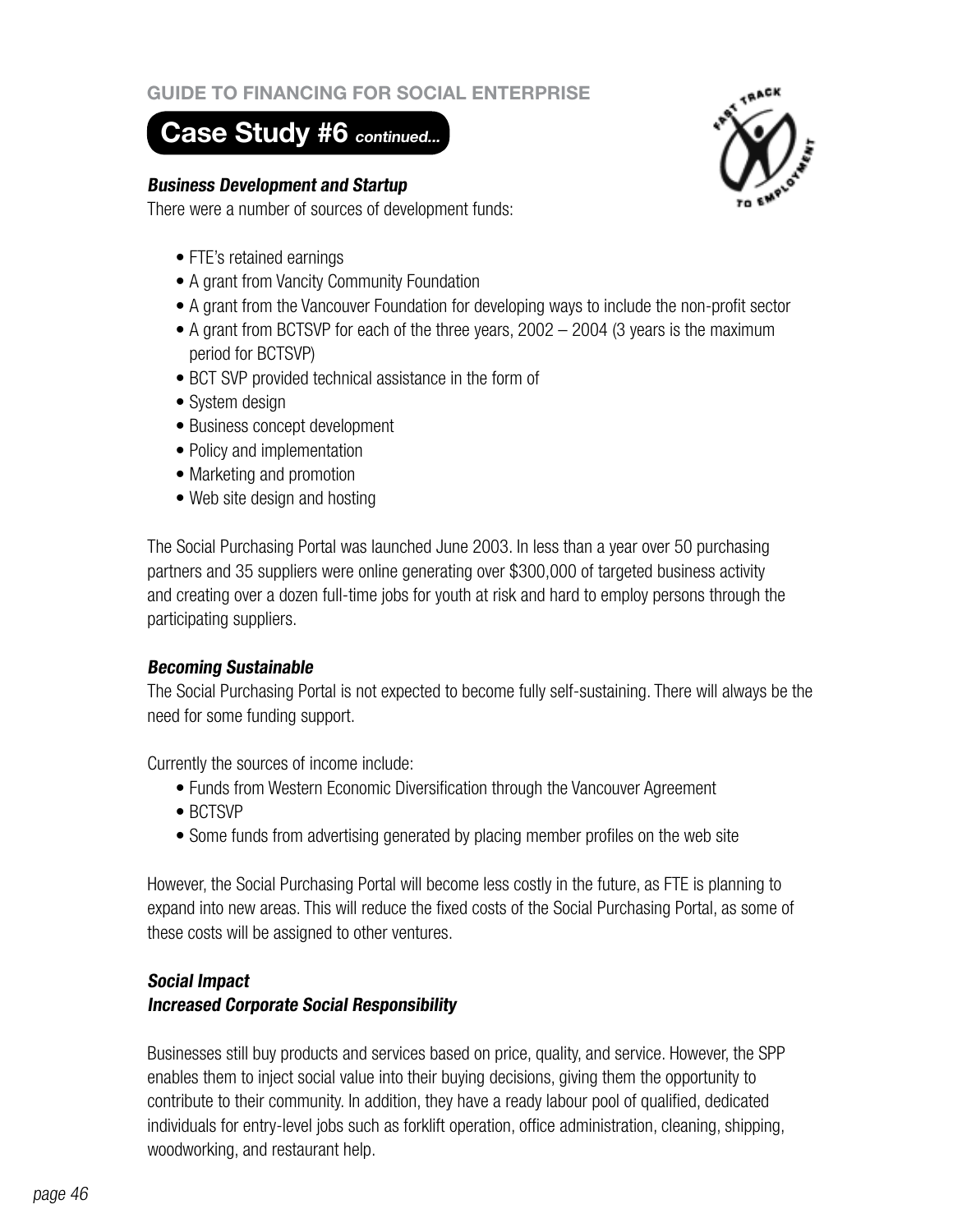# Case Study #6 continued...



## **Increased Employment Opportunities for Disadvantaged People**

The SPP provides nonprofits who train disadvantaged individuals with an

opportunity to match their clients' skills to employers who look beyond their resume to the quality of the work and dedication these individuals can bring to their jobs, thus increasing the number of hires from the graduates of their programs.

## **Increased Customers for Social Enterprises**

Social enterprises which participate as suppliers of goods and services, have access to new customers which increases demand for their products and services enabling them to become more sustainable and hire even more disadvantaged persons.

## **Increased Social/Community Capital**

Everyone in the community benefits through new and developing relationships between all the players: non-profits/for profits, public/private, educational programs, and so on.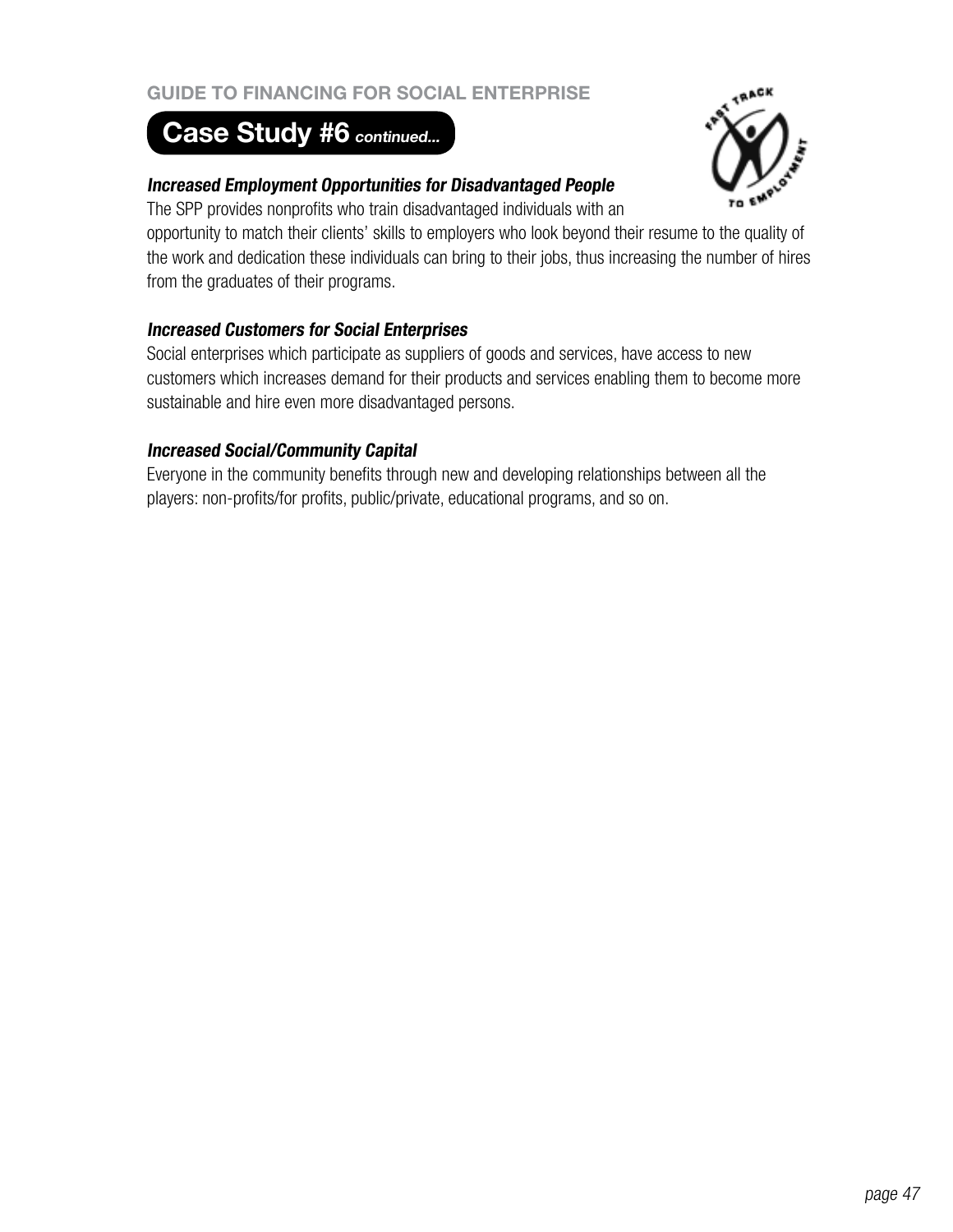## **Case Study #7**

## United We Can Bottle Depot



**O** www.unitedwecan.ca

## **United We Can Bottle Depot is a recycling depot in the Downtown Eastside of Vancouver.**

United We Can is a registered charity which describes itself as "a charity which means business." United We Can creates self sustaining enterprises that focus on caring for the urban environment and which create income and job training opportunities for people of the inner city. United We Can is committed to supporting projects that provide long term sustainability without ongoing dependence on public funding.

## **Background**

In the late 1980s and early 1990s there were no bottle depots in the Downtown Eastside and the local retailers were not able to handle all the bottles and cans that were returned to them. First, they did not have the space to store the volume of containers being returned to them. Second, many of the containers were not sold in the retail outlets to which they were being returned. Third, the containers were often unsanitary and inappropriate to be stored at outlets where food was being sold.

The current executive director and another "binner" approached a minister from a local church to seek support to address this issue. They applied for, and received, a small grant from the Dendorff Morris Trust Fund. This money was used for a demonstration event in which people were invited, on a certain day, to bring containers to Victory Square in the Downtown Eastside of Vancouver. People were paid 10 cents for containers under a litre and 25 cents for containers over a litre, to a maximum of \$10 per person. There was a huge response and all except \$2-300 was used for refunds and a truck to haul away the containers.

With this money plus some assistance from MHR, the United Way and RayCam Community Centre, a series of workshops were held. These meetings were essentially street level consultations about the refund/deposit system. The result was the belief that that a grassroots operated recycling depot should and could be created.

However, translating this idea into reality took a long time and entailed true grass roots organizing. Fortunately, the initiative had a champion, a person who had lived on the streets. This champion kept the initiative alive with his donation of time, energy, and often money and a non-profit society called Save Our Living Environment (SOLE) was formed. United We Can Bottle Depot was developed as a project of SOLE. United We Can was later created as a registered charity.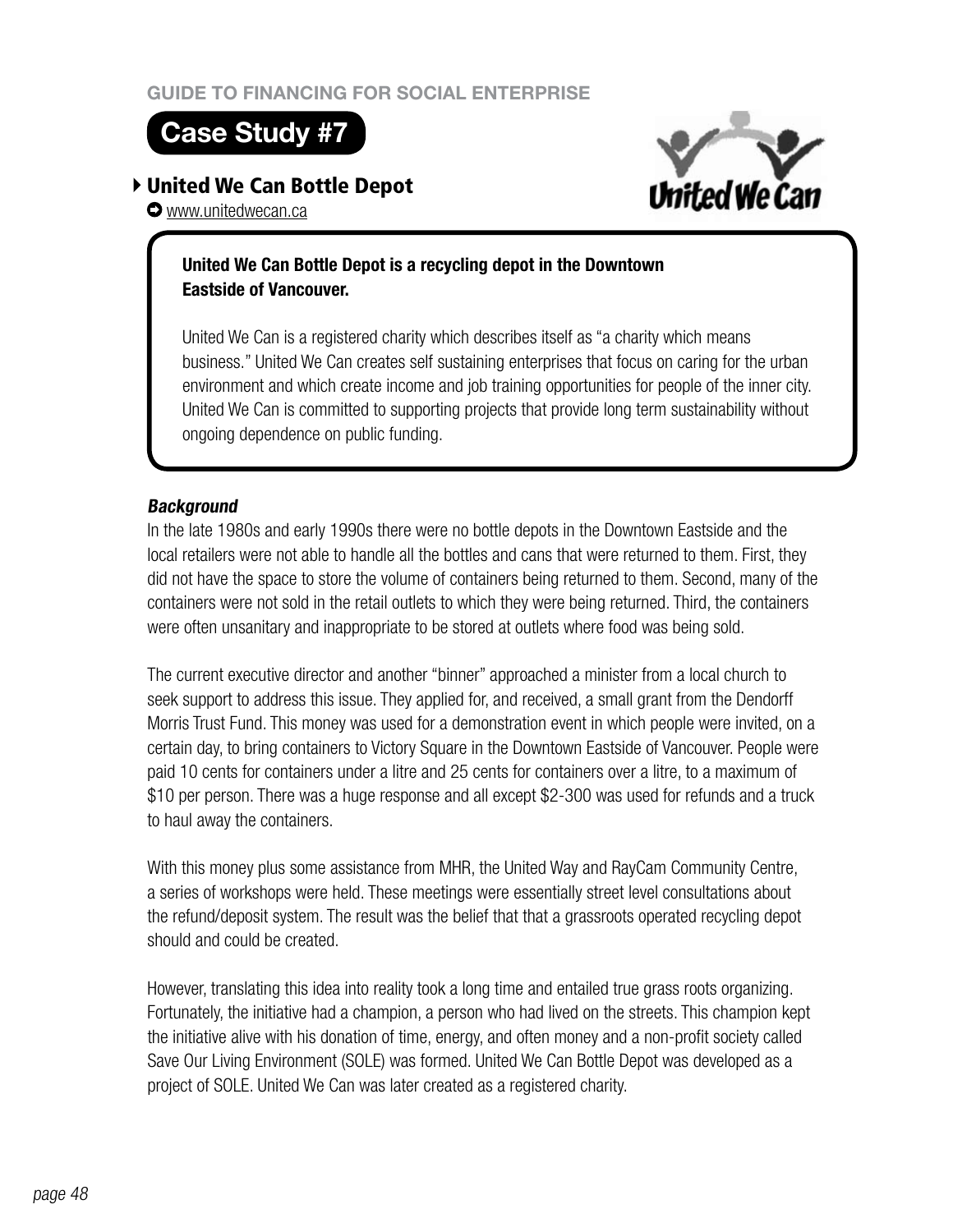## **Case Study #7 continued...**

#### **Business Development and Start Up**



Some of the sources of funds for the business development and start up were:

- Contribution agreement with (then) HRDC for training. However, because SOLE was an unproven society, the funds were channeled through the Gastown Business Improvement Society. A computer was purchased with these funds.
- A grant from the Province paid the rent, brought a cash register, and a safe.
- Grant from Vancity Community Foundation for letterhead, signage etc
- Grant from WED to write the business plan.
- There was initially a line of credit with Vancity Credit Union
- With the help of the signature of a member of Vancity, the line of credit was replaced with a low interest loan from Vancity Community Foundation
- Western Brewer's Association donated a truck

The Bottle Depot opened in January 1995. At this time, none of the bottle recycling depots were able to make a profit because of the rate structures determined by the consortiums established by the manufacturers. United We Can Bottle Depot struggled to survive, developing other initiatives such as a lane cleaning service and a bike repair shop which contributed to the overhead costs. United We Can received help from many different sources during these years including funds from Samuel and Saiyde Bronfman Family Foundation, PEACH, Business Improvement Associations, Vancouver City, Ministry of Skills Training & Labour/SFU and many others.

#### **Sustainability**

When these handling fee structures were changed in 1999, United We Can Bottle Depot was able to break even. It is now sustainable with a surplus of income over expenses. These surpluses are directed to growing other social enterprises.

However, United We Can currently faces significant competition. Whereas, at one time, no one was interested in operating a recycling depot in the inner city, there are now four in the general vicinity. As these depots are not using a CED model, they may be more efficient. Also because they have more capital and lower overhead costs, (they are located in an area zoned light Industrial) they may be able to grow other aspects of the business (such as scrap metal, paper, etc.) with which United We Can cannot compete.

The Executive Director also commented that United We Can does not have the skill sets or business acumen which are needed in a competitive environment. In addition, because United We can is non-profit organization and not a registered company, they are asked to respond to many different interests including academics, government services, social and community development bodies and public relations. This work all eats into the time and money of the organization because it is usually not covered in budgets of those seeking service.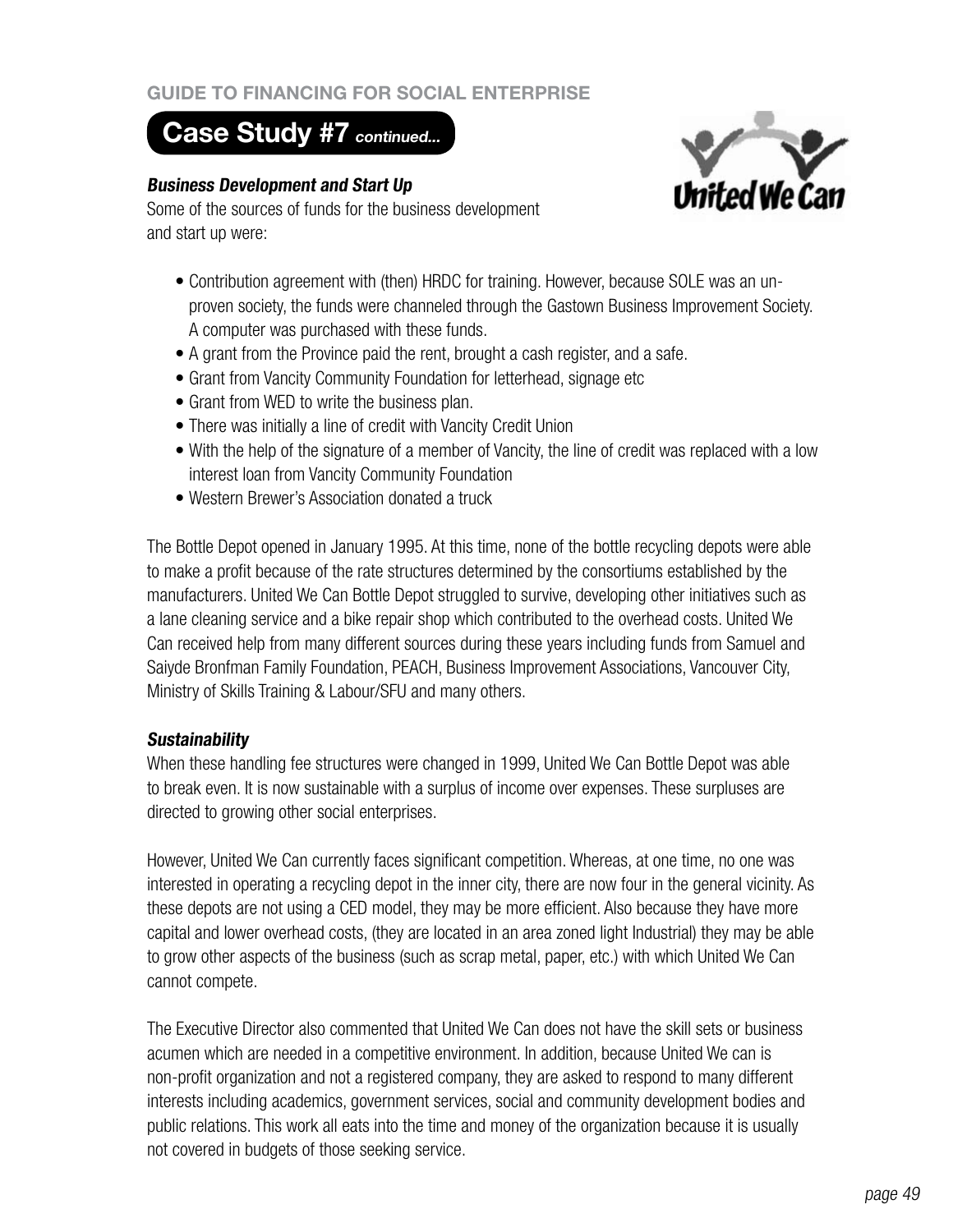# **Case Study #7 continued...**

#### **Incubation and Diversification**

United We Can has developed two other social enterprises, the lane cleaning service has developed from a project into an enterprise, and



recently a commercial collection service has been launched. There are also a number of initiatives including: a bike repair shop and a plant shop which do not create surpluses.

#### **Social Impact**

#### **Annually:**

- \$2 million flows into the economy of the Downtown East side through refunds on recyclable containers
- \$500,000 paid in wages for everything from one day a week part-time employees to full time employees.
- United We Can has made significant contributions to community development in the Downtown Eastside of Vancouver.
- United We Can has played, and continues to play, a significant advocacy role both on an individual level and at the systems level.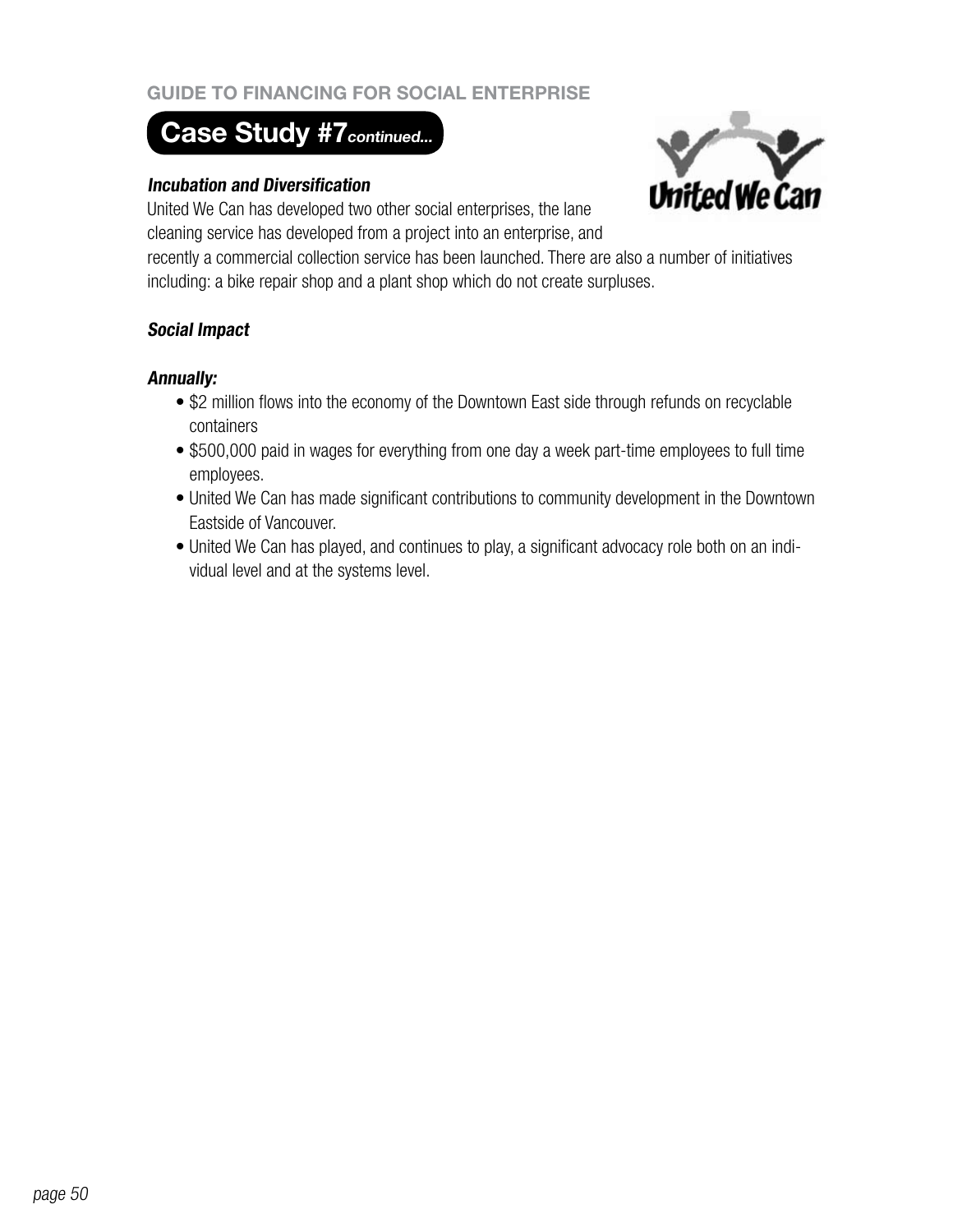# **Glossary**

**Asset:** An item of value owned by your business, e.g. cash, stock, equipment, inventory, property, goodwill.

**Burn rate:** The cash the business is using monthly to keep the operation on the intended scale and profitability.

**Capital:** The money that is used for making profit.

**Collateral or security:** Property or goods (assets) pledged to the lender until the loan is repaid e.g. equity in your house, car, savings, or equipment. If the loan is not raid the lender will seize the asset and sell it to recover the unpaid balance of the loan.

**Credit:** An arrangement between the business and the lenders or suppliers and the maximum amounts that they will extend to the business.

**Credit rating:** Your history of repaying loans, credit cards, and other financial obligations on schedule.

**Debt:** An amount that is owed.

## **Debt to Equity Ratio.**

**Equity:** The value of your business with liabilities deducted from your assets. Also refers to the ownership interest of shareholders in your business.

**Equity investment:** The money an investor puts into the business in return for an ownership interest, usually through shares. The equity investor shares in the gains and the losses of the business.

**General security agreement:** Under the Personal Property Security Act, a General Security Agreement gives a lender the right to security over a broad range of assets, receivables and inventory, as well as after-acquired property. (After-acquired property is property that might be acquired in the future, but not owned at the time of signing the General Security Agreement.) The lender normally registers a financing statement with the Personal Property Registry to establish the priority of its claim to assets respect to other lenders.

**Going to Scale:** Growing the business to the size of the industry norm or to the largest it can be in a given market place.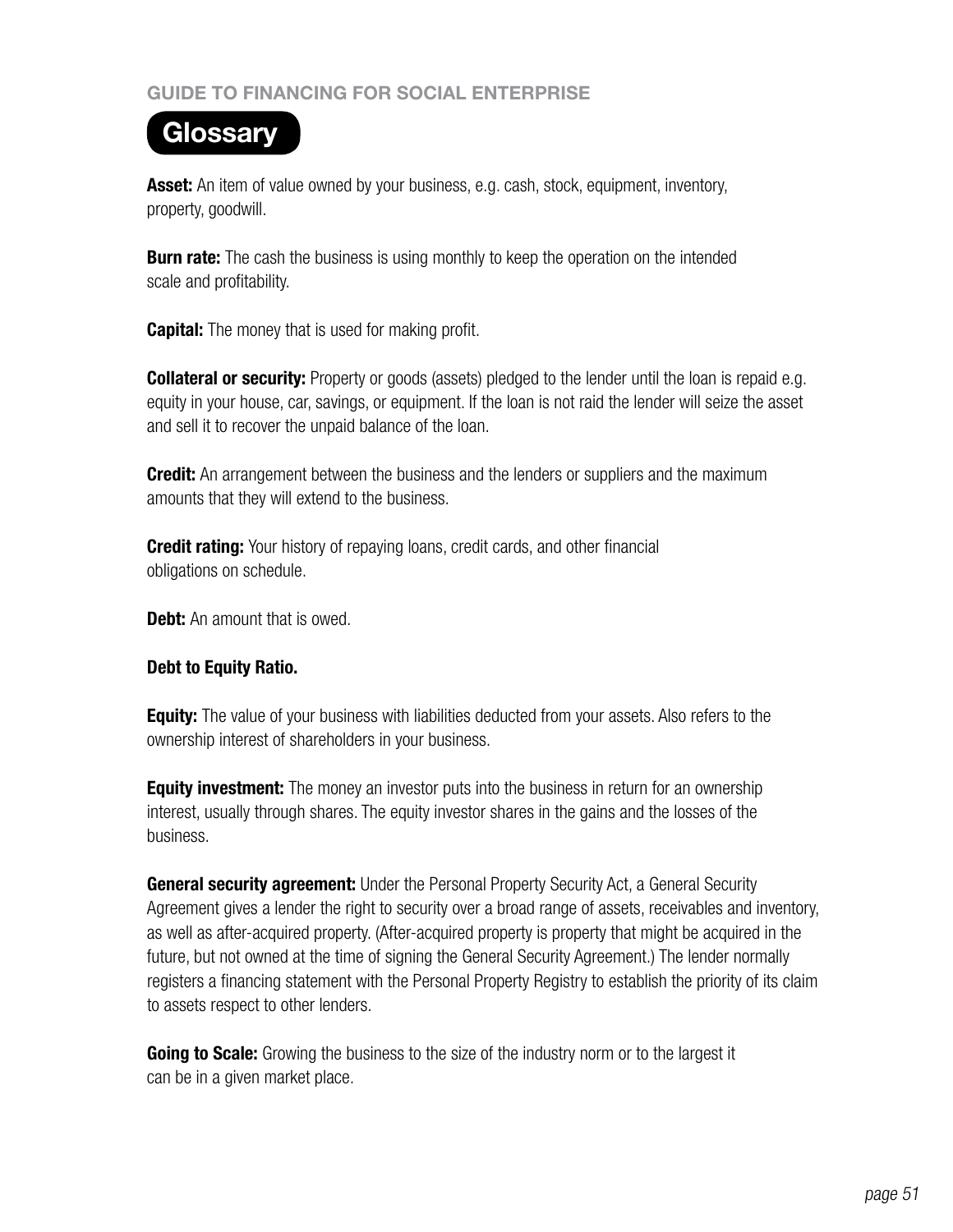## Glossary continued...

**Interest:** A charge for a loan, usually a percentage of the amount loaned.

**Liability:** Money your business owes to other parties, which could include suppliers, lenders, and employees.

**Loan:** A sum of money lent at interest.

**Principal:** A sum of money owed as a debt, upon which interest is calculated.

**Pro formas:** Financial documents using projections.

**Ramping up:** Growing a business.

**Return on investment:** The profit or loss resulting from an investment usually expressed as an annual percentage return.

**Senior debt:** Loans which can be fully and which are made to businesses which have proven earnings.

**Shares:** The equal parts into which the ownership of a company is divided.

**Shareholder:** A person who owns shares in a company.

**Subordinated debt:** Loans, which are unsecured, but which are based on the established cash flow of a business. In the case of default, creditors with subordinated debt are not paid out until after the senior debt holders are paid in full.

**Term:** The fixed period of time for which a loan is made.

**Valuation:** How much a company is worth.

**Working capital:** Money needed for the every day operation the business.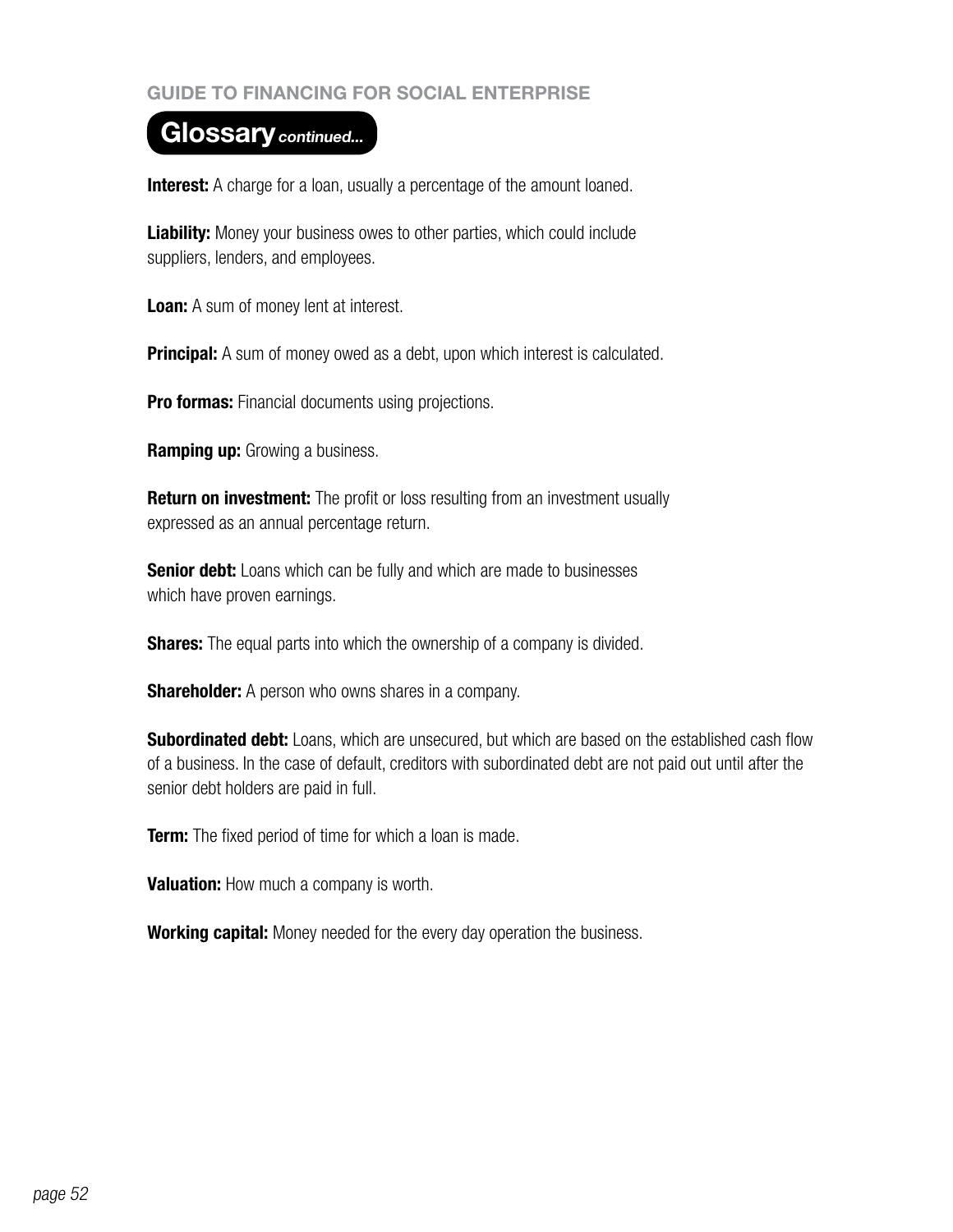## **Resources**

## Resources #1 Sources Of Funds For Building Organizational Capacity

#### **1. CENTRE FOR SUSTAINABILITY**

http://www.centreforsustainability.ca

Mission: to increase the capacity and effectiveness of people and organizations engaged in the non-profit sector in British Columbia.

Partners in Organizational Development (POD) grants. These include POD, ArtsPOD, and EnviroPOD. The POD grants provide funds to hire consultants to give technical assistance to agencies engaged in strengthening their organization, adapting to change and responding to diversity.

## **3. COAST CAPITAL SAVINGS – COMMUNITY ECONOMIC DEVELOPMENT DEPARTMENT**

http://www.coastcapitalsavings.com/Community/CommunityInvestments

Coast Capital Community Economic Development Department provides grants and technical support to non-profit organizations for the incubation of social enterprises and to advance the capacity of organizations working on Community Economic Development.

## **Priorities**

- Business start-ups and after-care
- Affordable housing and youth employment
- Community capacity building

## **3. COAST CAPITAL SAVINGS COMMUNITY FUND**

http://www.coastcapitalsavings.com/Community/CommunityPrograms/CorporateSponsorship

Coast Capital Community Fund provides financial support to community organizations through sponsorships and donations.

## **Priorities**

- Health and wellness
- **Education**
- Environment
- Community services
- Arts and culture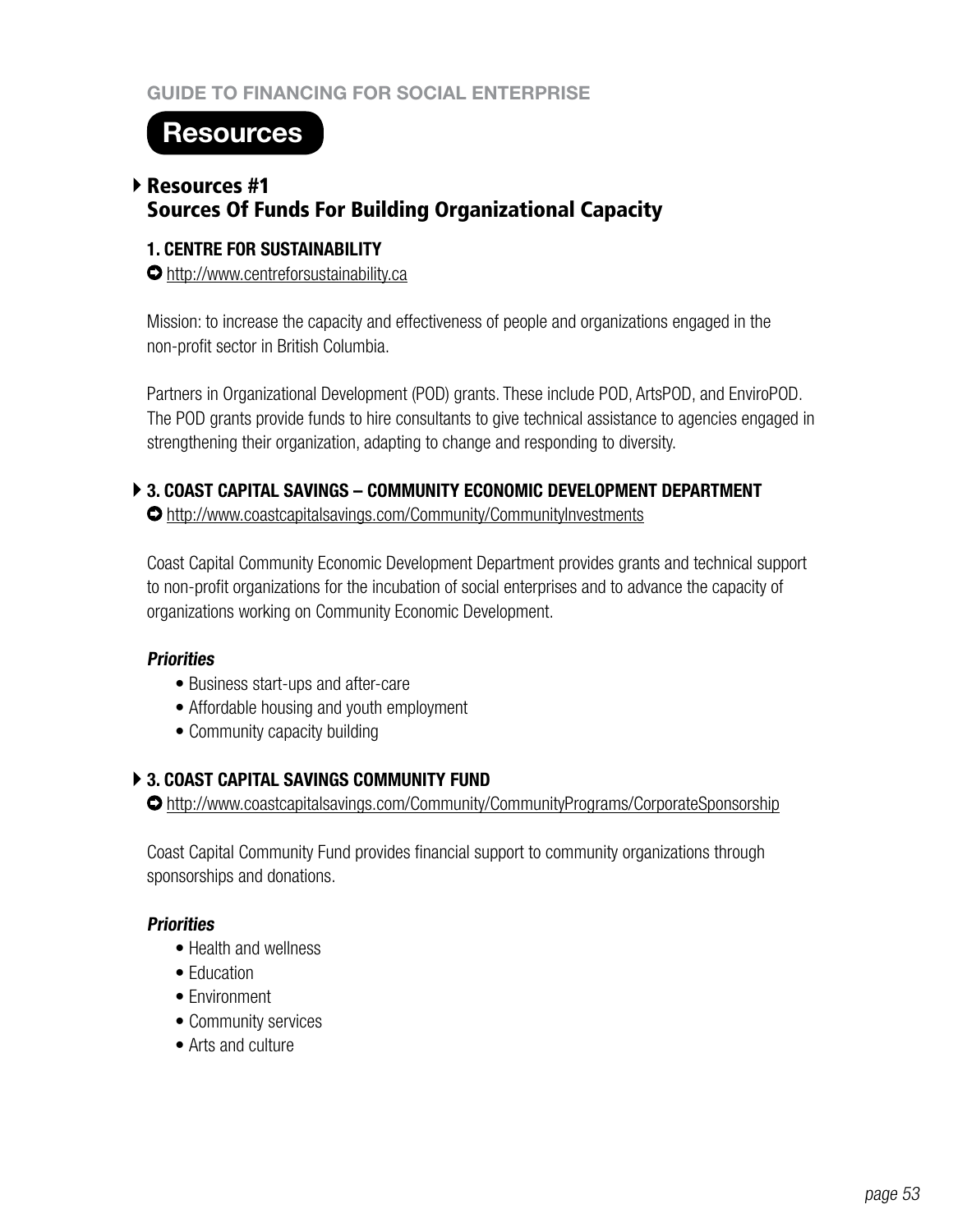## **Resources Resource #1 continued...**

#### **Program Criteria**

- Donation or sponsorship.
- Non-profit and/or charitable organization.
- Project must directly benefit the communities served by Coast Capital Savings.

#### **Deadline**

- Applications received by the last business day of the month will be reviewed the following month.
- Applications are reviewed by a committee of staff

## **4. COAST CAPITAL SAVINGS FOUNDATION**

http://www.coastcapitalsavings.com/Community/CommunityPrograms/Coast%20Capital%20Savings%20Foundation

Coast Capital Savings Foundation provides grants for youth initiatives that will help "grow strong, confident and healthy young Canadians."

#### **Priority**

Focus on support for initiatives, programs, and partnerships that build or enhance leadership skills for youth.

#### **Criteria**

- Organization must be a registered charity.
- Project must promote the development of leadership skills for youth.
- Organization must have demonstrated fiscal responsibility and effective management.

#### **Deadlines**

Four times a year: March, June, September, and December.

Proposals for funding are reviewed on a quarterly basis.

#### **5. ENDSWELL FOUNDATION**

http://www.endswell.org

**Mission:** To be a catalyst for change and an investor in capacity

Endswell Foundation is the charitable arm of Renewal Partners and has the same CEO. The foundation assists Registered BC charities dedicated to conservation and related public education in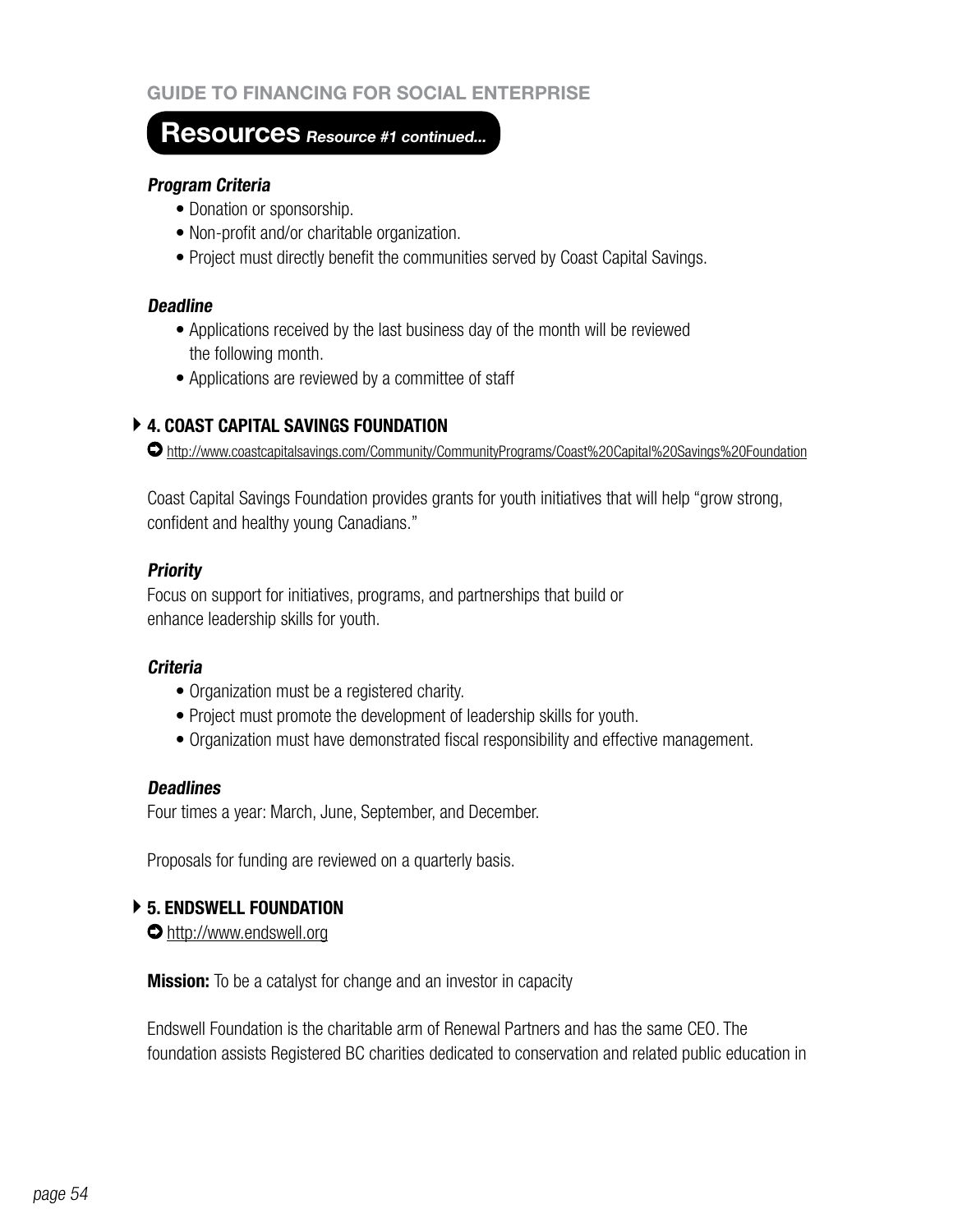## **Resources Resource #1 continued...**

British Columbia, that respect the rights of aboriginal peoples and their traditional land use. Endswell typically makes grants for general support of the core operations of existing organizations. Special projects will also be considered.

Application is made by Letter of Inquiry followed by an application process. There are two granting cycles a year.

## **6. TIDES CANADA FOUNDATION**

#### http://tidescanada.org

Mission: Tides Canada Foundation actively promotes change towards social and environmental wellbeing that is founded on the principles of:

- Social justice
- Broadly shared economic opportunity
- Robust, inclusive and participatory democratic process
- Farsighted environmental stewardship

Contact the Foundation for more information.

## **7. VANCITY SAVINGS CREDIT UNION GRANTS**

http://www.vancity.com/Community/CommunityPrograms/Grants

There are several grants offered by Vancity Savings Credit Union that could assist non-profits to develop social enterprises. These include the Community Partnership Program (Community Project Grants and Capacity Building Grants), EnviroFund Grants, and the Vancity/Real Estate Foundation Green Building Grant Program, and the Million Dollar Award.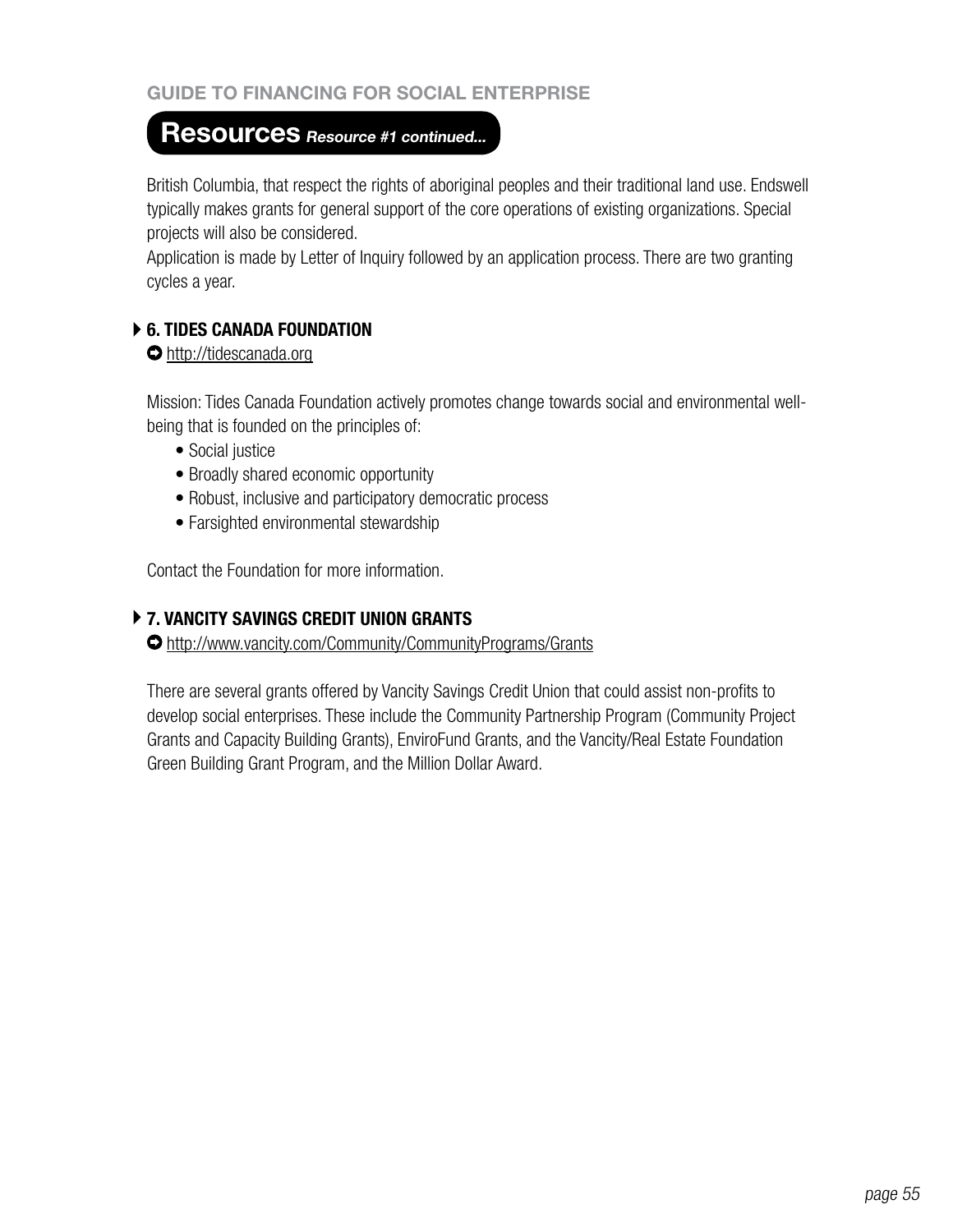## **Resources Resource #1 continued...**

#### **7.1. Community Partnership Program**

The Community Partnership program consists of **Community Project** and **Capacity Building Grants**.

#### **Priority areas for the Community Partnership Program**

#### **Social Justice**

Social Justice means the promotion of equity for socially and economically marginalized groups. Vancity Savings Credit Union will consider funding projects and programs that:

- Enhance the capacity of marginalized groups to advocate for themselves and participate in public decision-making regarding issues that affect them.
- Eliminate or reduce barriers to access public and community services such as education, housing, and childcare.
- Challenge hatred and discrimination and promote human rights and dignity.

#### **Economic self-reliance**

Economic self-reliance means building on the internal strengths and resources of individuals and communities to reduce economic vulnerability and dependency. Vancity Savings Credit Union will consider funding projects and programs that:

- Help to reduce poverty, unemployment, and underemployment.
- Enhance the capacity of marginalized groups to access financial services, build financial knowledge and assets, and create economic opportunities for themselves.
- Increase access to education, training (including employment and pre-employment training) and other services that help to build economic opportunity.

#### **Environmental responsibility**

Environmental responsibility means improving social and economic well being through the creation of healthy ecosystems. Vancity Savings Credit Union will consider funding projects and programs that create awareness and solutions that help to:

- Protect and restore indigenous species and habitats.
- Prevent the release of substances that damage air, water, earth, or its inhabitants.
- Improve air quality, including the promotion of alternative modes of transportation such as public transit, cycling, and car co-operatives.
- Conserve energy and promote environmentally safe and sustainable energy sources.

#### **Preference given to**

- Projects and programs, which integrate one or more of the three priorities.
- Partnerships between organizations that enhance cooperation.
- Projects which improve the effectiveness of existing projects.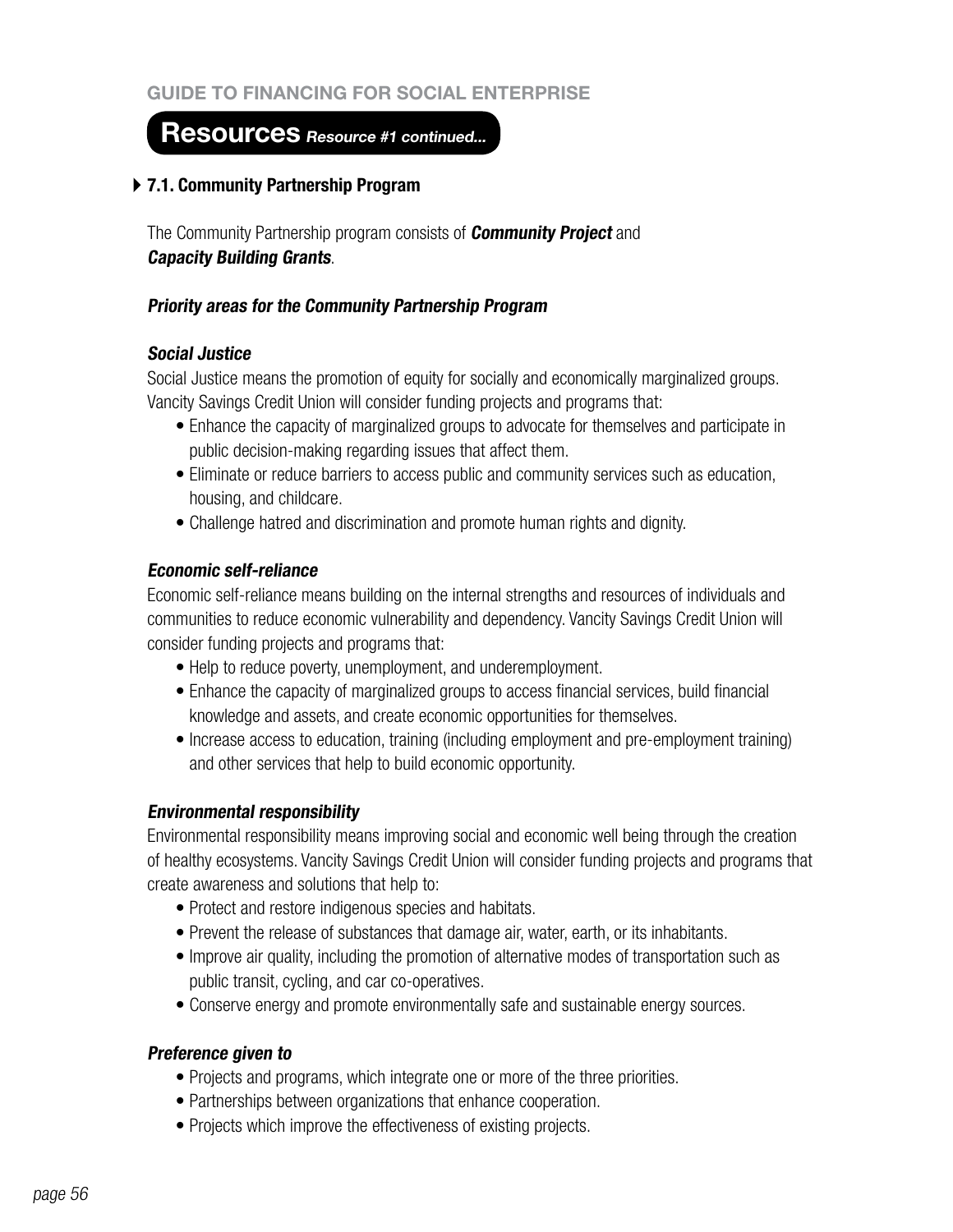## **Resources Resource #1 continued...**

#### **Community Project Grants**

- Grants of up to \$10,000.
- Designed to support projects.
- One grant per organization in a calendar year.
- Application deadlines: 4 per year e.g. January, March, May, August, November.

#### **Capacity Building Grants**

- Available only to Vancity Savings Credit Union members.
- Designed to support organizations themselves, rather than specific projects, to assist with the development of business, financial and, fundraising planning, as well as the technology/computer training required to build financial sustainability.
- Grants of up to \$10,000.
- One grant per organization in a calendar year.
- Application deadlines: 4 per year e.g. January, March, May, August, November.

## **7.2 Envirofund Grants**

- The purpose is to encourage positive, actionable solutions local environmental concerns.
- The funds are based on a minimum of 5% of Vancity VISA\* card profits and individual donations.
- Grants of up to \$40,000.

#### **Priorities**

• Each year, Vancity EnviroFund™ VISA cardholders vote on which issue areas the EnviroFund™ will support. The votes are tabulated and the top three issue areas are determined. These are posted on the web site in May each year.

#### **Program Criteria**

- Local: The project must take place in the Lower Mainland/Fraser Valley or Greater Victoria areas and directly benefit our local communities.
- Action-Oriented: Although the project may include research and education components, the primary focus should be on taking concrete steps which work to resolve local environmental problems and help to develop sustainable communities.
- Innovative Alternative: The focus of the project should be on the development and implementation of an innovative project to address one of the year 2004 issue areas chosen.
- Not for Profit: The project must be carried out through a not-for-profit, charitable non-government organization, or cooperative.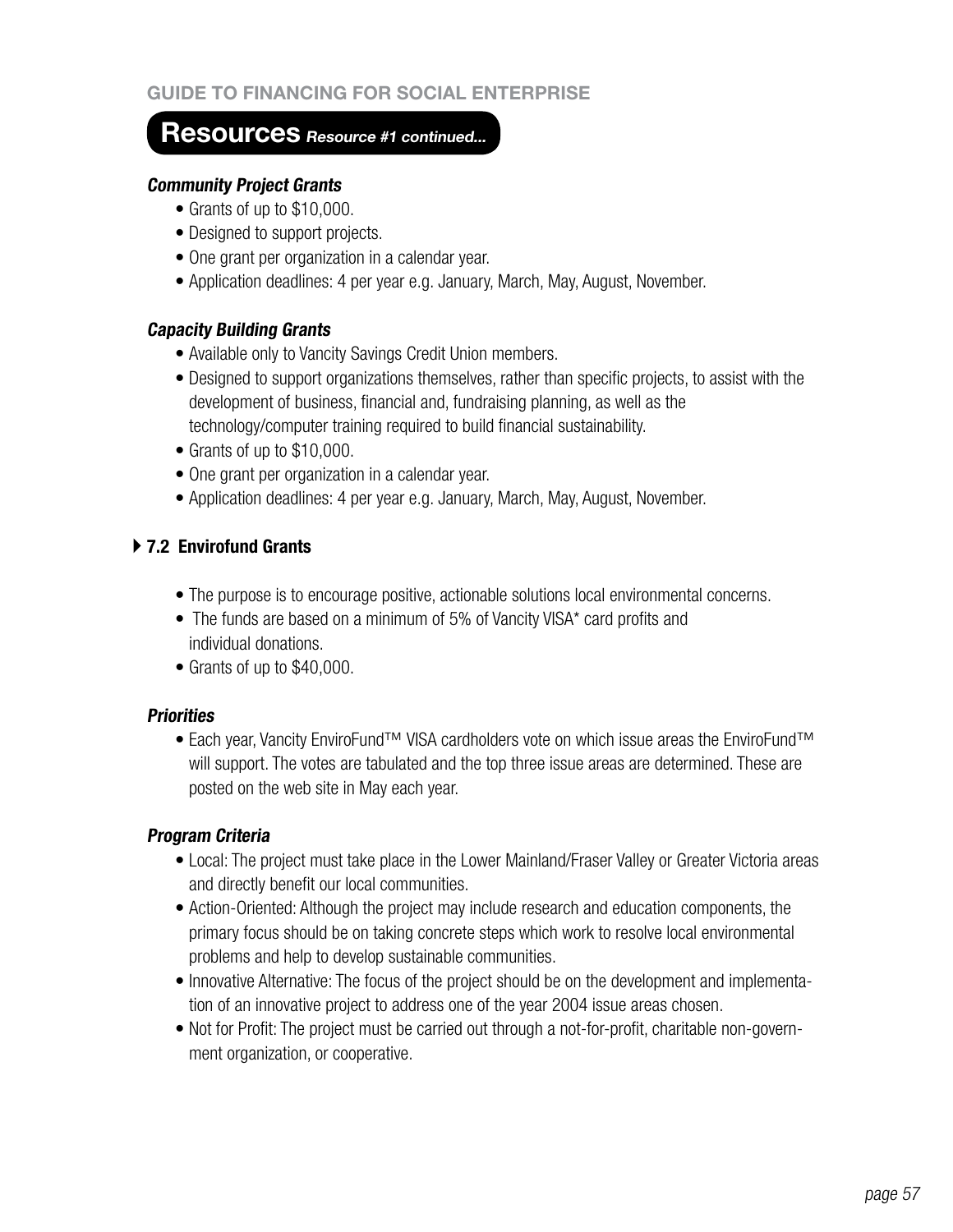## **Resources Resource #1 continued...**

#### **Preference are given to projects that also meet the following criteria:**

- Ongoing: The project will continue beyond the one year period for which funding is requested.
- Community Benefits: The project has social benefits to the local community, such as job creation for disadvantaged groups, community economic development or youth training opportunities. The project incorporates community participation in the planning and organizing of the project.
- Ecological Impact: projects have the potential to generate the significant environmental improvements.
- Credit Union Membership: Preference is given to groups that are members of Vancity Savings Credit Union or another credit union.

#### **Grant Deadline**

• The deadline is announced in May when the priority issues are announced, It is usually in the fall of the year.

#### **7.3 Vancity/Real Estate Foundation Green Building Grant Program**

- The purpose is to minimize the impacts of climate change and to improve sustainable land use practices with an overall goal to reduce CO2 emissions.
- There is \$100,000 available each year.
- Grants of up to \$50,000.

#### **Priority Areas**

- Innovative Building Renovations/Retrofits that reduce the environmental impacts associated with the building and operation of non-industrial buildings. Project elements that will be considered for funding are:
- Design
- Equipment/technology purchases
- Project-related research
- Structural changes
- Site improvements

The advancement of Policy or Regulatory Change with the purpose of removing barriers impeding the development of green buildings and the incorporation of green building technology. Project elements that will be considered for funding are:

- Research
- Multi-stakeholder consultations/meetings
- Policy development
- Publication of materials/case studies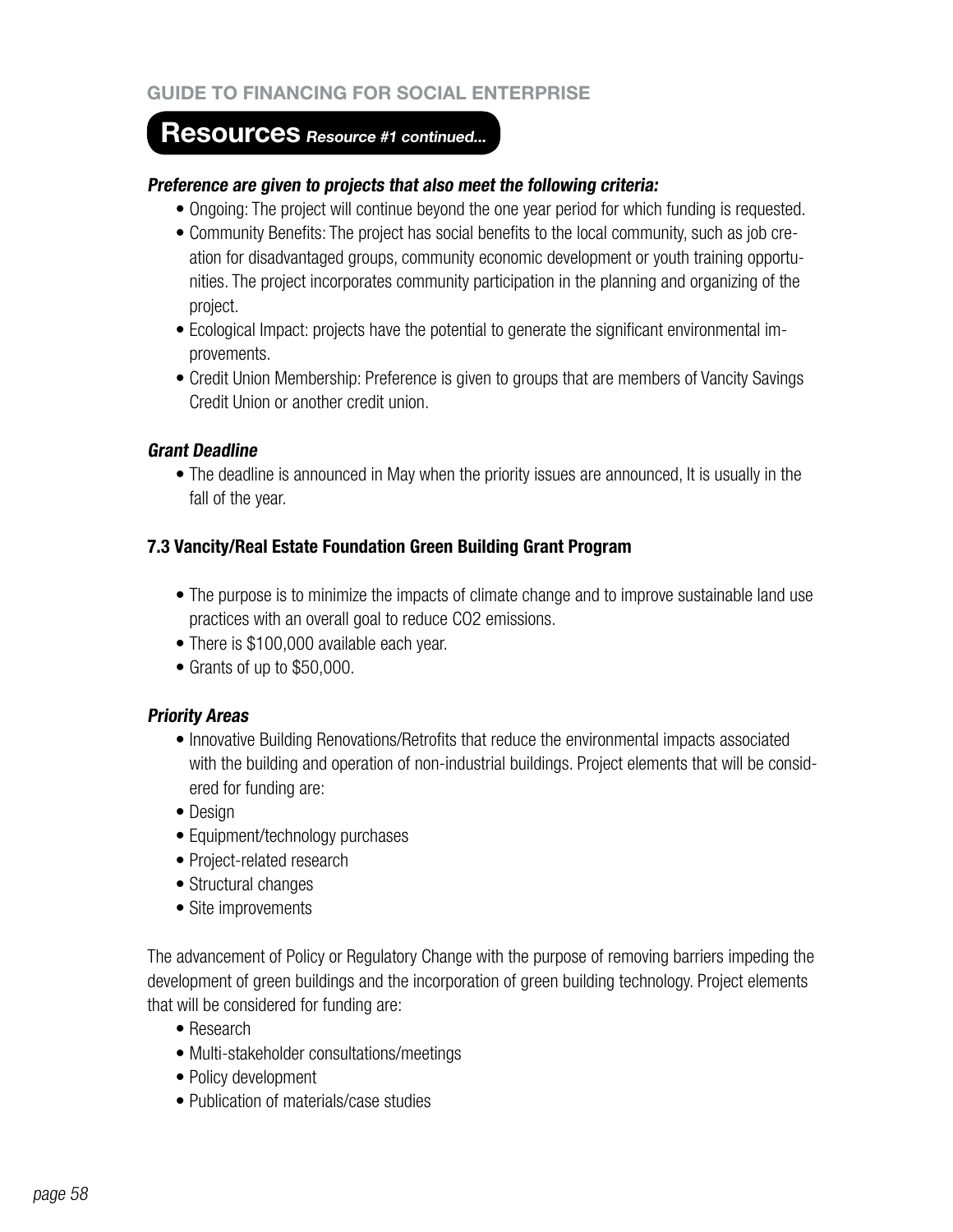## **Resources Resource #1 continued...**

#### **Program Criteria**

- Charitable organizations, not-for-profit organizations, or cooperatives.
- An educational component which aims to encourage green building initiatives by sharing the benefits of the project with the public and other practitioners.
- Partnerships between organizations (government, business and not-for-profit) are encouraged.

## **Grant Deadline**

The deadline for submissions is in the early fall.

## **7.4 Million Dollar Award**

This award is handed out annually to a non-profit organization for a major project that supports the social, environmental or economic well being of the community.

• Funding may go towards development, capital, operational, or endowment needs.

• Open to non-profit organizations in Vancouver, the Lower Mainland, Fraser Valley, and Victoria. The process is usually that a two-page letter of intent is submitted in the spring; a committee of staff, credit union members, and board members select a short list of organizations which are invited to submit a project proposal; and finally Vancity members vote on a short list of finalists in the fall.

## **8. VANCITY COMMUNITY FOUNDATION**

www.vancity.com/Community/AboutUs/Subsidiaries/VanCityCommunityFoundation

**Mandate:** to provide grants and community lending in the area of community economic development.

Priorities for the Foundation

- Affordable Housing
- Community building and mobilization
- Community Economic Development Organizations
- Employment Development
- Non-profit Sector
- Reaching new communities
- Social Enterprise

#### **Application deadlines**

- Applications are considered at the Foundation's quarterly Board of Directors' meetings which are held in March, May, September and November of each year.
- Applications should be received at least eight weeks before the Foundation's quarterly board meeting.
- There is no deadline for technical assistance.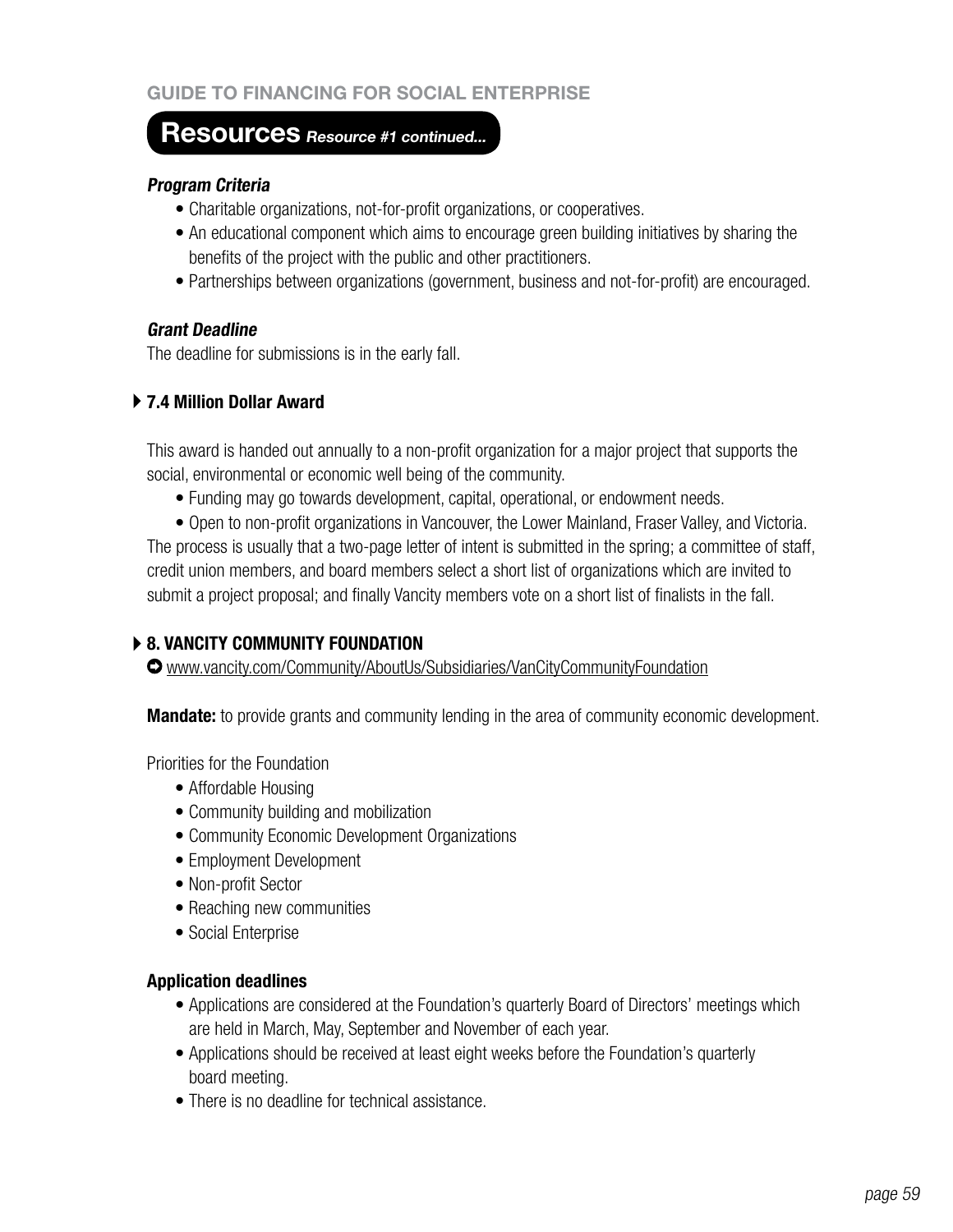## **Resources Resource #1 continued...**

#### **8.1. Grants**

- Annual grants budget of \$175,000.
- Grants tend to range from \$500 to \$20,000.
- Looks for long term relationships with grant recipients.
- Will fund new initiatives and the expansion of successful existing projects.

#### **8.2. Loans**

- Guaranteed loans and lines of credit (typically \$10,000 to \$100,000)
- Mortgages
- Loan Pools
- Low-interest loans (typically \$10,000 to \$100,000)

#### **8.3. Technical Assistance**

- Often in conjunction with a loan or grant.
- The Foundation uses its own staff, or brokers or purchases the resources of others, to provide non-profits with technical assistance.

## **9. VANCOUVER FOUNDATION**

http://www.vancouverfoundation.bc.ca

**Mission:** Through the growth and stewardship of permanent endowment funds and the distribution of income to a broad range of eligible organizations, Vancouver Foundation, in meeting community needs, provides philanthropic leadership to improve the quality of life for all British Columbians.

Vancouver Foundation is a philanthropic non-governmental community foundation which operates primarily as a permanent collection of endowed funds.

Relevant funds are:

- Animal Welfare
- Arts and Culture
- Children, Youth and Families
- **Fducation**
- Environment
- Health and Social Development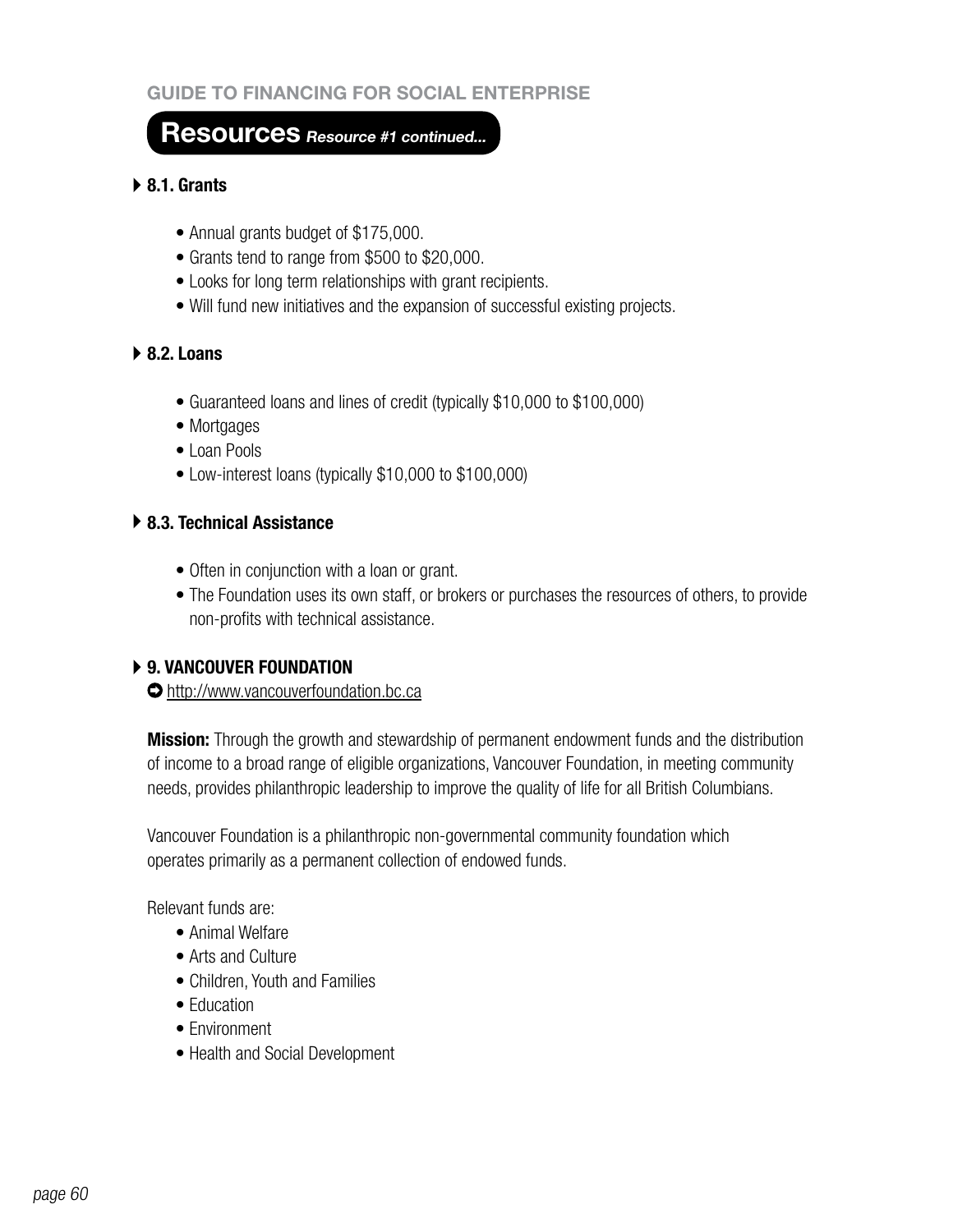**Resources Resource #2**

## Resources #2 Sources Of Funds For Business Development

**1. BC TECHNOLOGY SOCIAL VENTURE PARTNERS (BCTSVP)**

http://www.bctsvp.org

Mission: To support innovative non-profit groups serving children, women at risk, and people living in Vancouver's Downtown Eastside.

BC Technology Social Venture Partners is a charitable foundation created by individuals in BC's technology industries and uses a 'venture philanthropy' approach to providing money and business expertise to entrepreneurial not-for-profit organizations.

BCT SVP has two grant cycles, one in the spring and one in the fall. Average annual grants to organizations are in the range of \$30,000, with a possibility of multi-year commitments.

BCTSVP has helped groups with:

- Strategic planning
- Board development
- Facilities planning & acquisition
- Marketing planning
- Information Technology planning & implementation
- Fundraising & Revenue Generation

## **2. COMMUNITY ECONOMIC DEVELOPMENT TECHNICAL ASSISTANCE PROGRAM (CEDTAP)**

http://www.carleton.ca/cedtap

**Mission:** To enhance the legitimacy and effectiveness of community-based organizations engaged in community economic development by supporting activities that will:

- strengthen their capacities and
- increase the visibility, knowledge, coherence and resources of the CED sector as a whole in cooperation with other organizations with similar interests

CEDTAP is supported by the J.W. McConnell Family Foundation and Carleton University. It is Canada's largest non-profit (non-governmental) granting agency in the field of Community Economic Development (CED). CEDTAP provides grants to early stage and mature community-based organizations and also promotes activities that strengthen the CED sector as a whole. The grants are seed money and therefore other funding will be required.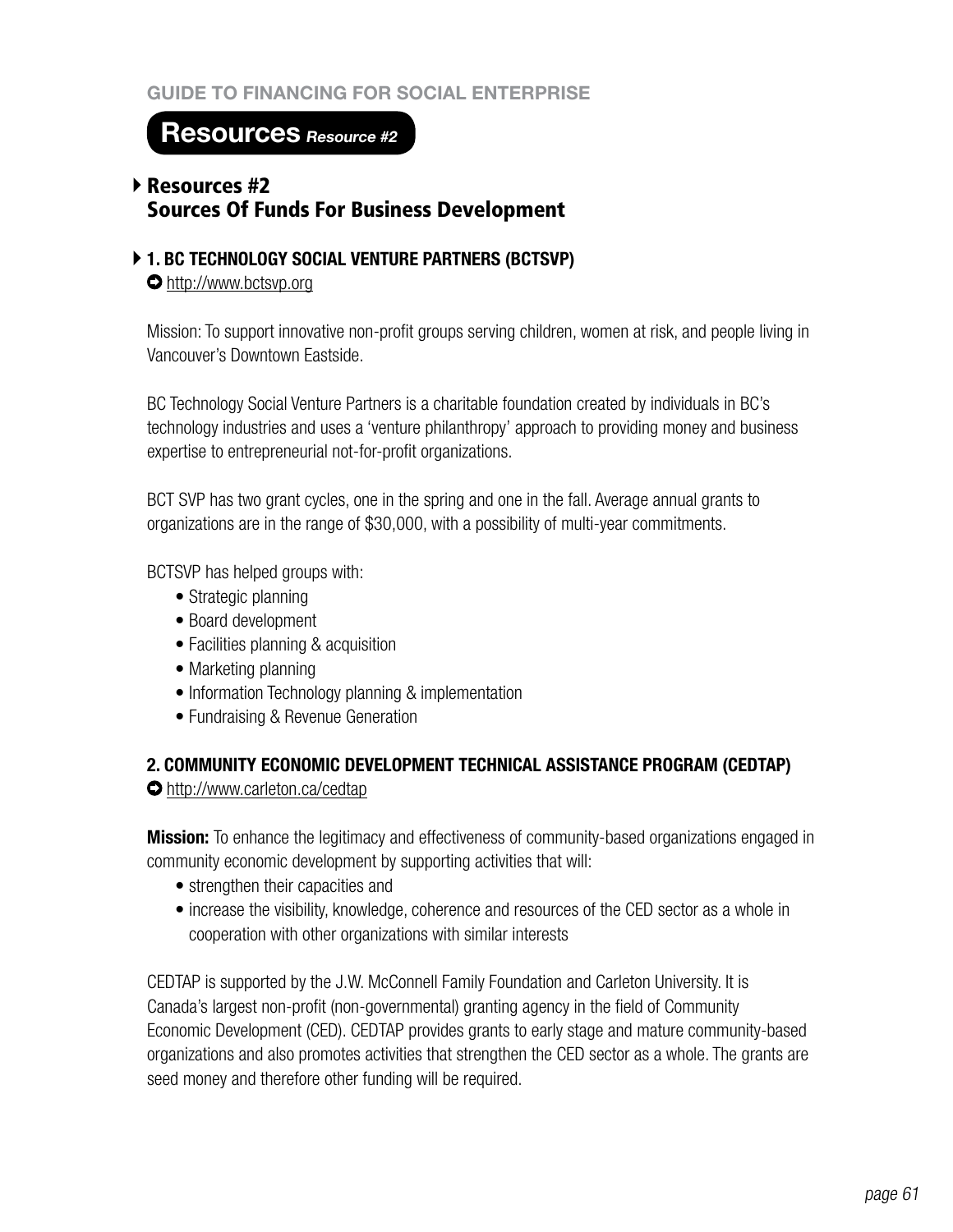## **Resources Resource #2 continued...**

CEDTAP supports early stage and mature CEDO's in three different areas:

- technical assistance
- exchanges
- technological enhancement computer resources and technical support needed to engage in CED.

In addition, support is provided to emerging CED organizations, or marginalized groups not yet involved in CED, prior to developing a full-scale initiative.

## **3. ENTERPRISING NON-PROFITS PROGRAM (ENP)**

http://www.vancity.com/Community/AboutUs/Subsidiaries/VanCityCommunityFoundation/EnterprisingNon-ProfitsProgram

ENP is a funding program that provides matching grants to non-profit organizations in BC who are interested in starting or expanding a business. It is a joint funding program of United Way of the Lower Mainland, Vancity Community Foundation, Coast Capital Savings Credit Union, Vancouver Foundation and Western Economic Diversification Canada.

## **Program Goals**

- To support non-profit organizations to develop enterprises which are linked with their charitable mandate and contribute to organizational sustainability.
- To increase the capacity of non-profit organizations to improve socioeconomic conditions in their communities through the creation of employment or training opportunities and/or enhanced program provision.

## **Criteria**

In order to be eligible for funding, an organization must:

- be a non-profit,
- have its base, activities and benefits in British Columbia,
- have an annual budget of greater than \$200,000 per year and permanent staff positions,
- commit matching funds (cash or in-kind) for the business and/or organizational development process, and
- use the funds to pay for professional fees of a consultant or resource person and/or staff costs and resources directly related to business planning and organizational development activities.

## **Funding Available**

The program provides between 10 and 15 organizations annually, matching grants of up to \$10,000.

## **Activities Funded**

Activities must be directly related to business planning and organizational development.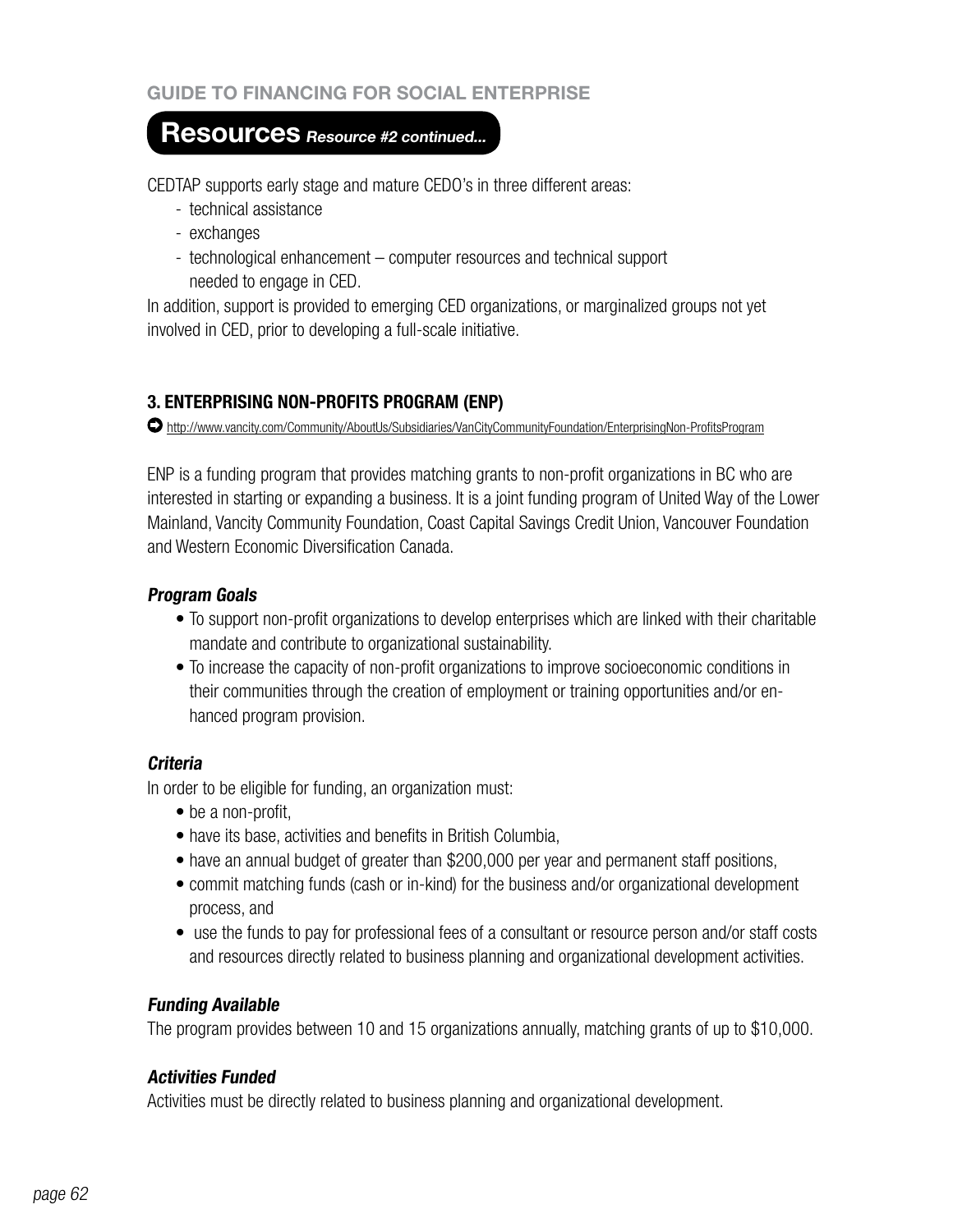## **Resources Resource #2 continued...**

#### **Business Development**

Planning and research activities to support the development or expansion of a business venture, such as:

- business feasibility studies
- business plan development
- market research studies and/or marketing plans

#### **Organizational Development**

These activities must be in relation to the preparation, launch or expansion of a business venture, such as:

- activities aimed at building organizational understanding and support for change
- facilitation of staff/board development related to specific issues of business management
- development of plans in specific areas such as: staffing/management, strategic planning, risk management and financial management
- development of new policies, procedures, systems and tools for management of the business

#### **Proposal Assessment Criteria**

Key criteria considered by the funding partners include:

- The proposed enterprise is clearly related to the charitable mandate of the organization.
- The proposed enterprise contributes to community through employment creation, training opportunities and/or enhanced program provision.
- There is evidence that the organization (including the board of directors) has begun initial organizational assessment and/or business planning processes.
- The proposal demonstrates: i) the business has the potential to generate revenue and ii) the organization has identified a potential market for the business' products and/or services.
- There is commitment from the organization's board of directors to pursue business/enterprise activities.
- There is commitment of matching dollars (cash and in-kind) for the program grant
- There is evidence that the organization has the capacity and the willingness to commit additional funds to implement the enterprise once a viable plan is in place.
- A staff person (or persons) has been dedicated to the initiative.

## **Application Process**

- Grant applications are accepted two times per year, in spring and fall.
- Organizations are required to attend a one-day orientation session before applying. Grant application forms are made available to participants during the session.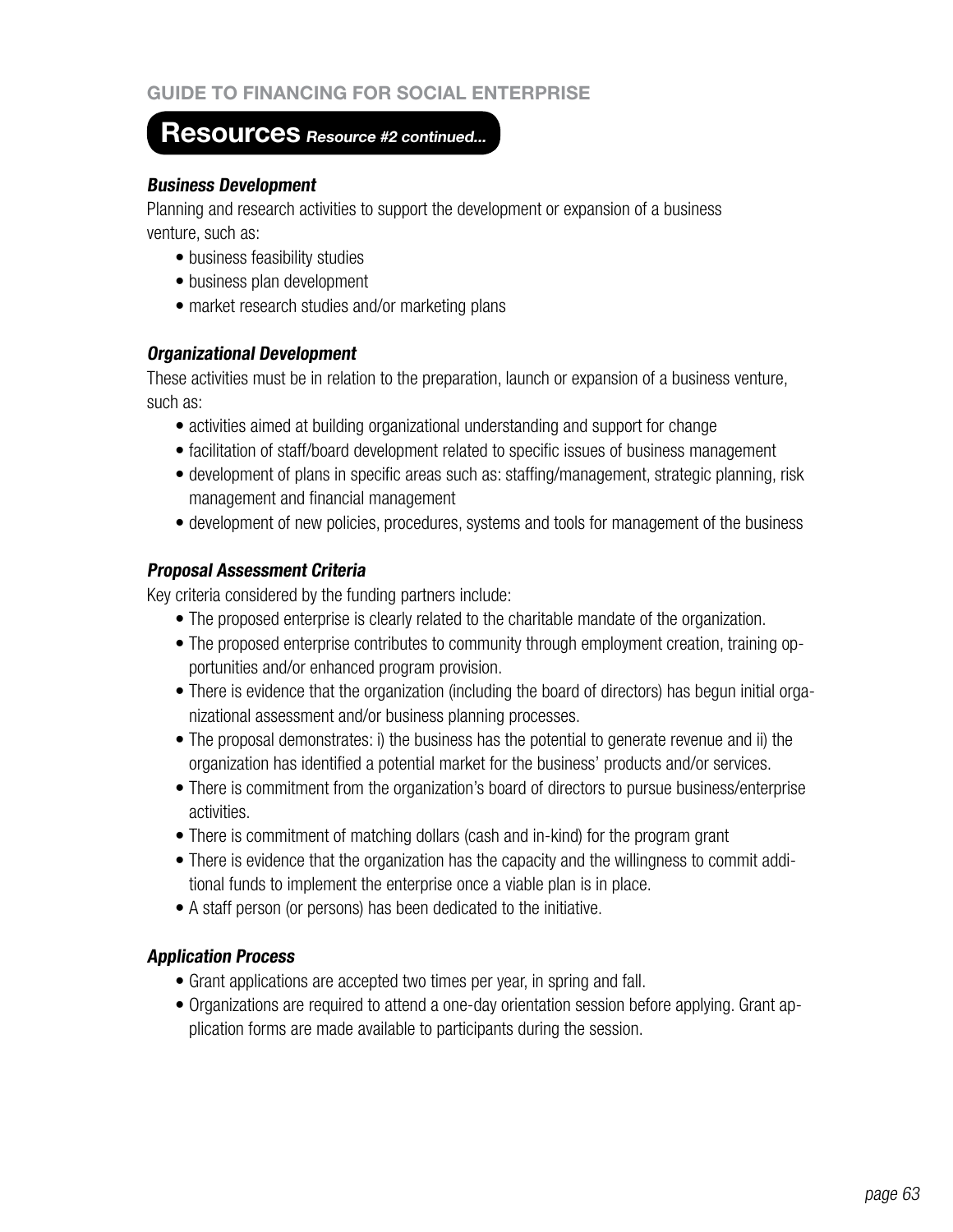## **Resources Resource #2 continued...**

#### **The Orientation Session**

There are two orientation sessions per year with grant applications generally due 6 to 8 weeks after the session. Organizations that do not apply for funding directly following the orientation session they attend are eligible to submit grant applications in subsequent funding cycles.

The orientation session provides participants with information that will assist them to:

- assess their organization's readiness to launch an enterprise,
- identify organizational and business development needs, and
- learn more about the funding program and the application process.

The session itself includes:

- A discussion on the nature and types of non-profit and social enterprises.
- A discussion of legal and structural implications, including Canada Customs and Revenue Agency guidelines, in regards to charities and enterprises.
- An overview of key factors of success in non-profit enterprise, including organizational and business development issues, and key risks and realities.
- Presentations by representatives of existing enterprising non-profits.
- Discussion of business ideas of participating organizations.
- An overview of the ENP program history, initiatives funded by the program, program guidelines, and application process.
- A discussion of next steps, including tips for finding a consultant, review of resources available, and general question and answer.

## **4. VANCITY COMMUNITY FOUNDATION**

www.vancity.com/Community/AboutUs/Subsidiaries/VanCityCommunityFoundation See above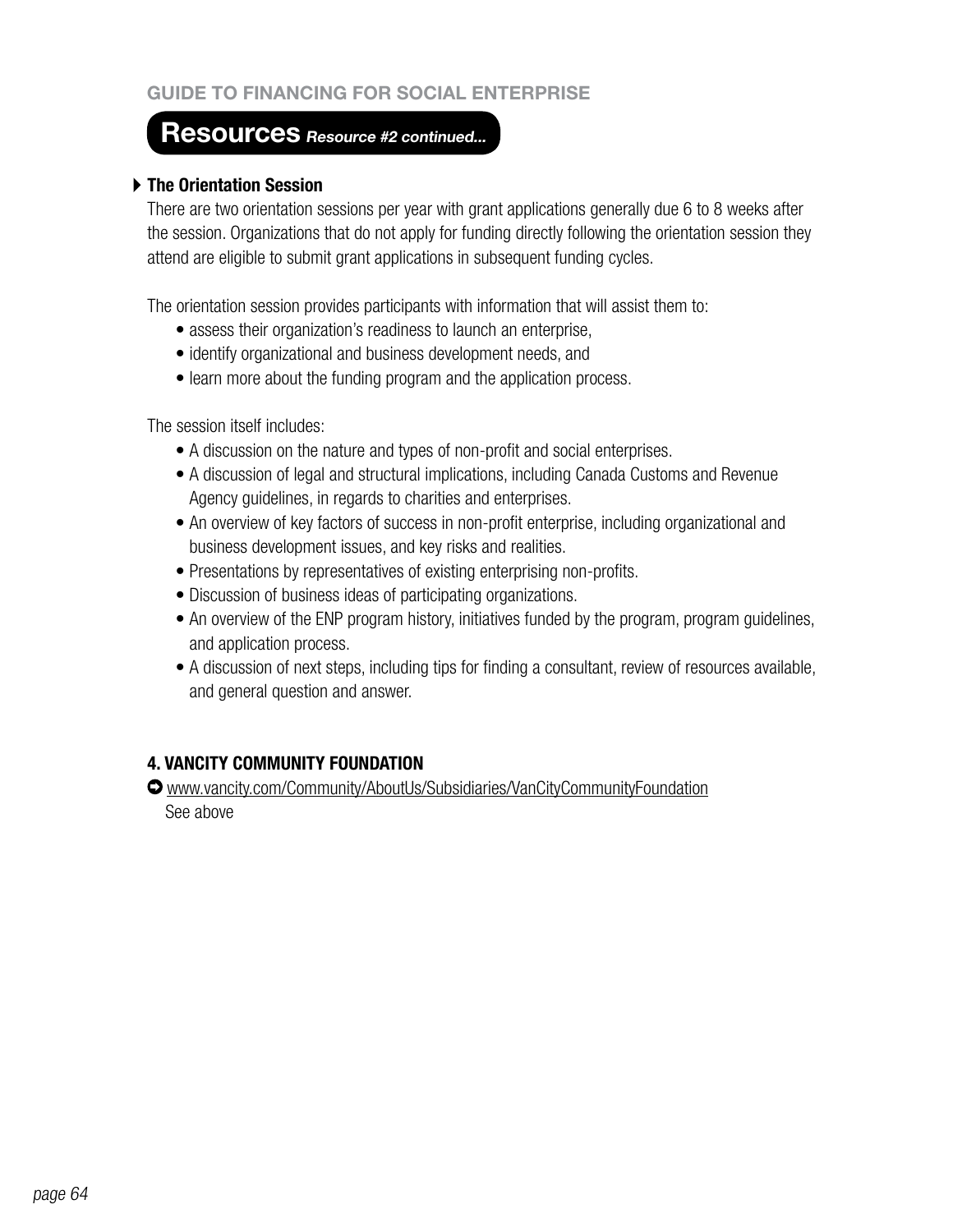## **Resources Resource #3**

## Resources #3 Sources Of Funds For Start Up Costs

#### **EQUITY FINANCING**

#### **1 THE CO-OPERATORS GROUP: CO-OPERATIVE DEVELOPMENT PROGRAM**

http://www.cooperators.ca/english/in\_the\_community/CDF\_fund/content.html

Each year The Co-operators makes available \$100,000 for to co-operatives and similar organizations.

#### **Criteria**

- In order to be considered for an investment (maximum \$25,000), applicants must provide a satisfactory plan, budget and business case, references and other supporting material.
- If an investment is made, The Co-operators will require shares or other evidence of the investment, and may require appropriate security.
- Since the primary responsibility for financing the co-operative belongs to the members, The Co-operators portion of the total financing will always be a minority.

## **2. RENEWAL PARTNERS**

#### http://www.renewalpartners.com

Renewal Partners has a close relationship with the Endswell Foundation and has the same CEO.

Renewal Partners work with entrepreneurs and partners who are highly motivated both to make money, and to provide socially responsible products or services that enhance their communities. They look for ventures that have strong potential to become lucrative alternatives to traditional enterprises.

The businesses invested in are generally small (under \$10 million in sales). Investments cover a broad range of industries, representing a cross section of businesses working towards a conservation society: food, shelter, communications, education, nature, and environment, "green" consumer products. They focus primarily on sectors they think may be underserved by conventional financing sources.

Renewal Partners becomes involved at an early stage and makes a long-term commitment to the enterprise. They provide mentoring, advice, and networking and assistance with the development of innovative employment and community practices.

They do both convertible debt and equity deals. Renewal Partners rarely considers deals in which they are the only investor. They do not seek a controlling position in the companies in which they invest. However, they do reserve the right to appoint a board member.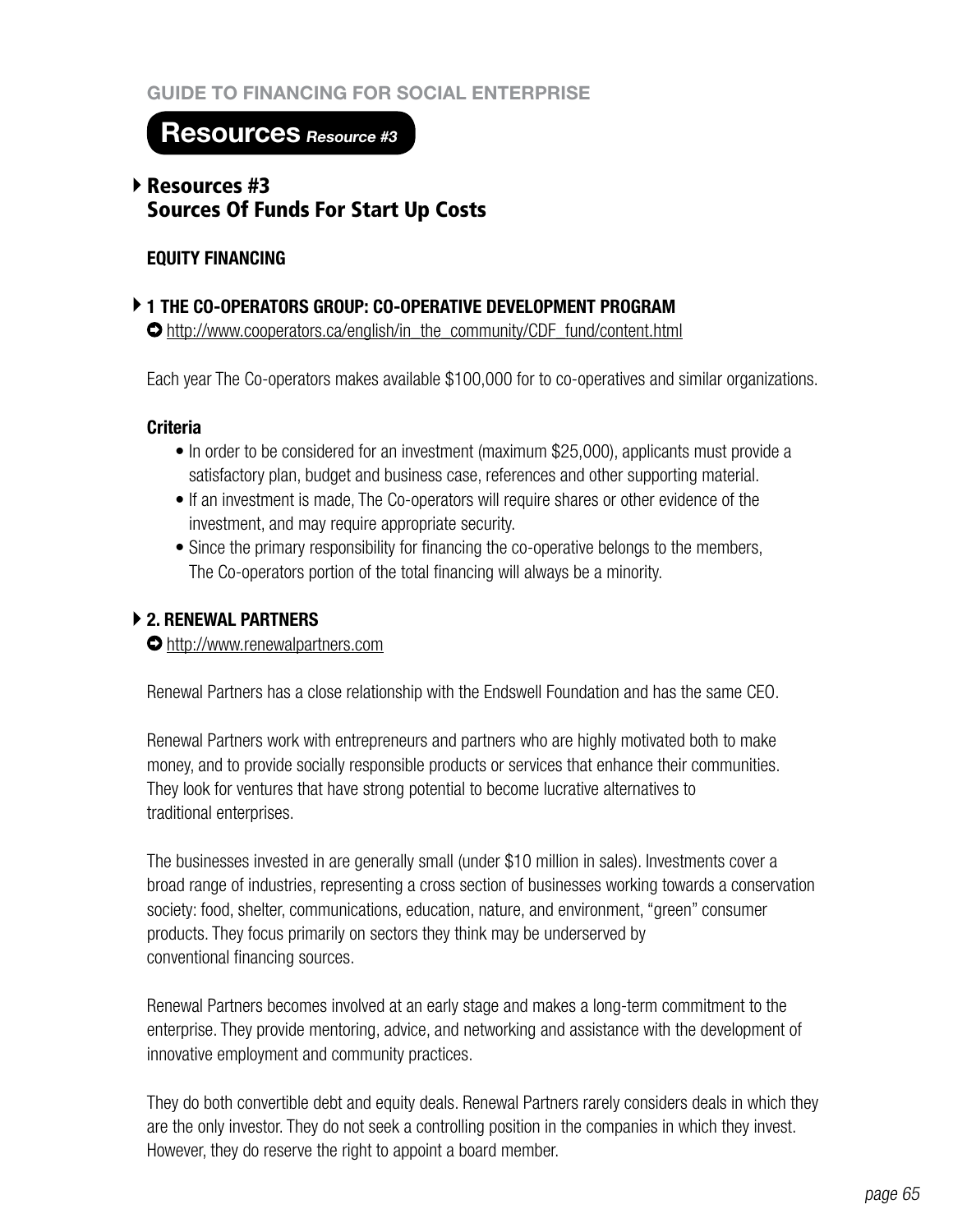## **Resources Resource #3 continued...**

Renewal Partners expects their investments to be profitable within a reasonable number of years realistic to the industry. They determine what constitutes a reasonable return on a case-by-case basis, balancing the rate of financial return with the social benefits they estimate the investment may yield.

The following steps outline the general process Renewal Partners follow before investing in a business:

- Initial Contact: E-mail or mail a brief outline of the project.
- Business Plan and Proposal: Once they have determined that there is a match in terms of mission, product or service and management philosophy, they request a formal business plan and funding proposal. Upon review of these materials, they then meet the company's principals to engage in an in-depth discussion of the project.
- Due Diligence: In order to establish the soundness of the investment, they engage in due diligence activities, which can vary depending on the size of the company and the complexity and amount of the investment. This process involves a detailed analysis of the company's business plan, financial systems, personnel, track record, and key advisors.
- Legal Documentation: While their business relationship is friendly, personal, and often informal in style, they do require full legal documentation. Each social enterprise must seek independent legal and accounting advice.
- Deal Closing: Once all documents are agreed upon and signed by all parties, funds are issued immediately.
- The period from initial contact to closing the transaction can take anywhere from three to nine months.

## **3. SOCIAL CAPITAL PARTNERS**

#### http://www.socialcapitalpartners.ca

Social Capital Partners (SCP) funds businesses that demonstrate the discipline and competitive spirit of a private sector company while striving to generate outstanding social outcomes for the individuals they employ and communities they support. They look for businesses that demonstrate the following characteristics.

- Hire the majority of employees from an economically disadvantaged community.
- Provide skills and experience that promote long-term employment.
- Consider multiple needs of the target population (e.g. housing, counseling etc.)
- Compete successfully within a strong segment of the market.
- Have a plan to reach break even or profitability within 3 years.
- Have a realistic short-term growth plan that involves employing at least 12 individuals.
- Have a realistic long-term growth plan that involves employing 20 or more individuals.
- Are capable of meeting any repayment obligations to SCP and other financiers.
- Have an outstanding management team that is capable of carrying out the plan.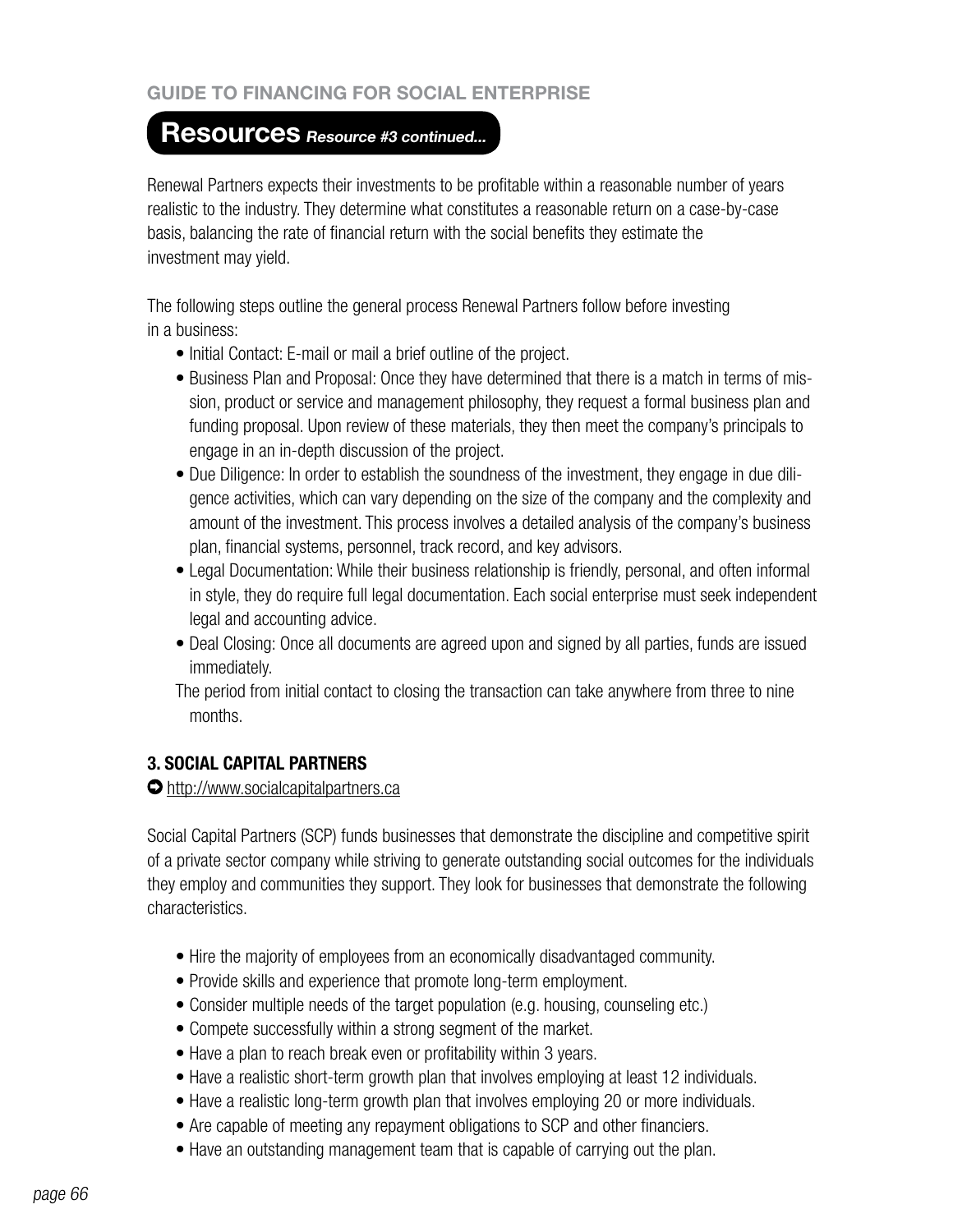## **Resources Resource #3 continued...**

To determine success, SCP measures both the progress of the target employees toward a sustainable livelihood and of the social enterprise toward profitability. They consider the initiative a success when both the target employee and the social enterprise become self-sufficient.

Initially SCP requires a brief executive summary that outlines the basic elements of the social enterprise. The executive summary should describe the business concept, the need that it fulfills in the market, and how the business will become financially successful. It should also provide a description of how the business will fulfill its social mission by detailing how an at-risk population will be employed by the business.

SCP will contact those entrepreneurs or organizations from whom they are interested in seeing a full business plan. Ultimately, SCP makes its financing decisions based on a careful review of a full business plan and an in-depth due diligence process.

## **4. WATCH FOR A NEW SOCIAL VENTURE CAPITAL FUND**

At the time of writing this guide, with the leadership of the Vancouver Foundation and with a number of partners, a new venture capital fund was being developed which will provide both capital and technical assistance to social enterprises. It is expected that this fund will be piloted in 2005.

## **DEBT FINANCING**

## **1. CCEC CREDIT UNION**

CCEC is a small credit union founded by the Community Congress for Economic Change Society, which is committed to community economic development. It is a closed bond credit union and members must be non-profits, co-operatives, or individuals who are members of non-profit organizations or co-operatives. CCEC has a great deal of expertise with community based organizations. Although all loans must adhere to traditional lending requirements, CCEC can be very creative. For example, the loan of one community organization was secured by personal deposits of \$500 by 40 members.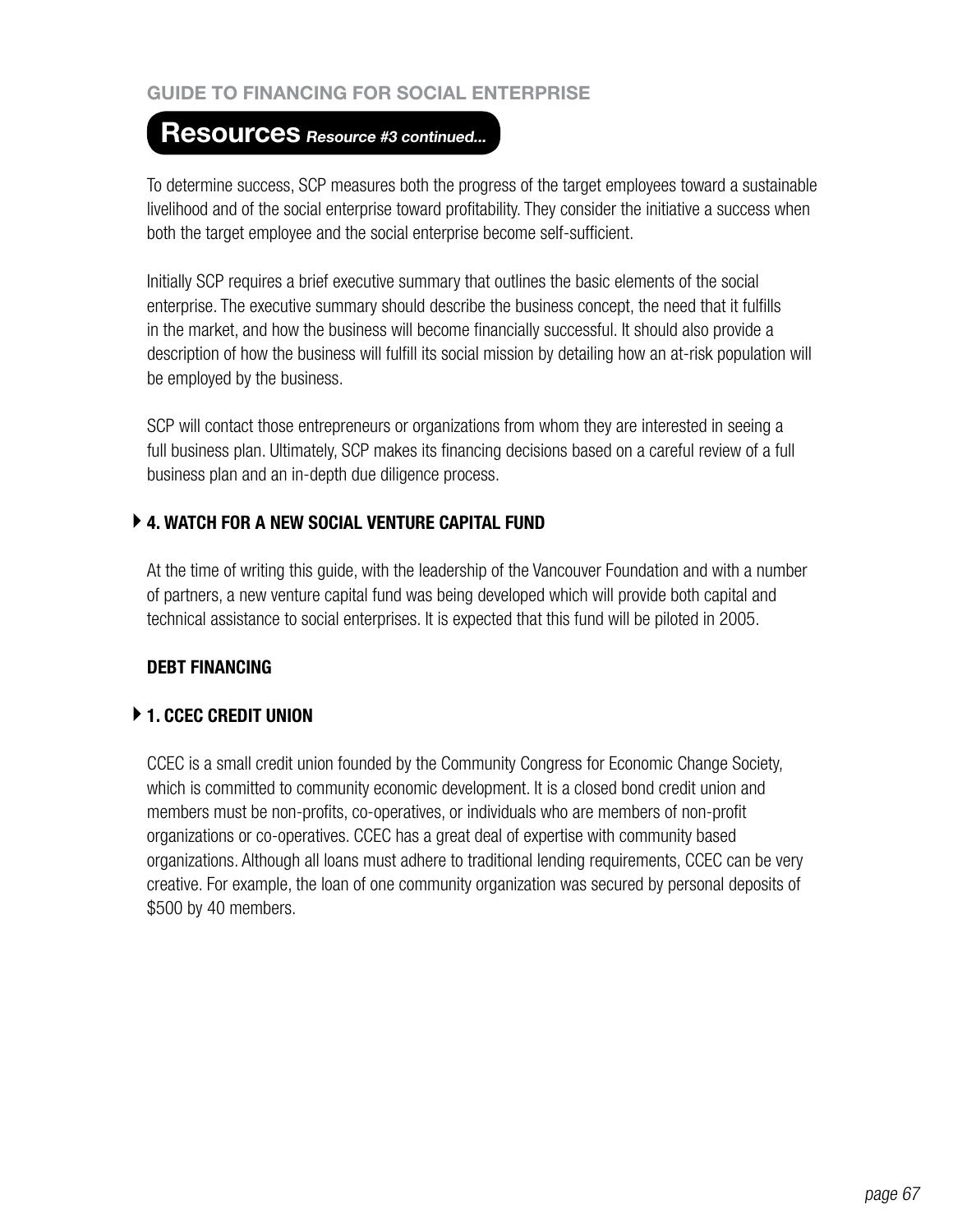## **Resources Resource #3 continued...**

#### **2. COAST CAPITAL SAVINGS: RISING TIDE LOANS AND TECHNICAL ASSISTANCE**

www.coastcapitalsavings.com/Community/CommunityInvestments/Microcredit#TargetArea3a

#### **2.1 Rising Tide 2 Loans**

Coast Capital has a portfolio called Rising Tide Loans, which are available for community initiatives and local small business ventures that do not qualify for conventional credit. These loans focus on three main areas:

- Business start-ups and after-care
- Affordable housing and youth employment
- Community capacity building

There are three types of loans with Rising Tide. Rising Tide 2 loans are for Social Enterprises.

#### **Loan Amount**

• Up to \$150,000

#### **Loan Rate**

• Interest rates for these loans are generally higher than conventional rates, reflecting the additional risk the intention to finance initiatives that do not have access to alternative sources.

#### **Priorities**

• Initiatives that show benefits to the community's economic, social or environmental well-being.

#### **Criteria**

- Organization is a member/client of Coast Capital Savings.
- There is a financially viable business plan (including market analysis, operational details and financial information (specifically, a cash flow statement) with demonstrated benefits to the community's economic, social or environmental well-being.
- Proof of community support (2 letters of reference, documentation outlining support.)
- Proof of organization's own contribution to the business (financial or in-kind.)

## **2.2 Technical Assistance**

Coast Capital offers "Pre- and After-Care."

## **Pre-Care**

If an organization has what appears to be a sound business idea and a business plan which may qualify for a loan but which needs further development, Coast Capital will provide pre-care for the organization. Pre-care means that Coast Capital will assist the organization to purchase technical assistance. However, pre-care does not guarantee that the organization will receive a loan.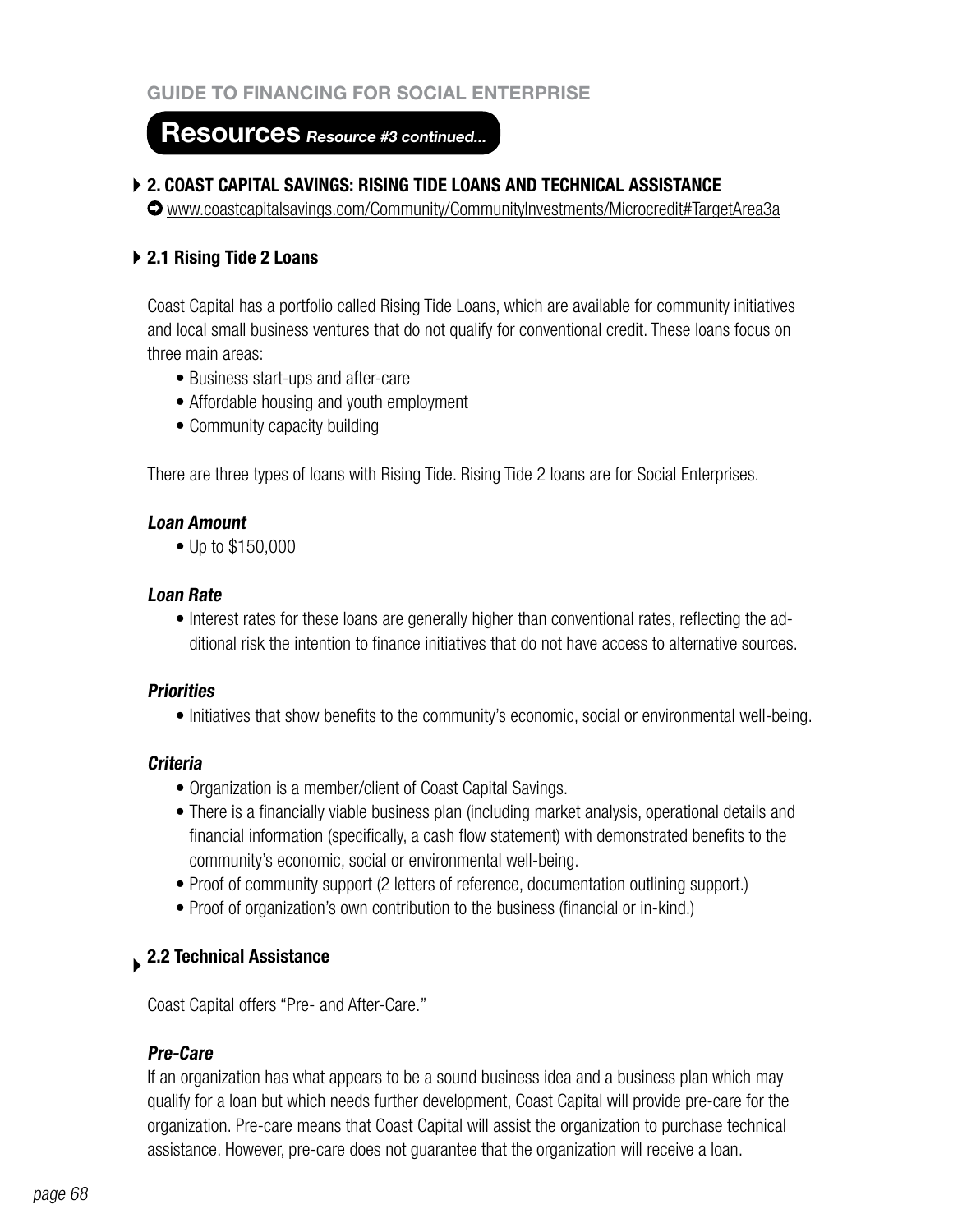## **Resources Resource #3 continued...**

#### **After-Care**

If an organization has received a loan from Coast Capital but is running into problems, or is preparing to move to the next stage of development, the credit union will assist the organization to obtain the required technical assistance.

#### **Consulting Hours Purchased**

In general, Coast Capital will pay for the first three consulting hours and 50% of the next 4 hours. Any further hours are paid for by the organization.

#### **3. COMMUNITY FUTURES DEVELOPMENT CORPORATIONS**

www.communityfutures.ca

Loans and Technical Assistance

Funded by Western Economic Diversification Canada, Community Futures Development Corporations (CFDCs) throughout rural BC, offer debt financing and technical assistance geared primarily towards high-risk ventures in rural areas. (The exception is Partners in Community Help (PEACH) in the Downtown Eastside of Vancouver, which offers a form of community debt financing.)

CFDCs make loans of up to a maximum of \$125,000 to new and existing businesses. Loans received from a CFDC are fully repayable at competitive interest rates.

Because the boards of CFDCs come from the community, the loans they make reflect local knowledge of the needs of the community. CFDCs are becoming increasingly aware of the financing needs of social enterprise, although some boards are much more conservative than others.

## **4. ECOTRUST CANADA**

http://www.ecotrustcan.org

#### **4.1 Loans**

Ecotrust Canada has a Natural Capital Fund that supports a Business Lending program. They offer non-bank, higher-risk loans to entrepreneurs, cooperatives and non-profit groups that incorporate ecological and/or social values in their operations or that promote jobs and diversification in rural and Aboriginal communities.

They look at a business' triple-bottom line, assessing whether it promotes economic opportunities, protects the environment, and fosters social equity in B.C.'s coastal communities.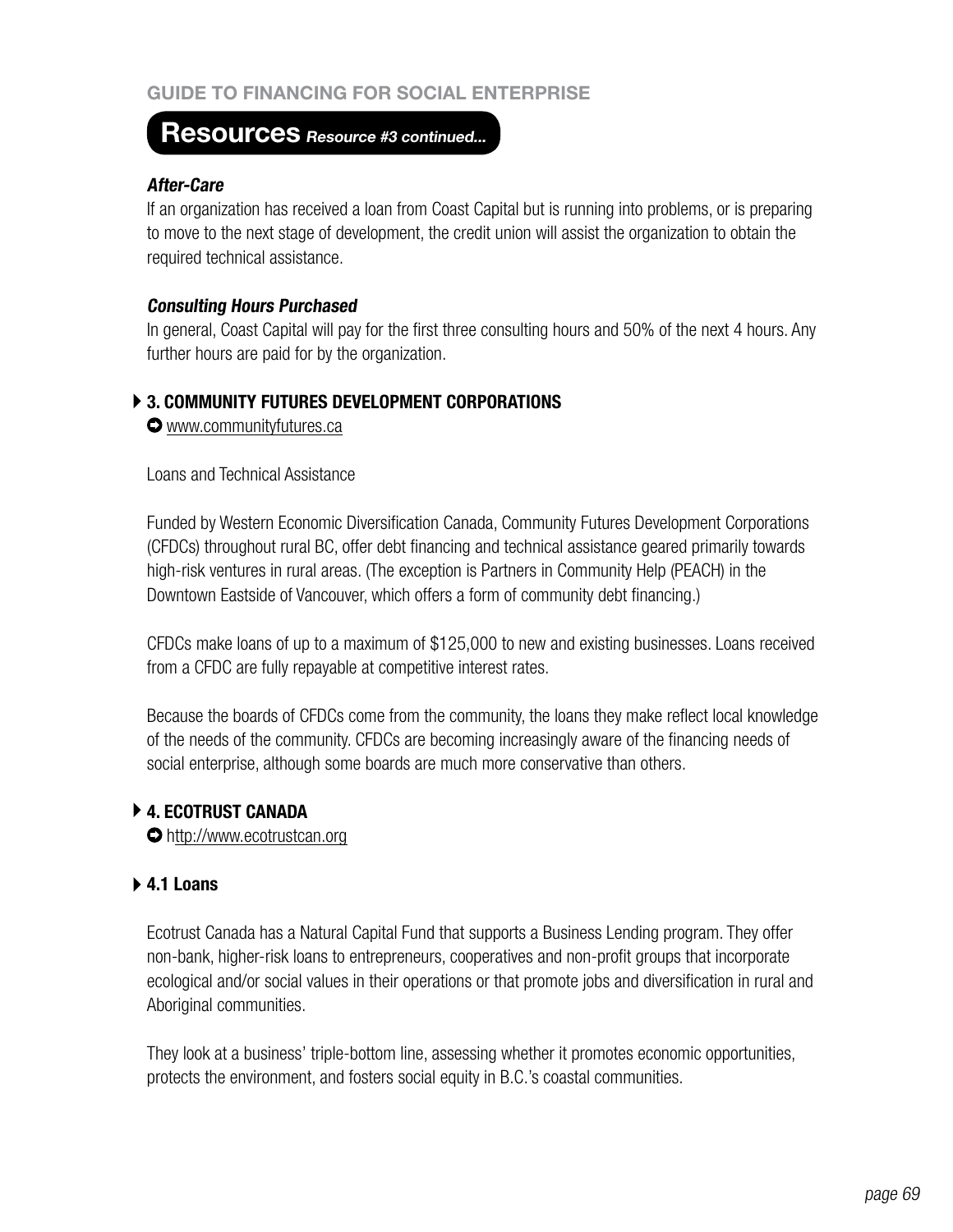## **Resources Resource #3 continued...**

They provide term loans of up to \$500,000 for:

- working capital,
- equipment and other fixed assets,
- new production and service capacity,
- product or market development.

Interest rates are set to reflect risk. Flexible repayment schedules can be tailored to fit the venture's cash flow.

#### **4.2 Technical Assistance**

Ecotrust expertise is with conservation-based development in forestry, shellfish aquaculture, fisheries, tourism, energy, and real estate development. They have extensive experience working with First Nations and local community enterprises up and down the B.C. coast.

They offer a suite of consulting services in support of these efforts including:

- Market research and analysis,
- Business planning,
- Feasibility studies,
- Strategic planning for community economic development and resource management,
- Management, training and product development services,
- Networking services promoting contact and exchange with other entrepreneurs working in the conservation economy.

## **5. VANCITY SAVINGS CREDIT UNION**

Shared Growth Deposits. Savings Credit Union offers two types of Shared Growth Term Deposits – Cashable or Fixed Term, which support loans to socially responsible businesses.

In addition, the investor can receive a market rate of return or can choose any rate below market. The interest they give up is pooled and then used to provide access to credit, or reduced interest on loans for social enterprises.

## **6. VANCITY COMMUNITY FOUNDATION**

www.vancity.com/Community/AboutUs/Subsidiaries/VanCityCommunityFoundation Refer to 5.0 VanCity Savings Credit Union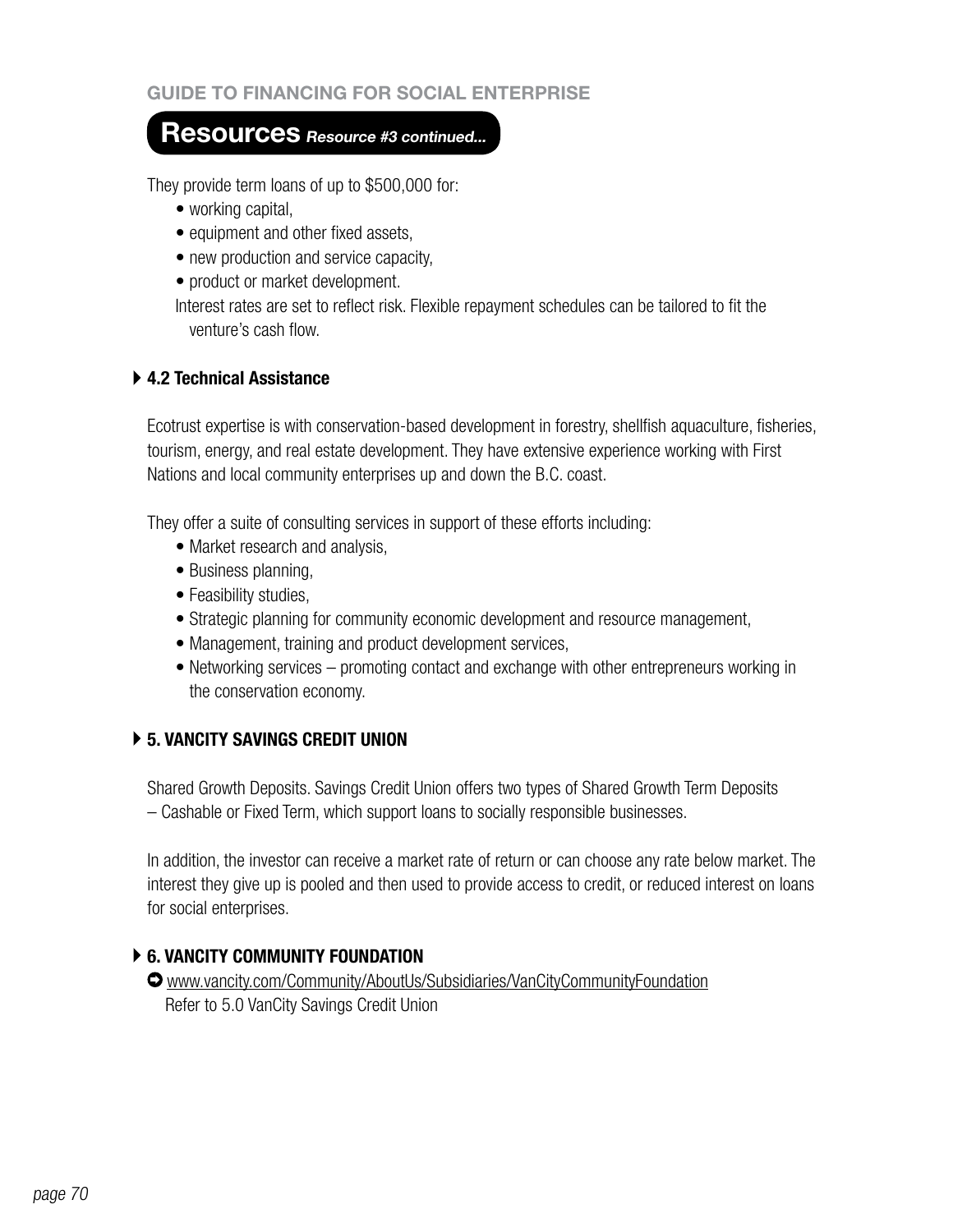**Resources Resource #4**

## Resources #4 Sources Of Funds For Operating Costs

## **EQUITY FINANCING**

- **1. RENEWAL PARTNERS** Refer Page 65
- **2. SOCIAL CAPITAL PARTNERS**  Refer to Page 66
- **3. A NEW SOCIAL VENTURE CAPITAL FUND** Refer to Page 67

## **DEBT FINANCING**

**1. VANCITY SAVINGS CREDIT UNION** Refer to Page 70

## **2. VANCITY CAPITAL CORPORATION**

www.vancitycapital.com

Vancity Capital Corporation, specializes in growth financing. They primarily provide higher risk, repayable growth capital—known also as subordinated debt and mezzanine financing — to small and medium-sized BC-based organizations. Startup capital is not available. The Capital Corporation is interested talking to any emerging social enterprises with significant potential for growth in achieving social, environmental and financial impacts.

Similar to equity investments, growth capital is usually not supported by collateral assets. Like conventional debt, growth capital requires regular monthly payments of principal and interest.

Vancity Capital Corporation supports non-profit entities with higher-risk lending, while also taking into account the non-financial benefits to be achieved. While generally this type of unsecured venture capital investment requires much higher rates of return, they generally price their loans only slightly higher than conventional financing, so as to make them accessible for ventures which may not have the ability to pay fully risk adjusted rates.

In part, they are able to provide this financing because of a risk sharing agreement with the Federal Government through Western Economic Diversification. The 2004 federal budget opened their Growth Capital Program, along with all other small business support programs, to "social economy" enterprises as well as conventional businesses.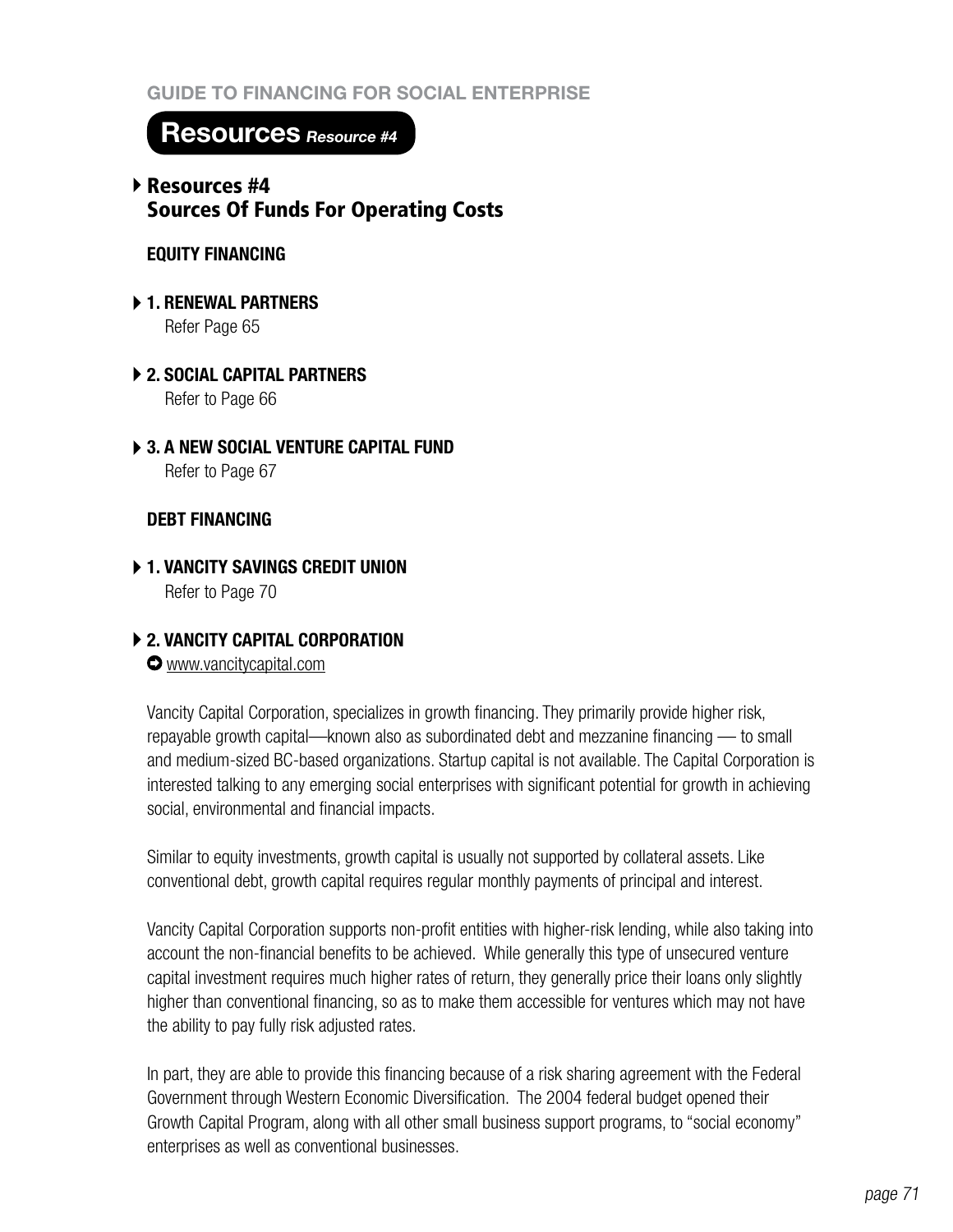# **Resources Resource #4 continued...**

#### **Loan Rates**

With non-profit entities, the loan rates charged by the Capital Corporation generally start at prime plus 3%.

#### **Loan Amounts**

Loans range from \$50,000 to over \$1 million.

#### **Technical Assistance**

Limited technical assistance is available from Capital Corporation staff. It is usually provided if a social enterprise has the potential to obtain a loan from the Capital Corporation or if an existing client needs assistance in order to be successful.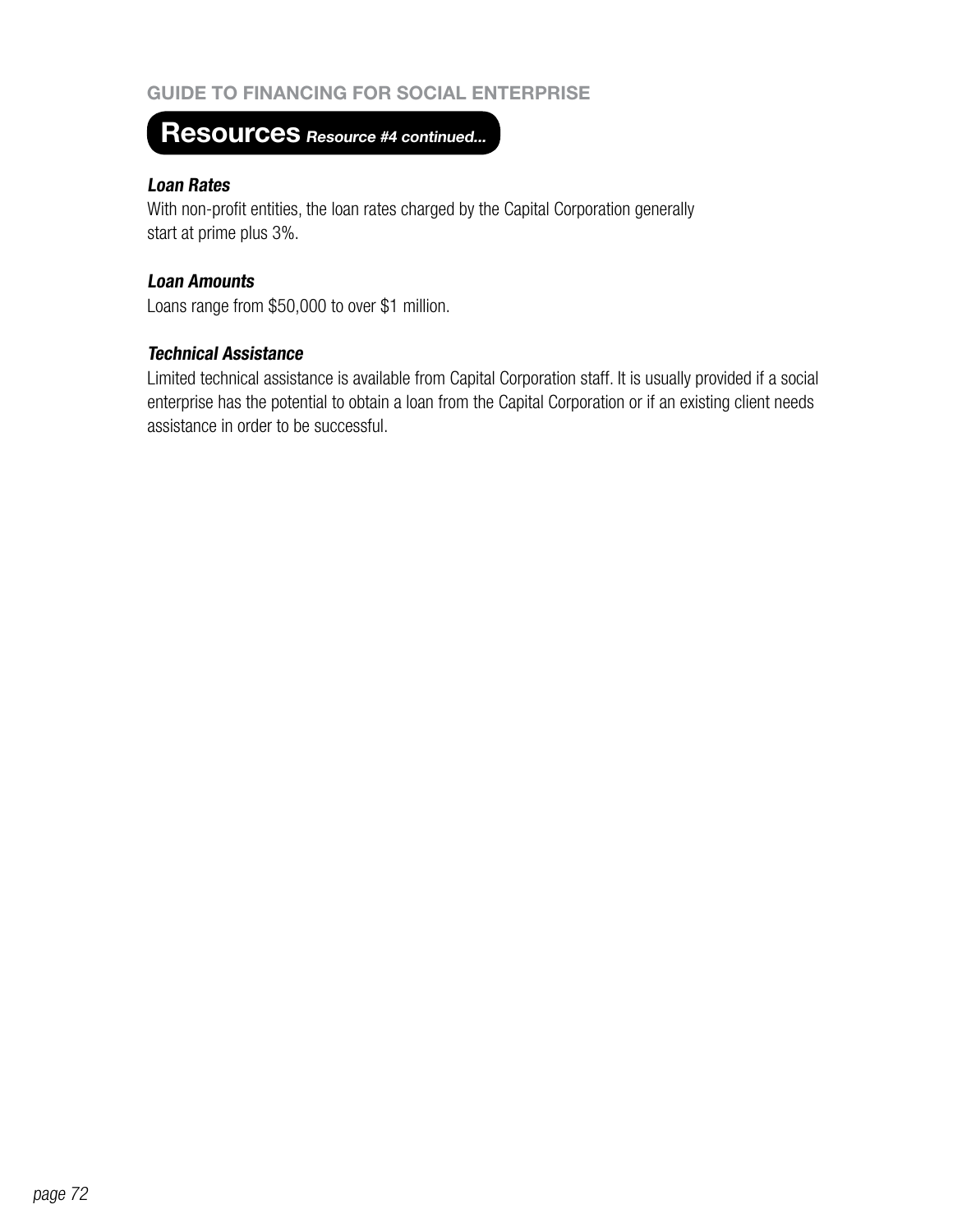## **Resources Resource #5**

## Resources #5 Other Sources - Canada14

Other sources of funds worth exploring include:

## **CANADA**

#### **FEDERAL GOVERNMENT**

- Western Economic Diversification
- HRSD
- Natural Sciences and Engineering Research Council
- Industrial Research Assistance Program (IRAP)
- National Research Council (NRC)
- CMHC (Mortgage Insurance, RRAP Grants)
- • Canada Council
- Indian and Northern Affaires Canada (INAC)
- Business Development Canada (BDC)
- Tax Credits and Incentives (RRSP, Charitable Deductions)

## **PROVINCIAL / TERRITORIAL GOVERNMENTS**

- Community Venture Capital Corporations
- Employee Share Ownership Plans
- Green Energy support
- Tax credits/incentives
- Ministerial spending

#### MUNICIPAL / REGIONAL ENTITIES

- Columbia Basin Trust
- Gwaii Trust
- Clayoquot Biosphere Trust
- ABC Canada, ACCs, Peace Hills Trust
- Community Foundations e.g. McConnell Foundation, Richard Ivey Foundation etc.

## ▶ Resources #6 Other Sources - International

## **UNITED STATES**

#### **1. INVESTOR'S CIRCLE**

www.investorscircle.net

Although the Investor's Circle is in the US, it has accepted an application from a Vancouver-based socially responsible business. There does not appear to be any reason why a social enterprise that meets the IC mission could not apply.